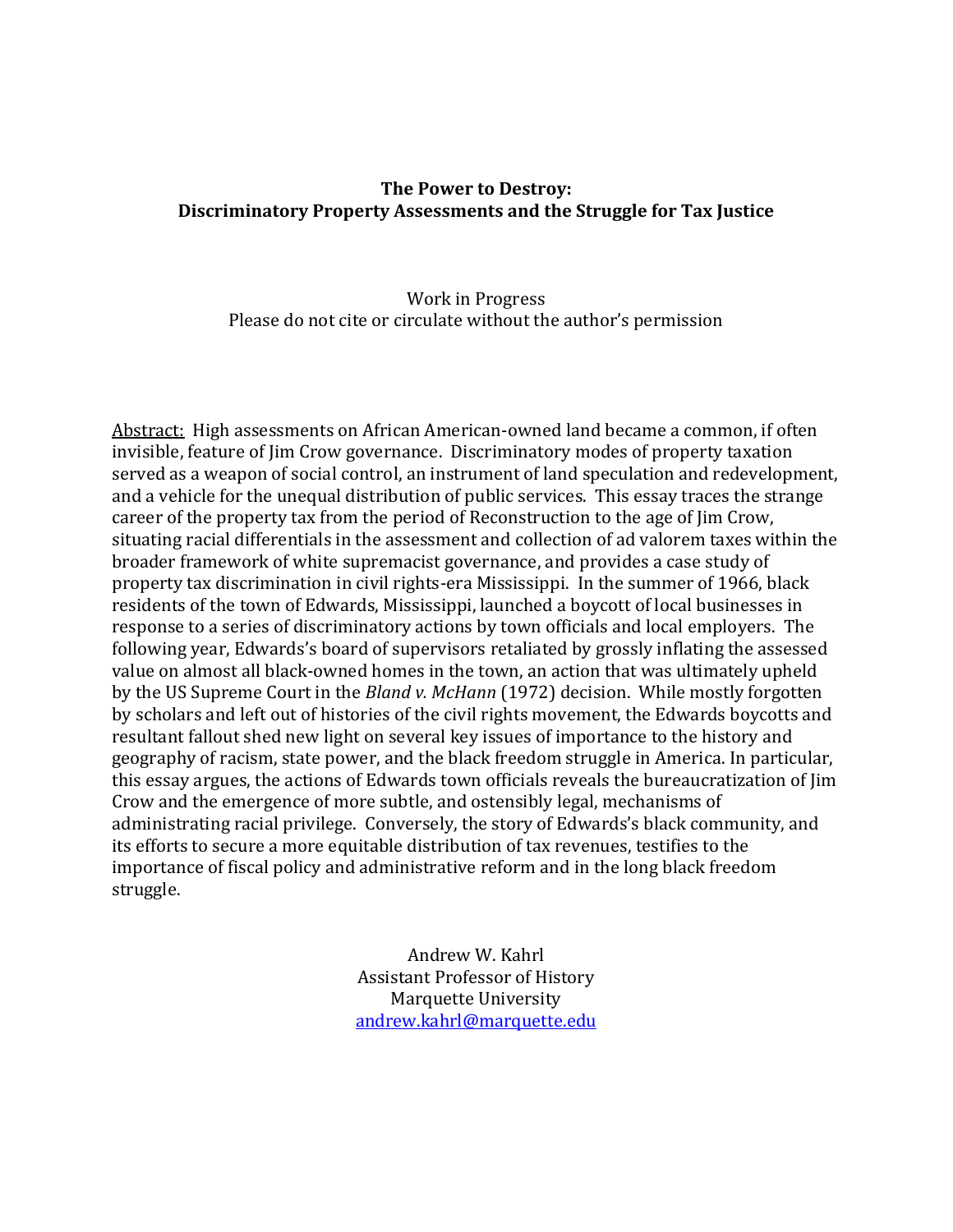The shorthand formulas through which tax officials must apprehend reality are not mere tools of observation. By a kind of Heisenberg principle, they frequently have the power to transform the facts they make note of.

James C. Scott, *Seeing Like a State*

It is no revelation that the power brokers fashion their massive financial empires through the loopholes of a tax system designed specifically to protect the vested interests of the few at the expense of the many.

*Mississippi Property Tax: Special Burden for the Poor* (1973)

In the fall of 1966, the African American residents of the small town of Edwards, Mississippi, launched a boycott of white-owned businesses in response to a litany of injustices, including: lack of sewer lines, paved sidewalks, and street lights in their neighborhoods; town officials' indifference to a chemical plant that emitted toxic fumes on the black side of town; and its decision to sell the town swimming poll to a private, whitesonly club immediately following court-ordered desegregation. With the support of the Delta Ministry, a civil rights organization with offices just outside of town, Edwards's black community maintained the boycott for several months, at considerable damage to the town's economy.

The following year, most of the town's black property owners received sharp increases in their property taxes; the town assessor had gone through the assessment rolls and systematically raised the value of black-owned property. (The few black residents who chose not to join the boycott did not receive new assessments.) In response, black property owners filed a lawsuit against the town in federal court. During the course of the first trial, attorneys for the taxpayers presented a series of findings that demonstrated how these higher assessments could not have been due to anything but race. A statistical sociologist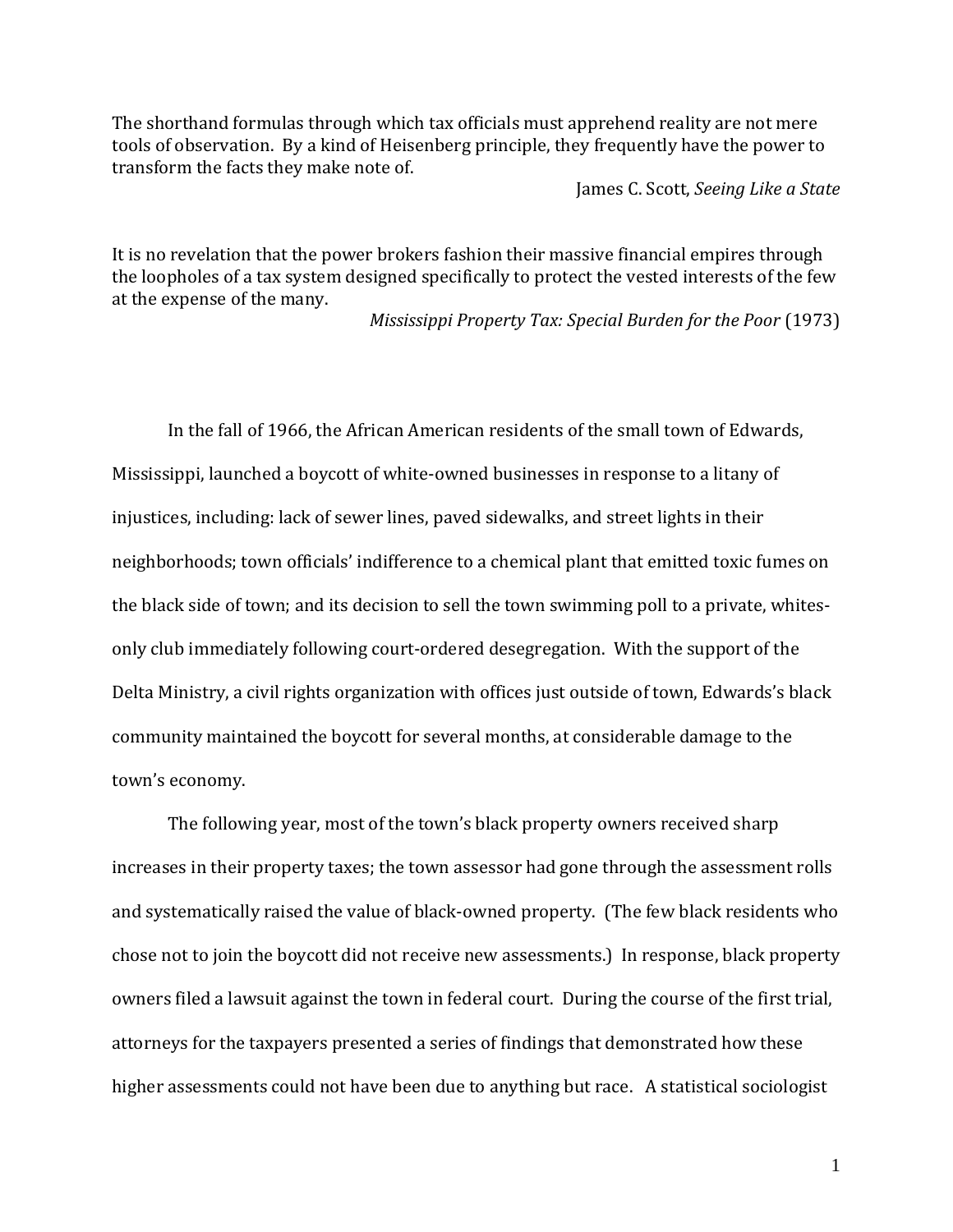at nearby Tougaloo College took photos of white and black-owned homes throughout the town that received the same assessments. The differences in actual property value were shocking—the dilapidated homes of the rural black poor were deemed of equal value to recently built ranch houses owned by whites. Yet despite the over-abundance of evidence of intentional discrimination, the federal district court ruled in favor of the town. The case ultimately died when the U.S. Supreme Court declined to hear the case, determining that the plaintiffs had no standing in federal court since a "plain and speedy" resolution was, in their estimation, possible on the state level.

The property tax has justly received many pejorative labels over the course of American history. It has been called "the worst tax."1 Its administrators have been derided as the most corrupt, incompetent, and unfaithful of public servants. Its inherently subjective nature has made it the subject of endless contestation, so much so that in 1937 Congress felt compelled to pass legislation that established the principle of pay-first-thenlitigate so as to prevent the cities and counties dependent on it from going broke. But of all of the negative labels observers have pinned to the property tax, one stands out as particularly inaccurate: its arbitrariness. Before states enacted sweeping reforms to the administration of property assessments beginning in the 1960s, the process of determining property assessments was anything but. A given property's assessments clearly—and consistently—reflected the status of its holder.

In all but thirteen states, the position of tax assessor was an elected position; only eight states required assessors to obtain professional certification to hold the job.<sup>2</sup>

<sup>1</sup> Glenn W. Fisher, *The Worst Tax? A History of the Property Tax in America* (Lawrence, Kan., 1996).

<sup>&</sup>lt;sup>2</sup> A 1972 survey of state tax administration systems found that the following states mandated the appointment of assessors: Alaska, Delaware, Georgia, Hawaii, Iowa, Kansas, Maryland, North Carolina,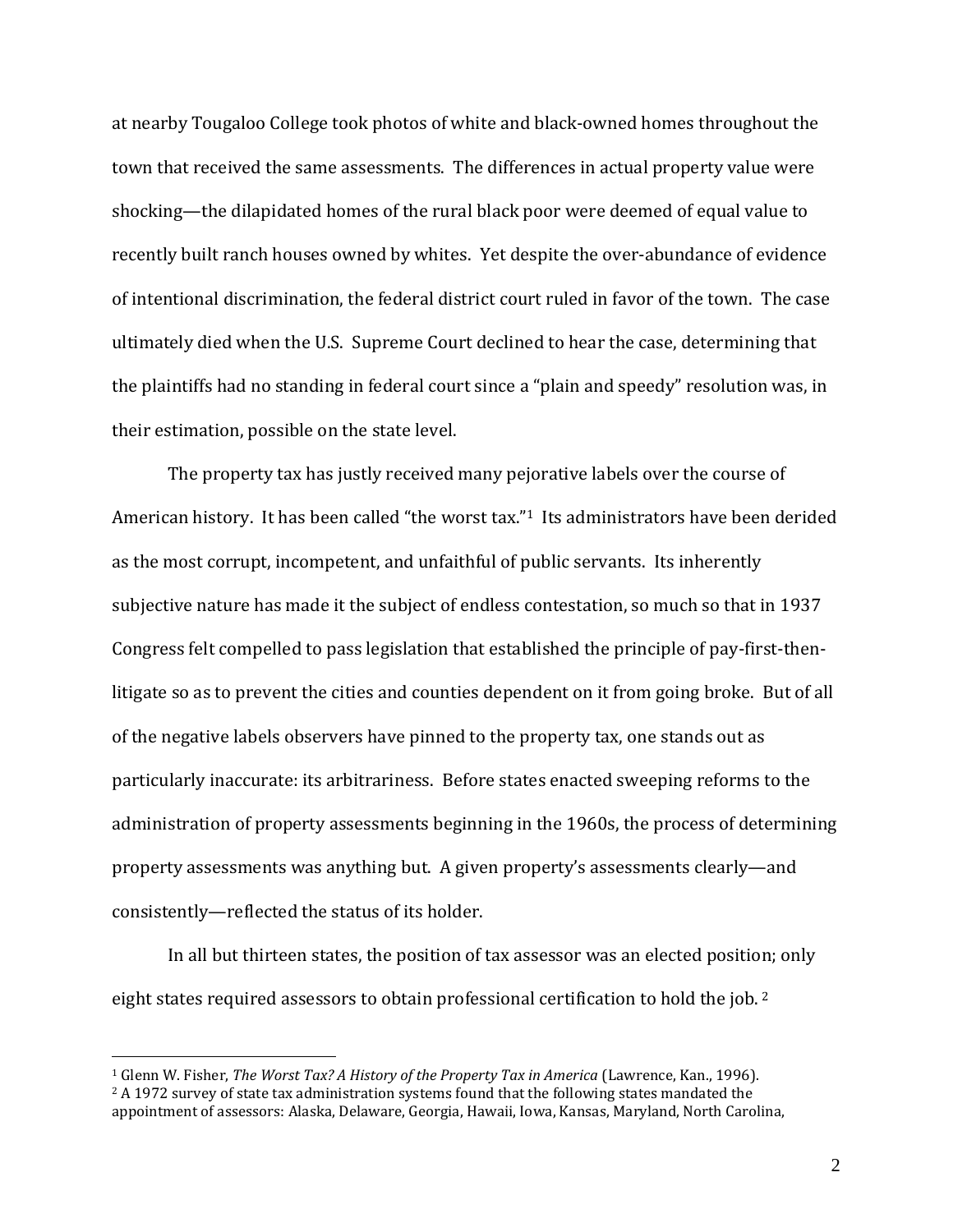Beholden only to the voting public and given virtually free reign over their duties, assessors systematically under-valued property and adjusted assessment rates downward for key constituents and, in order to compensate for these tax breaks, over-valued property and adjusted rates upward on those who lacked political influence or bargaining power. As a result, high assessments on African American-owned land became a common, if often invisible, feature of Jim Crow governance. Throughout the twentieth century, discriminatory modes of taxation served as a weapon of social control, an instrument of land speculation and redevelopment, and a vehicle for the unequal distribution of public services. Beginning in post-World War II American cities and continuing to this day, the chief mechanism of property tax enforcement—the tax lien—has spawned a lucrative and highly exploitative industry in tax buying, one that has thrived in the midst of economic crisis and preyed on struggling homeowners.<sup>3</sup>

Thanks to a number of important works published in recent years, we have a greater understanding of how tax policies shaped the social and political development of

Pennsylvania, South Carolina, South Dakota, Tennessee, and Virginia. The following states required assessors to be certified to hold the position: Georgia, Kansas, Kentucky, Michigan, Minnesota, Nebraska, New Jersey, and North Carolina. See United States Advisory Commission on Intergovernmental Relations, *The Property Tax in a Changing Environment: Selected State Studies* (Washington, 1974), 299-301.

<sup>3</sup> See Jack Healy, "Tax collectors put squeeze on homeowners: Buying up city debts, private firms are quick to foreclose to make a profit." *International Herald Tribune,* Aug. 19, 2009; Fred Schulte, "Wall Street Quietly Creates a New Way to Profit from Homeowner Distress." Center for Public Integrity, Dec. 9, 2010, [http://www.iwatchnews.org/2010/12/09/2263/wall-street-quietly-creates-new-way-profit-homeowner](http://www.iwatchnews.org/2010/12/09/2263/wall-street-quietly-creates-new-way-profit-homeowner-distress)[distress](http://www.iwatchnews.org/2010/12/09/2263/wall-street-quietly-creates-new-way-profit-homeowner-distress); Aldo Svaldi, "Lien Cuisine: Investors are gobbling up chances to make money at auctions by buying liens on overdue property taxes." *Denver Post,* Nov. 17, 2006.

Frank S. Alexander, "Tax Liens, Tax Sales, and Due Process." *Indiana Law Journal,* 75 (2000), 747-807; Arthur D. Little Inc. *A Study of Property Taxes and Urban Blight.* Washington: Government Printing Office, 1973; Kenneth Baar, "Property Tax Assessment Discrimination against Low-Income Neighborhoods." *Clearinghouse Review,* 15 (Oct. 1981), 467-86; Edward Greer, "Racial Biases in the Property Tax System." *Review of Radical Black Political Economics,* 7 (1975), 22-32; Lee Harris, "Assessing Discrimination: The Influence of Race in Residential Property Tax Assessments." *Journal of Land Use,* 20 (Fall 2004), 1-60; William S. Hendon, "Discrimination against Negro Homeowners in Property Tax Assessment." *American Journal of Economics and Sociology,* 27 (April 1968), 125-32;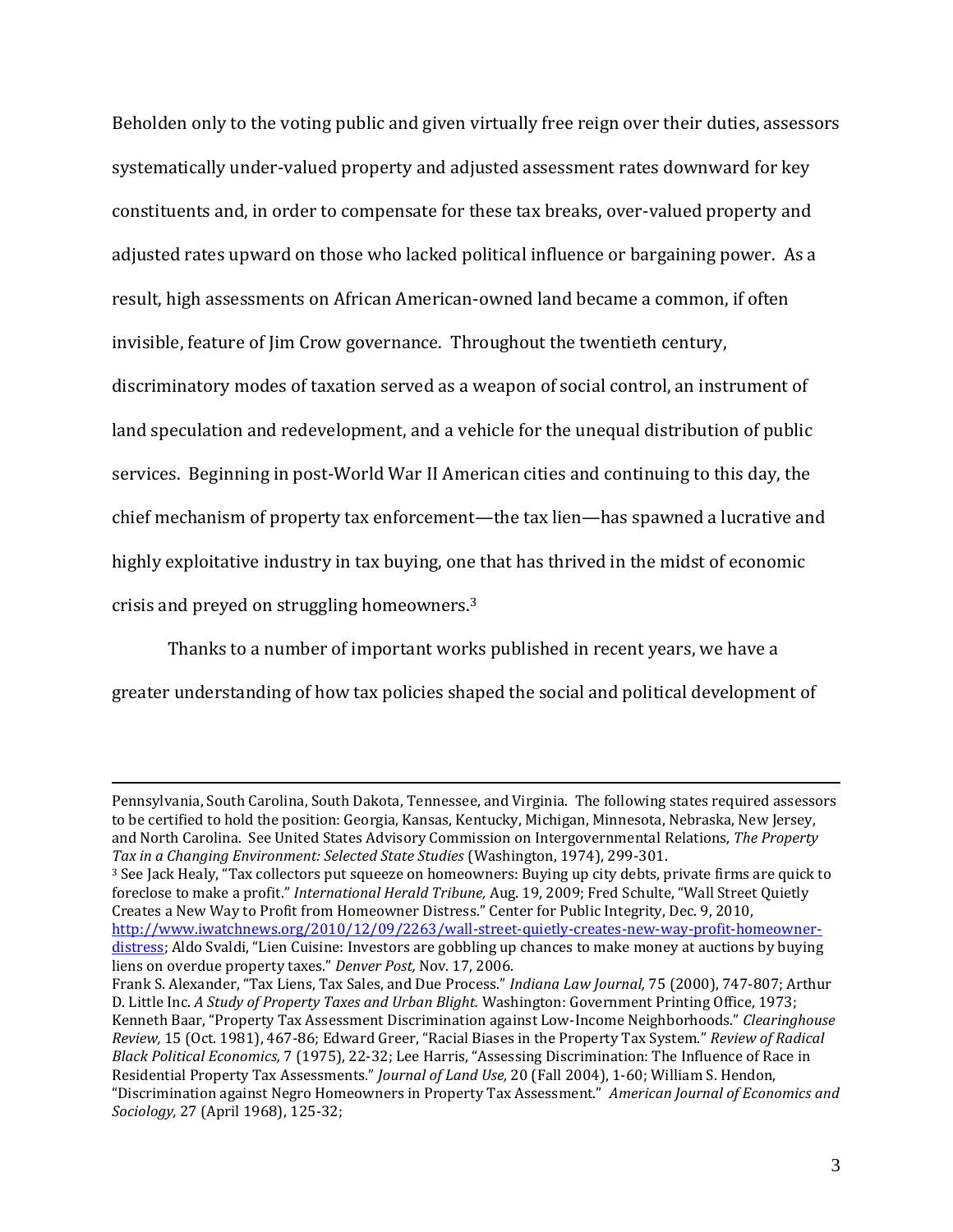modern America.<sup>4</sup> These works have contributed to an already rich body of scholarship on race and real estate in twentieth-century America. From these works, we have learned how property law, the real estate industry, and housing policies have influenced struggles for economic and educational opportunity and political power in twentieth-century America, and shaped the very meaning and significance of race. The "redlining" of minority neighborhoods by the Federal Housing Administration, as numerous scholars have shown, legitimated and wove into federal programs the racist practices of the real estate and home financing industries. State policies reinforced the notion that the value of real property was firmly tied to the race of its occupants (and neighbors) by making the eligibility of neighborhoods for the host of amenities and services provided by the New Deal state dependent on its racial homogeneity. Together, these studies have reinforced the notion that, historically, black-owned property was not only considered of lesser value, it threatened to depress the value of surrounding properties.<sup>5</sup>

When it came to the assessed value of property for the purposes of taxes, though, the racial logic of the market was turned on its head. In the hands of local officials, African

<sup>4</sup> See Isaac William Martin, *The Permanent Tax Revolt: How the Property Tax Transformed American Politics*  (Stanford, Calif., 2008); Daniel Martinez HoSang, *Racial Propositions: Ballot Initiatives and the Making of Postwar California* (Berkeley, 2010); Robert O. Self, *American Babylon: Race and the Struggle for Postwar Oakland* (Princeton, 2003); Bruce J. Schulman, *The Seventies: The Great Shift in American Culture, Society, and Politics* (Cambridge, Mass., 2001); Sheldon Pollack, *Refinancing America: The Republican Antitax Agenda*  (Albany, 2003); Jack Citrin and Isaac William Martin, eds., *After the Tax Revolt: California's Proposition 13 Turns 30* (Berkeley, 2009); Ballard C. Campbell, "Tax Revolts and Political Change," *Journal of Policy History,*  10 (Jan. 1998), 153-79.

<sup>5</sup> See Arnold R. Hirsch, *Making the Second Ghetto: Race and Housing in Chicago, 1940-1960* (New York, 1983); Kenneth T. Jackson, *Crabgrass Frontier: The Suburbanization of the United States* (New York, 1985); Thomas J. Sugrue, *The Origins of the Urban Crisis: Race and Inequality in Postwar Detroit* (Princeton, 1996); Robert O. Self, *American Babylon: Race and the Struggle for Postwar Oakland* (Princeton, 2003); Amanda I. Seligman, *Block by Block: Neighborhoods and Public Policy on Chicago's West Side* (Chicago, 2005); Kevin M. Kruse and Thomas J. Sugrue, eds., *The New Suburban History* (Chicago, 2006); Matthew D. Lassiter, *The Silent Majority: Suburban Politics in the Sunbelt South* (Princeton, 2006); David M. P. Freund, *Colored Property: State Policy and White Racial Politics in Suburban America* (Princeton, 2007); Beryl Satter, *Family Properties: Race, Real Estate, and the Exploitation of Black Urban America* (New York, 2009); Andrew W. Kahrl, *The Land Was Ours: African American Beaches from Jim Crow to the Sunbelt South* (Cambridge, Mass., 2012); and N. D. B. Connolly, *A World More Concrete: Real Estate and the Remaking of Jim Crow South Florida* (Chicago, forthcoming 2013).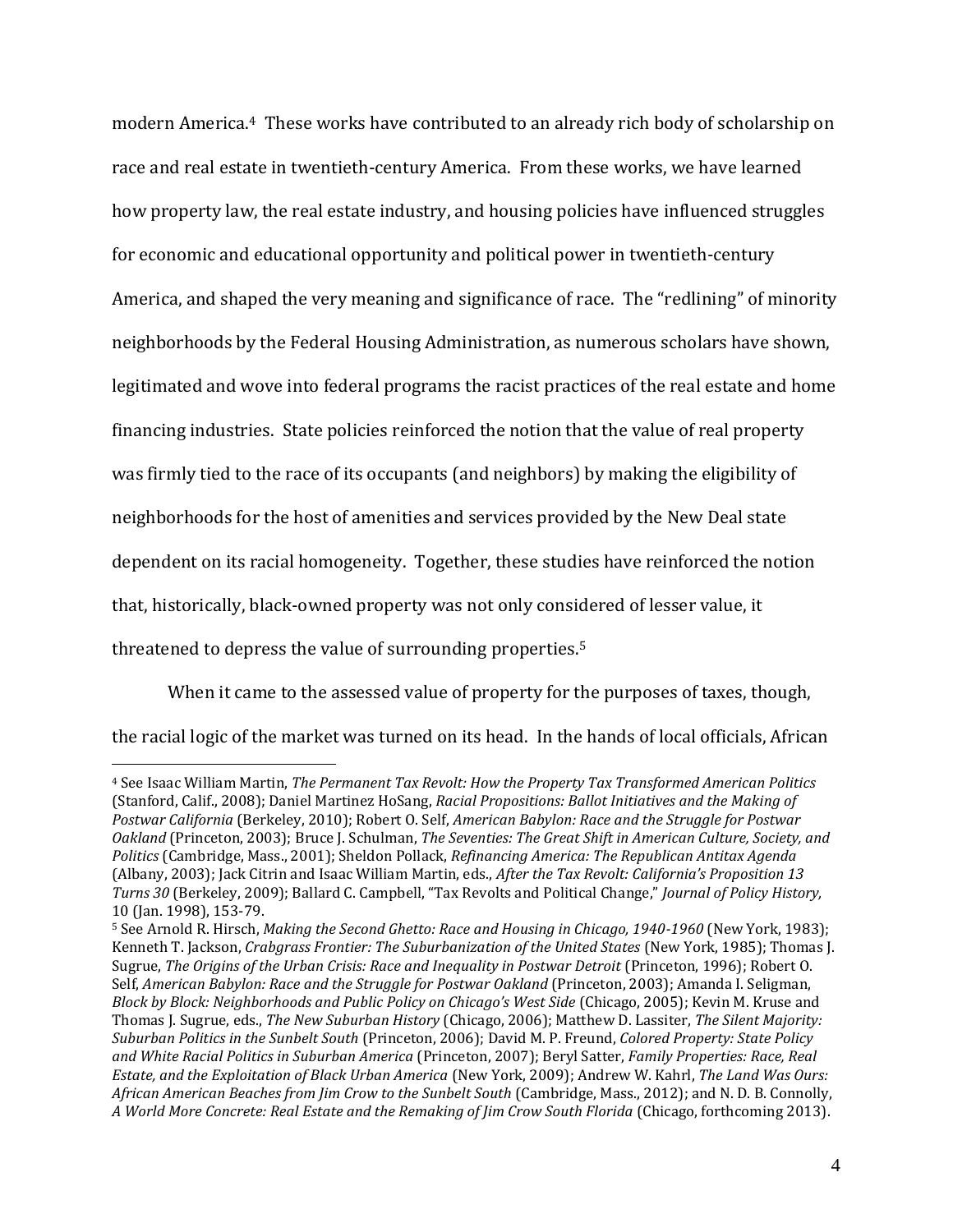American-owned real estate lacking in basic services provided to other neighborhoods and poor quality, white-forsaken farmland became a valuable asset. Through adjusting fractional rates of assessment on certain properties or entire classes of property holding citizens, assessors' offices could shift the relative tax burden from one segment of the population to another in an almost imperceptible fashion. From the dawn of emancipation and the emergence of black landownership in America, the assessor's office became an important institution for carrying out the work of racism. And it remained one in the wake of the civil rights revolution, insulated by layers of bureaucracy and virtually immune to legal challenge. The effects of high property taxes and underhanded forms of discrimination and exploitation were slowly devastating and contributed in no small measure to many of the most vexing obstacles African Americans faced—and continue to face—in the struggle for equality. <sup>6</sup> Discriminatory methods of property assessment steadily drained African American communities of wages and frustrated their efforts to build wealth through home ownership. It ate away at struggling black farmers annual yields and ability to hold onto the land, and prevented countless others from the opportunity to become independent landowners. When black-owned real estate suddenly became valuable as a result of demographic and economic change, property assessments facilitated the process of expropriation and displacement, and played a pivotal role in the precipitous decline of black landownership in the second half of the twentieth century.<sup>7</sup>

<sup>6</sup> On the racial wealth gap in America, see Dalton Conley, *Being Black, Living in the Red: Race, Wealth, and Social Policy in America.* Berkeley: University of California Press, 1999; and Melvin L. Oliver and Thomas R. Shapiro. *Black Wealth/White Wealth: A New Perspective on Racial Inequality.* New York: Routledge, 1997. <sup>7</sup> See Robert S. Browne (dir.), *Only Six Million Acres: The Decline of Black Owned Land in the Rural South.* New York: Black Economic Research Center, 1973; Leo McGee and Robert Boone, eds. *The Black Rural Landowner—Endangered Species: Social, Political, and Economic Implications.* Westport, Conn.: Greenwood Press, 1979; Barbara Phillips and Joseph Huttie Jr. *Mississippi Property Tax: Special Burden for the Poor.*  Jackson, Miss.: Black Economic Research Center (Southern Office), 1973; Dolores Barclay and Todd Lewan.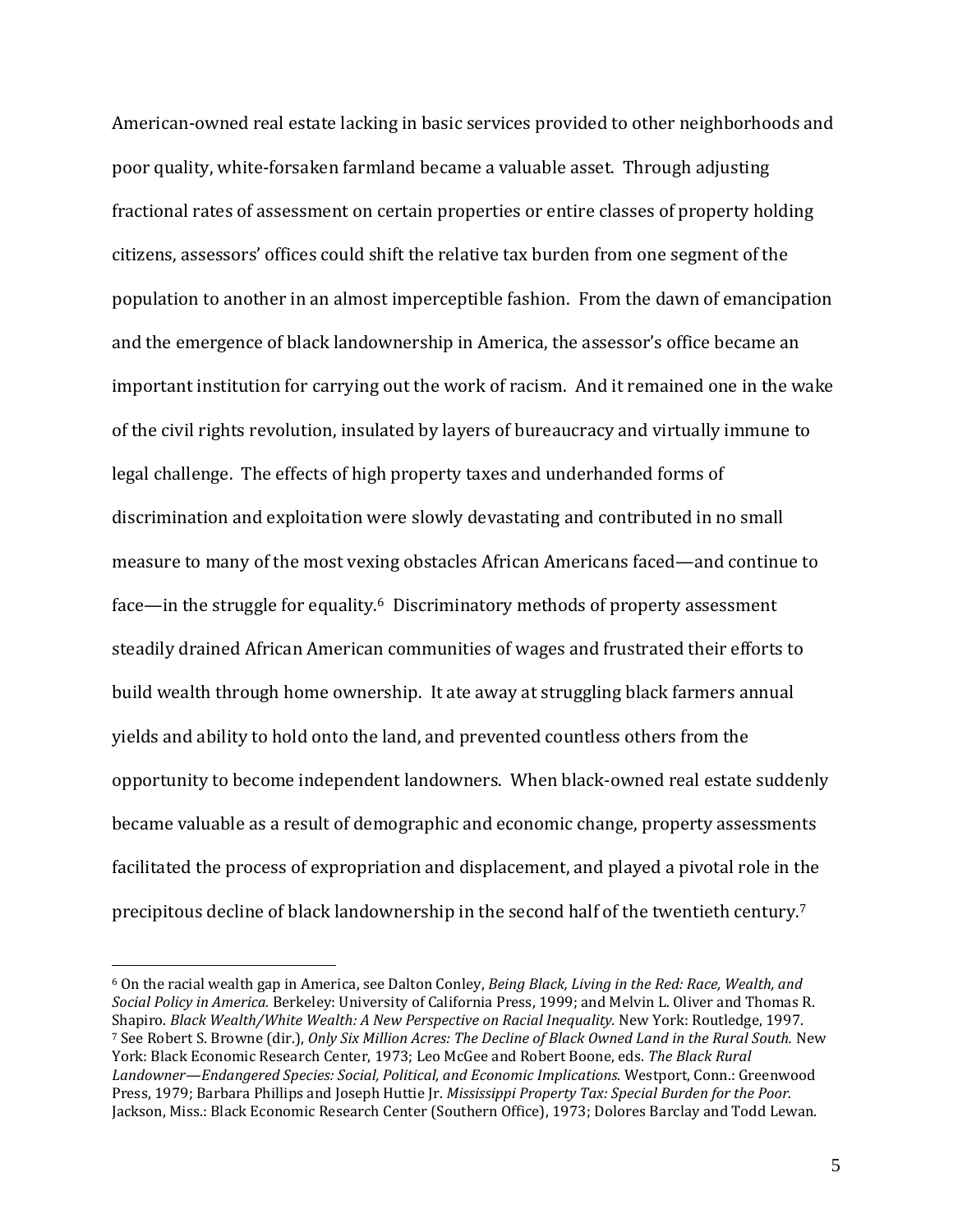And when African American landowners threatened the status quo and fought to secure their civil rights, sudden and capricious hikes in property taxes via selective re-assessment served as an effective, and legal, form of intimidation.

In short, the property tax bankrolled Jim Crow. Conversely, the struggle for a more just and equitable system of taxation stood at the heart of African Americans' struggles to dismantle the bureaucratic underpinnings of white supremacy. To date, though, the prevalence of property tax discrimination against African Americans, its corrosive effects on black struggles for political and economic empowerment, and its broader implications for the study of race and the state, have proven as invisible to historians as it was, by design, to many of its victims. Instead, historical treatments of race and taxes invariably falls into one of the following categories: white suburban resistance to metropolitan school integration; white backlash against the Great Society and New Deal liberalism; or the role of racist imagery in the rise of the political Right, from Reagan's infamous "welfare queen" to, more recently, the Republican Party's racially coded division of the American citizenry into tax "makers" and "takers." Race has not been absent from this scholarship, but black people, as historical subjects, have.8 When it comes to taxes in American history, African Americans have been cast, almost without exception, as recipients of government welfare, but never as taxpayers.<sup>9</sup> And while tax assessments have served as a useful resource for

<sup>&</sup>quot;Torn from the Land: AP Documents Land Taken From Blacks Through Trickery, Violence and Murder." Associated Press (Three-part investigative series, published Dec. 2001)

<sup>8</sup> Several important works have looked at white Americans' changing attitudes toward taxes during the civil rights era See Kevin M. Kruse, "The Politics of Race and Public Space: Desegregation, Privatization, and the Tax Revolt in Atlanta," *Journal of Urban History,* 31 (July 2005), 610-33; and Matthew D. Lassiter, *The Silent Majority: Suburban Politics in the Sunbelt South* (Princeton, 2006), esp. 121-47, 225-50; and Self, *American Babylon.*

<sup>9</sup> Studies of African American property owners sometimes mention that blacks paid, on average, more in property taxes (whether directly through property ownership or indirectly through rent) than whites. See, for example, Andrew Wiese, *Places of Their Own: African American Suburbanization in the Twentieth Century*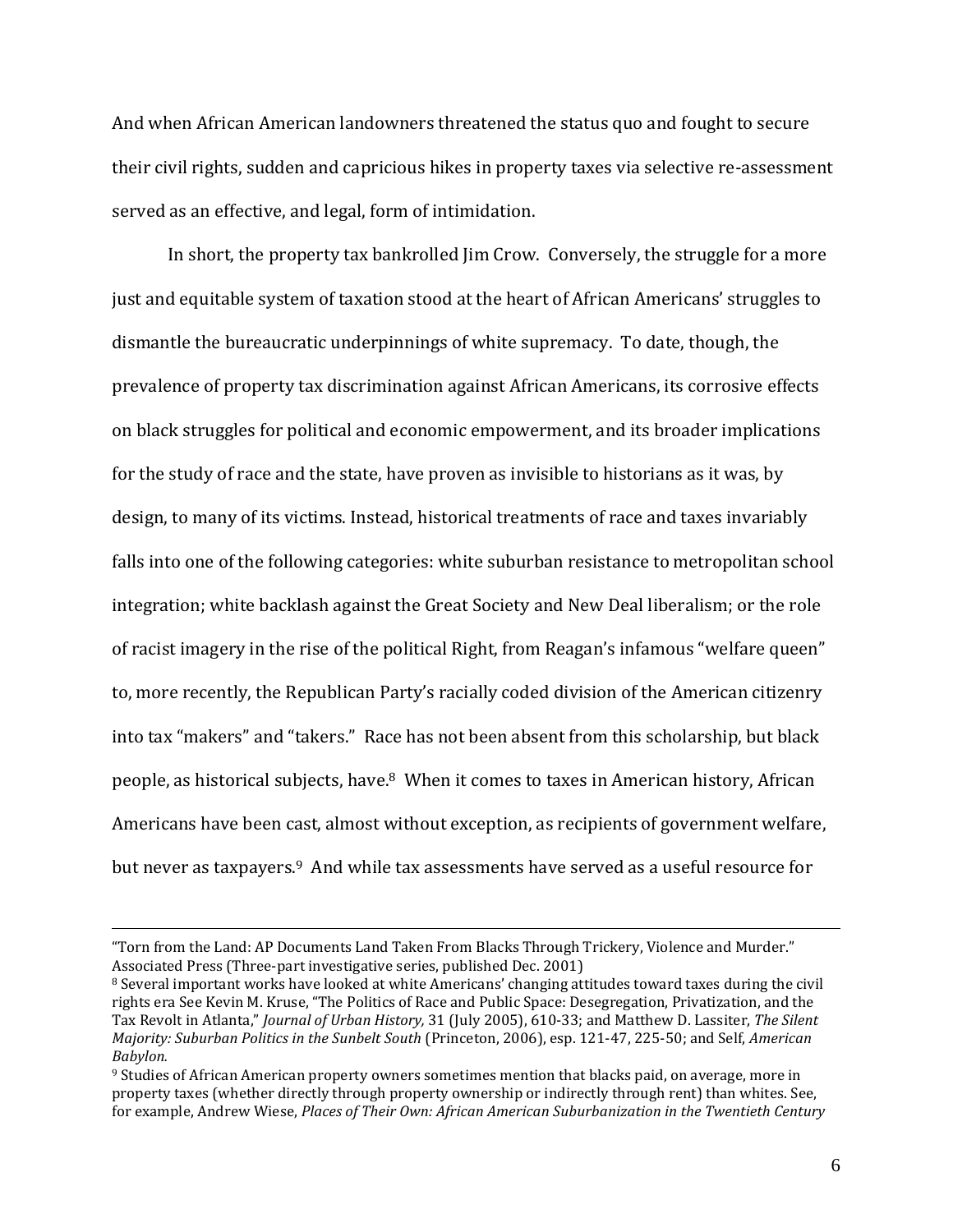scholars seeking to reconstruct the extent and value of black landholdings, these figures are often accepted at face value, as a true and accurate representation of the value of those properties.10 Yet, as a growing body of literature in other social scientific fields has shown, public officials have routinely exploited legal loopholes in the tax administration process to provide generous subsidies to targeted homeowners. One political scientist has even gone so far as to claim that the practice of fractional assessments, which allowed assessors to selectively undervalue certain properties, constituted a "hidden social policy" equivalent to federal mortgage loan guarantees, home mortgage interest deductions, and other policies that contributed to the spectacular rise of homeownership in post-World War II America.<sup>11</sup>

Through a study of boycotts in Edwards, Mississippi, and its aftermath, this essay seeks to assess the assessor, and bring this and similarly situated administrators of local governance and state policy out of the shadows and into the histories of Jim Crow and civil rights in America.<sup>12</sup> More broadly, it points toward new approaches to understanding how Jim Crow worked through bureaucratic institutions and ostensibly race-neutral forms of observation and measurement.13 Operating outside of the formal realms of law and public

<sup>(</sup>Chicago, 2004), 213. Other scholars have cited structural causes of racial disparities in property taxes, including the lower tax bases of many majority-black suburban municipalities, which led to comparatively higher property tax rates for comparable public services. See, for example, Mark Schneider and John R. Logan, "Suburban Racial Segregation and Black Access to Local Public Resources," *Social Science Quarterly,* 63 (Dec. 1982), 762-70; and John M. Stahura, "Characteristics of Black Suburbs, 1950-1980," *Sociology and Social Research,* 71 (Jan. 1987), 135-38.

<sup>10</sup> See for example Loren Schweninger, *Black Property Owners in the South, 1790-1915* (Urbana, 1990), appendix 4, pps. 271-80.

<sup>11</sup> Isaac William Martin, *The Permanent Tax Revolt: How the Property Tax Transformed American Politics*  (Stanford, 2008), 7.

<sup>12</sup> For studies that detail the corruption, incompetence, and susceptibility to political influence that has historically characterized assessors' offices, see Robert Kuttner, *Revolt of the Haves: Tax Rebellions and Hard Times* (New York, 1980), esp. 109-130; Diane B. Paul, *The Politics of the Property Tax* (Lexington, Mass., 1975). <sup>13</sup> On how racial categories and relations of power were constituted and reinforced through bureaucratic institutions and basic processes of government, see Peggy Pascoe, *What Comes Naturally: Miscegenation Law and the Making of Race in America* (New York, 2009), esp. 131-62; Thomas A. Guglielmo, "Red Cross, Double Cross: Race and America's World War II-Era Blood Donor Service," *Journal of American History,* 97 (June 2010), 63-90.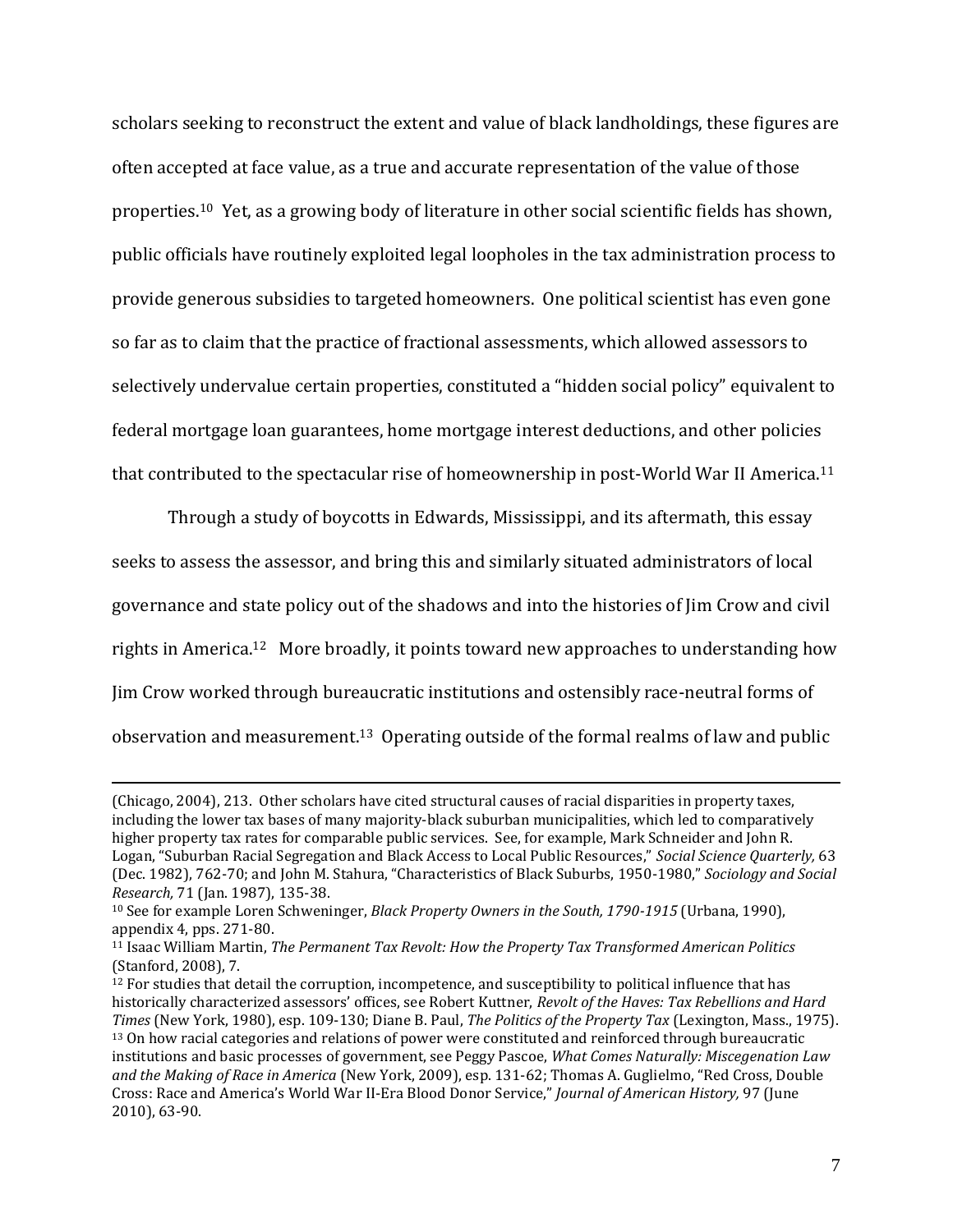policy, its administrators largely anonymous, and their methods deliberately opaque, property assessments offer a telling example of how Jim Crow functioned within and took on the characteristics of bureaucracies, becoming embedded in the most basic of governmental functions in ways that proved far more resistant to attempts to identify, untangle, and eradicate.

\*\*\*

The power to tax played a prominent role in shaping the politics and policies of Reconstruction. On the South Carolina and Georgia Sea Islands, Union military officers enacted land confiscation policies via tax law enforcement, levying land taxes and then seizing abandoned property for nonpayment.14 Tax sales of abandoned properties to northern land speculators and, to a far lesser extent, freedmen, served as the legal mechanism for land redistribution. Under Reconstruction governments, land taxes aimed to provide revenue for the realization of progressive reforms and as a means of social and economic restructuring. White and black Republicans fought to win control over the offices that determined and administered fiscal policies. High taxes on land, Republican officeholders argued, not only provided the revenue needed to implement the dramatic expansion of public school systems and infrastructure improvements, but also served, as Eric Foner notes, "as an indirect means of weakening the plantation and promoting black ownership."15 In Mississippi, black Republicans succeeded in winning control over several county boards of supervisors, which set local tax rates and distributed tax revenue. In Marshall, Yazoo, Warren, Madison, Amite, Wilkinson, Hinds and Issaquena counties, majority black supervisory boards financed public infrastructure improvements—building

<sup>&</sup>lt;sup>14</sup> See Willie Lee Rose, *Rehearsal for Reconstruction: The Port Royal Experiment* (Indianapolis, 1964).

<sup>15</sup> Eric Foner, *Reconstruction: America's Unfinished Revolution, 1863-1877* (New York, 1988), 376.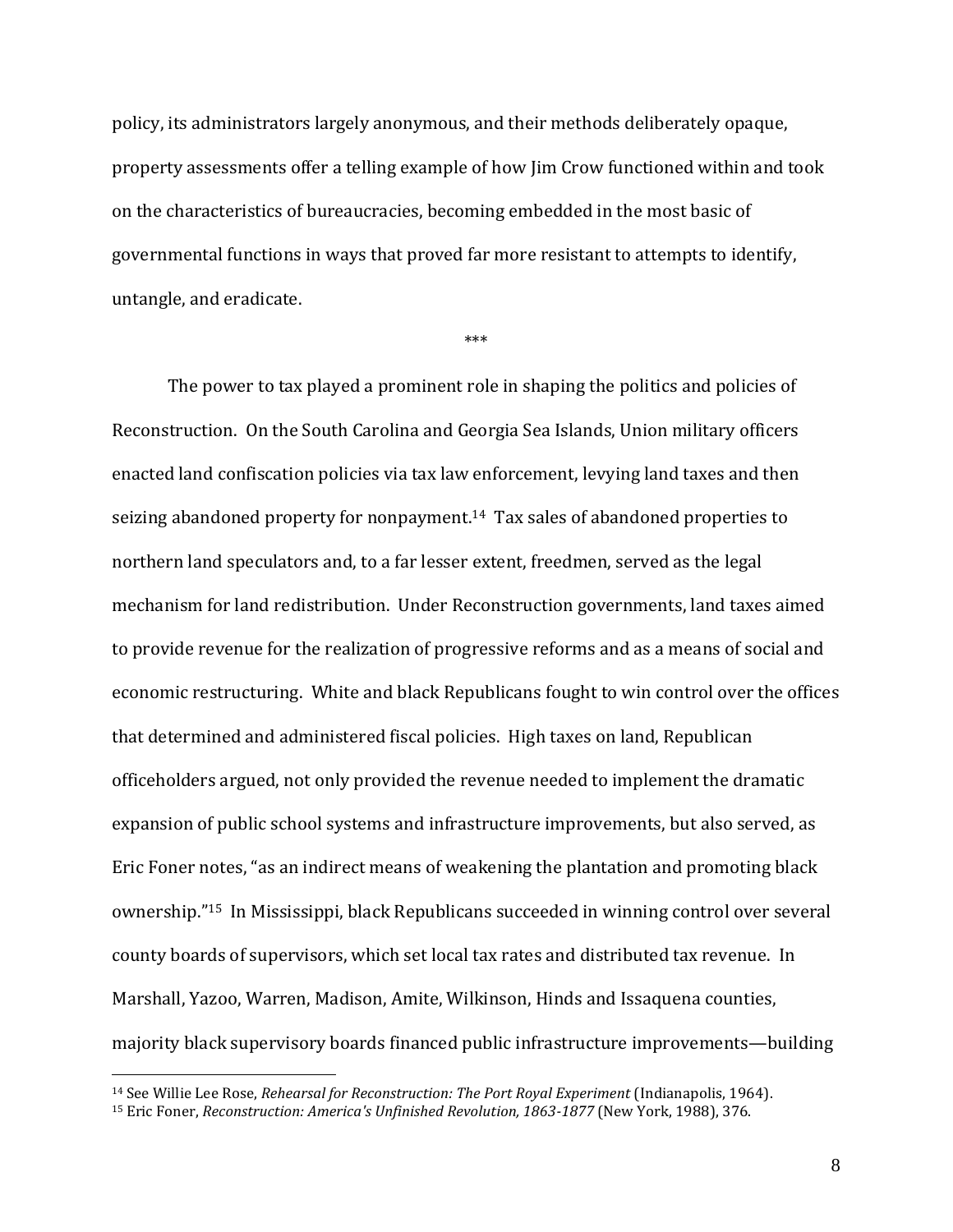and repairing bridges, roads, and public buildings—and expanded public school systems through sharp increases in property taxes on their counties' largest landowners.<sup>16</sup>

But while sharp increases in land taxes aimed to prevent land speculation and force uncultivated land held by wealthy white former planters onto the market, its most lasting effect was to further galvanize poor whites to rise in opposition to Reconstruction. Prior to emancipation, southern state and local governments generated the bulk of its revenue through taxes on slaveholdings. The shift from taxing slaves to taxing land fell hardest on the small landholder, who had previously been exempted from most forms of direct taxation. Land taxes, J. Mills Thornton argues, "drove ... white small farmers into the arms of the Redeemers."<sup>17</sup> Seeking to claw its way back to power, the defeated white southern aristocracy was quick to perceive poor whites' anger over new taxes and used the issue to manufacture grassroots opposition to Reconstruction governments. In counties across the South, large landowners started and funded Taxpayers' Conventions, which aimed to build poor white opposition to Republican governments by couching the tax issue in populist terms that linked racist opposition to black political power to fiscal conservatism.<sup>18</sup>

During the brief period of Presidential Reconstruction, we begin to see attempts by white former slaveholders to introduce and implement a new model of taxation designed to ensure black subjugation. With the backing of President Andrew Johnson, former Confederate states attempted to establish a dual tax structure that tied funds devoted to African American schools and public services to tax revenues derived from black taxpayers.

<sup>16</sup> See Board of Supervisors Handbook Lawyers Committee for Civil Rights Under the Law, June 1967, Charles Horwitz Papers, Box 1, Folder 23: Freedom Information Service Records (handbooks), 1967, Mississippi Department of Archives and History.

<sup>17</sup> J. Mills Thornton, "Fiscal Policy and the Failure of Radical Reconstruction in the Lower South," in *Region, Race, and Reconstruction: Essays in Honor of C. Vann Woodward,* ed. J. Morgan Kousser and James M. McPherson (New York, 1982), 350.

<sup>18</sup> Foner, *Reconstruction,* 415-16.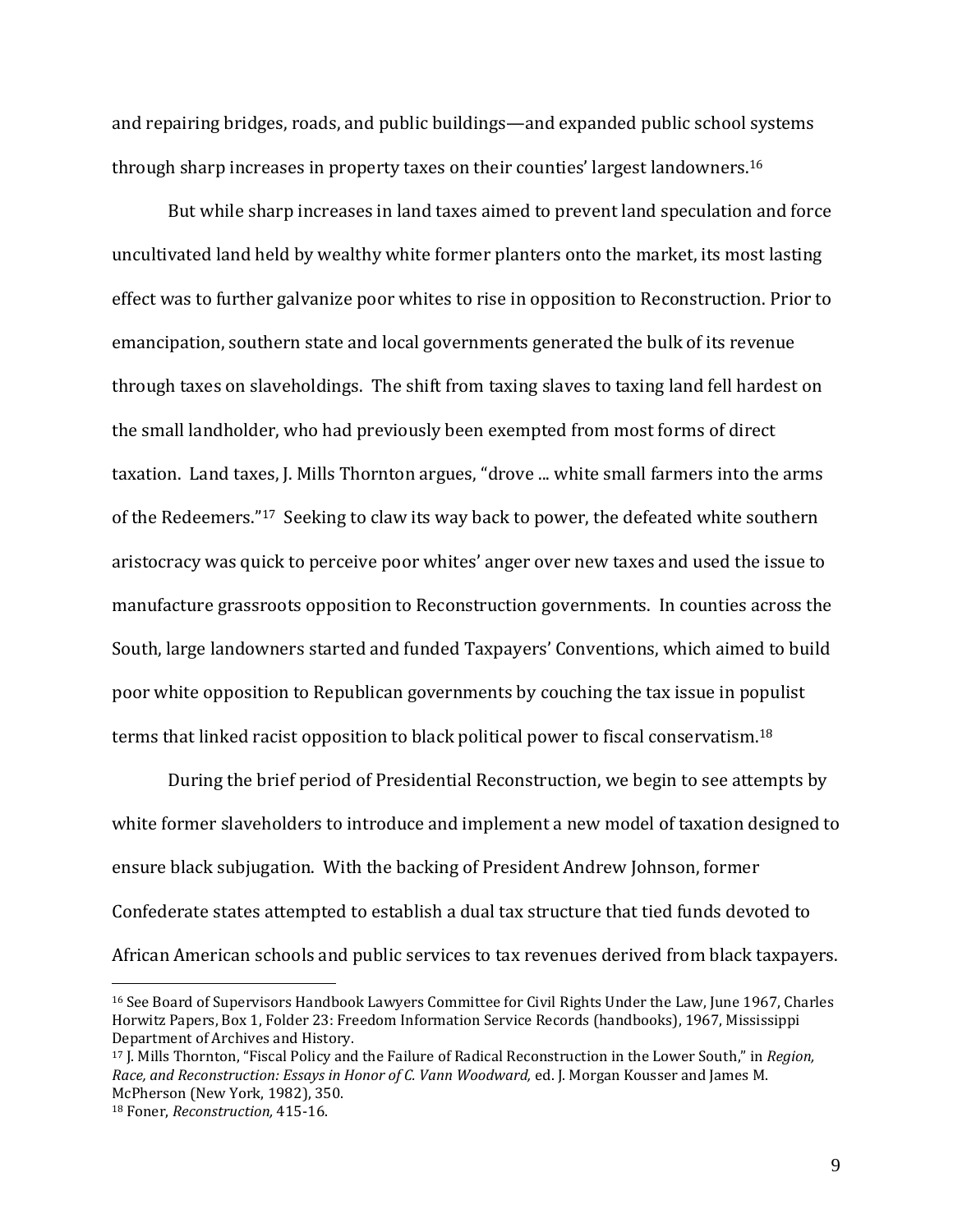The infamous black codes enacted by former Confederate states used tax laws to reduce freedmen and women to a condition of virtual slavery. Mississippi, for instance, enacted a law that levied a special tax on African Americans to pay for the care of the poor and the infirm. Those who failed to pay the tax were found guilty of vagrancy, arrested, and hired out to former slaveholders.<sup>19</sup>

What historian J. Mills Thornton described as a "vigorous campaign [by whites] throughout the South to expend on black schools only those school taxes actually paid by black citizens" would resume following the end of Reconstruction.20 Among other procedural reforms aimed at establishing a dual tax structure were laws passed by several southern state legislatures in the late nineteenth century that mandated the division of land tax books by race. The segregation of direct tax payments ensured that revenue for colored schools would not exceed African Americans' direct contributions to the state's coffers and served as a convenient justification for gross disparities in funding after the fact.<sup>21</sup> Southern states succeeded not merely in exempting white tax dollars from funding "colored" schools, but also in forcing African American taxpayers to subsidize white education. In the state of Virginia, one study found that, during one year, African Americans contributed a total of \$507,305 in direct taxes, yet the state allocated only \$489,228 for African American education. Similarly, in North Carolina, tax receipts from

<sup>19</sup> Robert Cruden, *The Negro in Reconstruction* (Englewood Cliffs, NJ, 1969), 64, 22.

<sup>20</sup> See Thornton, "Fiscal Policy and the Failure of Radical Reconstruction in the Lower South," 377.

<sup>&</sup>lt;sup>21</sup> Virginia amended its constitution in 1891 to require that taxes levied on property owned by whites and blacks be recorded separately. See Tipton Ray Snavely, *The Taxation of Negroes in Virginia* (Charlottesville, 1916), 81. Virginia officials later stated that its separate white and "colored" land tax books were "intended as a basis for the apportionment of the school tax … in proportion to the amount of taxes contributed by [whites and blacks] respectively." The deliberate underdevelopment of public institutions via property underassessment persisted in the desegregated South, especially in rural counties where privileged whites fled en masse to new private schools and public schools became de facto black. One study of the 1970s tax revolts noted that, "Throughout the South, conservative assessors opposed to increased funds for public schools often kept new schools from being built simply by restricting the tax base through low assessments." Kuttner, *Revolt of the Haves,* 116.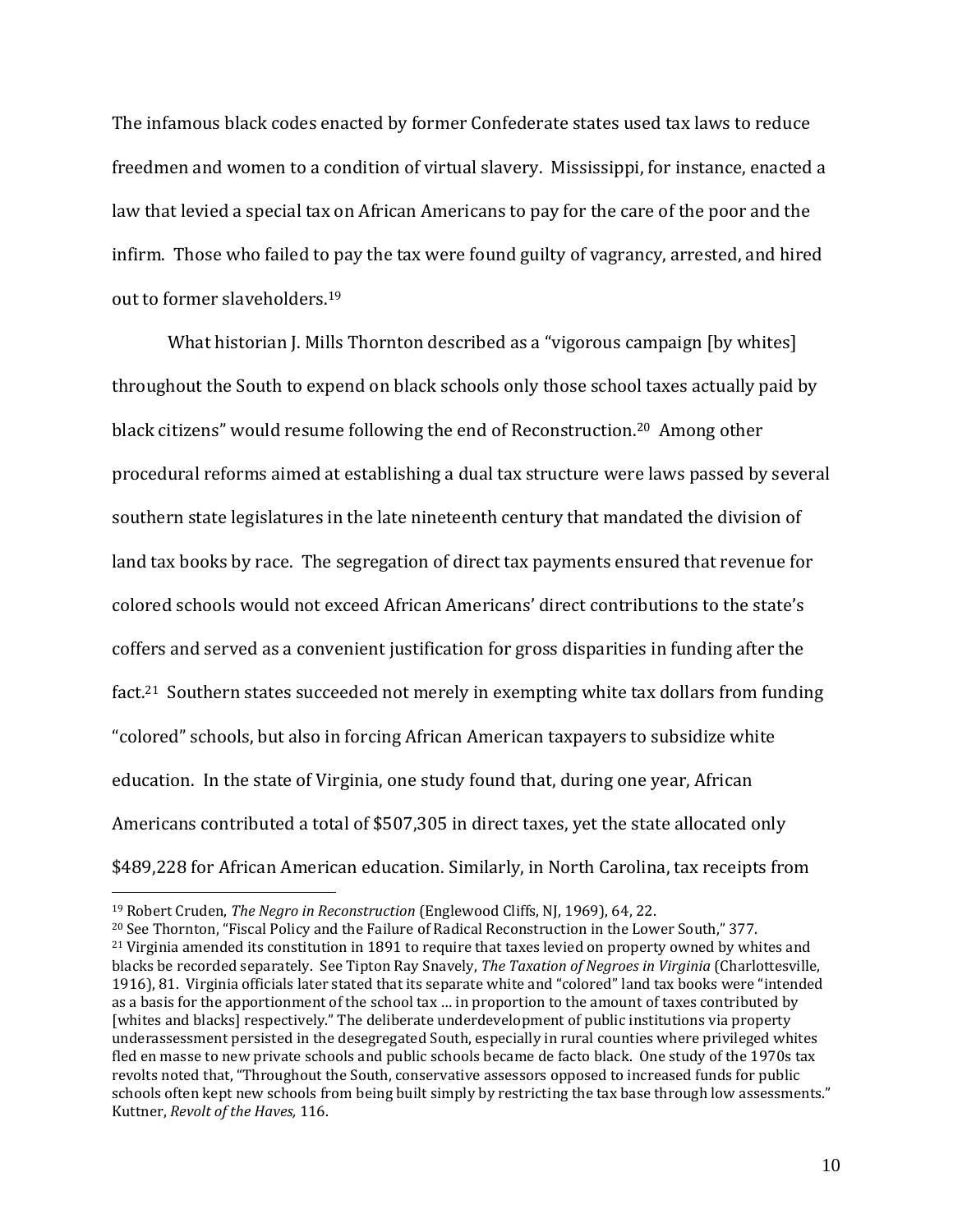black citizens for one year totaled \$429,197, while statewide expenditures on black schools was only \$402,539. In Georgia, the disparity between tax contributions and tax returns was even more striking: \$647,852 in total receipts, only \$506,170 in total expenditures.<sup>22</sup> As the author of the study, Charles L. Coon remarked, "if we assume the race division of funds," then (contrary to the prevalent assumption of whites and the feverish pronouncements of race-baiting politicians) "the Negro school is not very much of a white man's burden."23 As progressive reformers swept into southern statehouses in the early twentieth century, African Americans' contributions to white education increased. Historian James Anderson notes that tax appropriations for building schoolhouses sharply increased, yet virtually none of these higher revenues went to African American education. "The money is actually being taken from the colored people and given to white schools," an exacerbated Booker T. Washington vented.<sup>24</sup> A dual tax structure gave rise to a form of double taxation in black communities, whereby African Americans were forced to donate land and money to support their own schools in lieu of funding from the state.<sup>25</sup>

Ironically, it was black Americans' fervent desire to own their own homes and farm their own land, and belief in the fairness of the American system and the rewards that came to those who played by its rules, that exposed them to the most abusive practices of Jim Crow bureaucracies. That faith in the promise of citizenship via landownership was on full display in the five decades following emancipation, when black Americans went from being property to owning over fifteen million acres of land, mostly in the South. "As much as any

<sup>22</sup> Charles L. Coon, *Public Taxation and Negro Schools* (Cheyney, Penn., Committee of Twelve for the Advancement of the Interests of the Negro Race, 1909), 6, 7.

<sup>23</sup> Coon, *Public Taxation and Negro Schools,* 9.

<sup>24</sup> Washington quoted in James D. Anderson, *The Education of Blacks in the South, 1860-1935* (Chapel Hill, 1988), 156.

<sup>25</sup> See Anderson, *Education of Blacks in the South,* 183-84.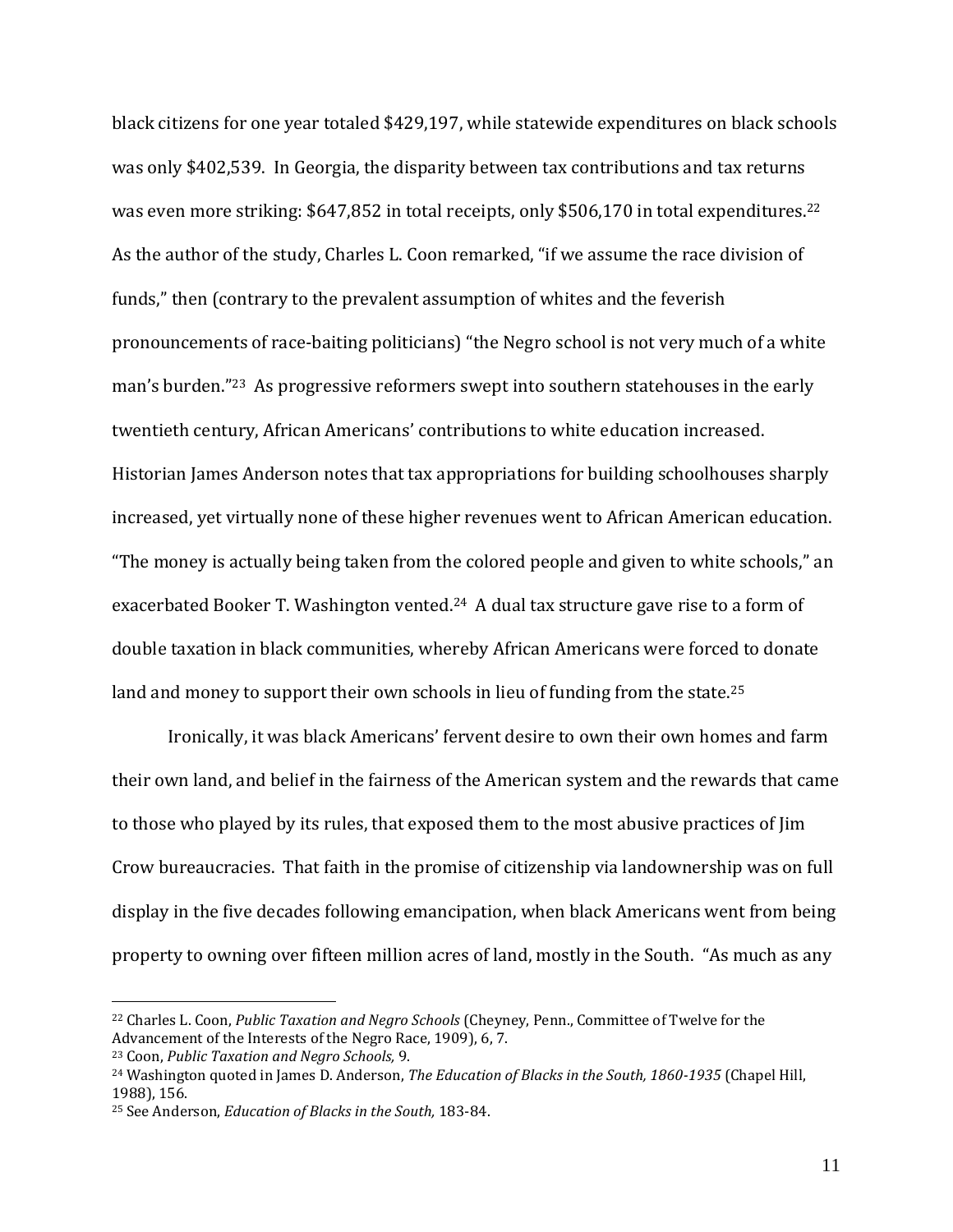group of Americans in this nation's history," the legal scholar Thomas J. Mitchell contends, "these [African American] landowners embraced the republican ideal of the rural smallholder and widely distributed ownership, and believed that only through such ownership could real economic and political independence be achieved." Black landowners were more likely to vote, seek to play a role in civic affairs, and serve in leadership positions within black communities.26 Because of this, as other scholars have noted, African American landowners—and landowning communities—were often singled out for violence and abuse at the hands of the state and private parties.27 By virtue of their status as landowners, they also became subject to bloodless forms of bureaucratic exploitation. Among others, African American landowners could expect to have their property assessed above its market value and taxed at comparatively higher rates than whites.

Beginning in the 1890s, state legislatures passed reforms mandating general reassessments of all land at regular intervals. In Virginia between 1891 and 1900, for example, the average annual increase in tax revenue from African Americans was eight times as much as whites, who saw their average tax burden actually decrease during several of these years.28 In 1895, a general reassessment in Virginia resulted in a 2.2 percent reduction in the total assessed value of white-owned land, followed by an additional 3.7 percent reduction the following years. In contrast, the assessed value of African American land increased throughout the decade.29 These disparities were the

<sup>27</sup> On the history of white terrorism of black landowners and the violent forced removal of African Americans from the land, see Elliot Jaspin, *Buried in the Bitter Waters: The Hidden History of Racial Cleansing in America* (New York, 2007); James W. Loewen, *Sundown Towns: A Hidden Dimension of American Racism* (New York, 2005); *Banished,* dir. Marco Williams (Center for Investigative Reporting and Two Tone Productions, 2007). <sup>28</sup> Tipton Ray Snavely, *The Taxation of Negroes in Virginia* (Charlottesville, 1916), 53-54

<sup>26</sup> See William E. Nelson Jr., "Black Rural Land Decline and Political Power," in McGee and Boone, eds., *Black Rural Landowner—Endangered Species.*

<sup>29</sup> Snavely, *Taxation of Negroes in Virginia,* 54.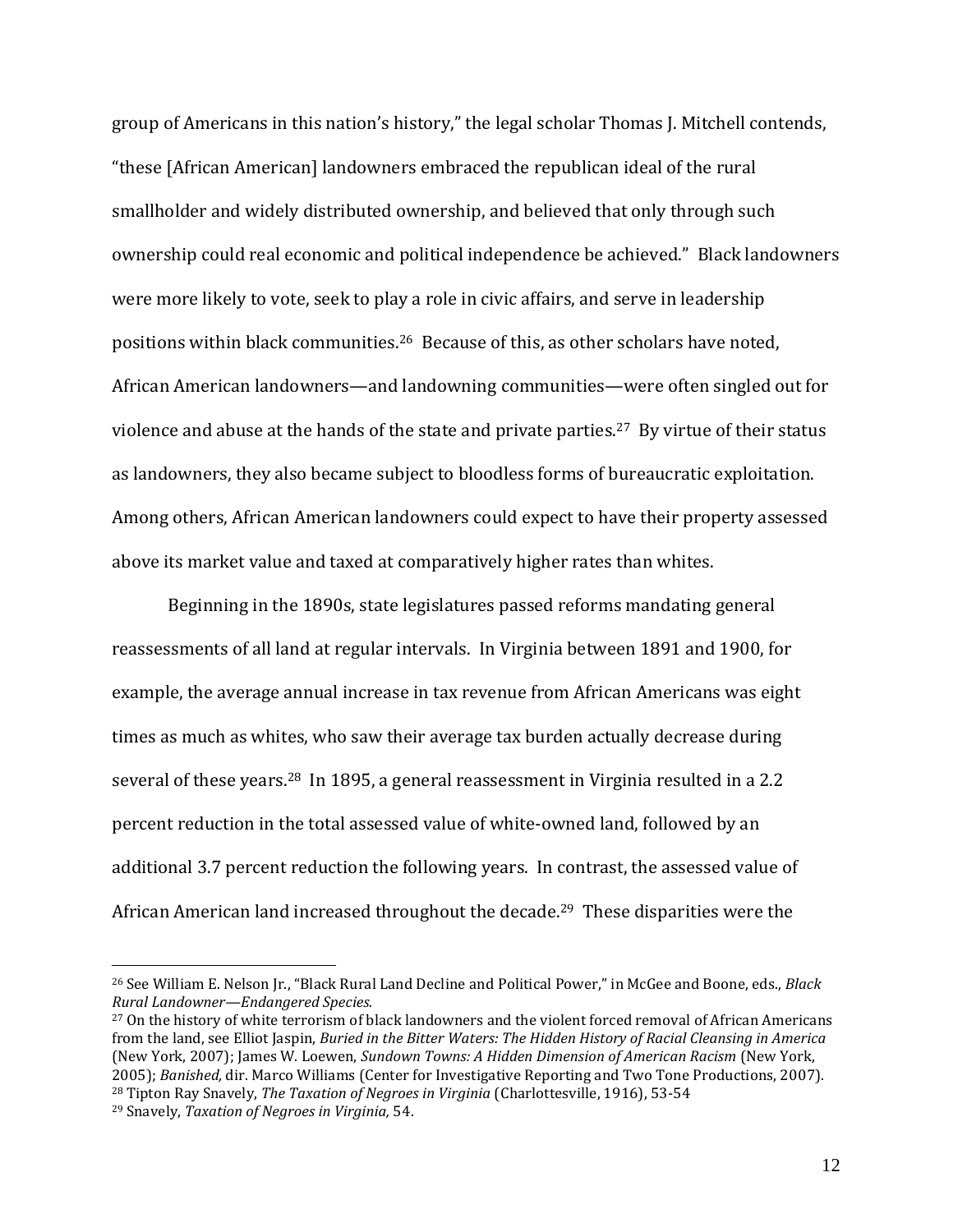result of the systematic over-valuation of black-owned land by appraisers working for county assessors' offices. In Brunswick County, Virginia, for example, African American landowners (despite being confined to the most remote, least productive, and least valuable land in the county) saw their land valued for tax purposes at an average of \$17.50 per acre; appraisals of white-owned land averaged \$15.47 per acre. Comparatively higher rates of taxation by black landowners, of course, did not translate into higher rates of funding for black schools, but instead served to widen those disparities. In Brunswick County, blacks paid one-fourth of the county's total property taxes, yet received one-sixth of its school funds.<sup>30</sup>

Devolution of the collection and allocation of revenues from property taxes from the state to the local level facilitated and obscured discriminatory practices. Throughout the nineteenth century, local assessors enjoyed free reign over methods of appraising value and over the rates of assessment on different types of property. Several states attempted to curb abuses and curtail assessor autonomy by establishing tax commissions whose duties included supervising and assisting local assessors.31 The enforcement powers of these commissions, though, varied, and both systemic undervaluation selective overvaluation of property remained the rule. This was due in large measure to the fact that most property tax revenues went back to the state.<sup>32</sup> A system of locally elected assessors collecting revenue for the state led assessors to undervalue as much as possible their county's property so as to reduce the cost of state government for their constituents and shift the burden of taxation elsewhere. The deficiencies in this model led many states to

<sup>30</sup> Figures calculated using information provided in "Inequalities of Educational Opportunities in Brunswick County," *Norfolk Journal and Guide,* March 12, 1927, p. 12.

<sup>31</sup> By 1918, 35 states had established permanent tax commissions. See Teaford, *Rise of the States,* 50. <sup>32</sup> In 1902, Teaford found, property taxes produced 53% of all state tax receipts.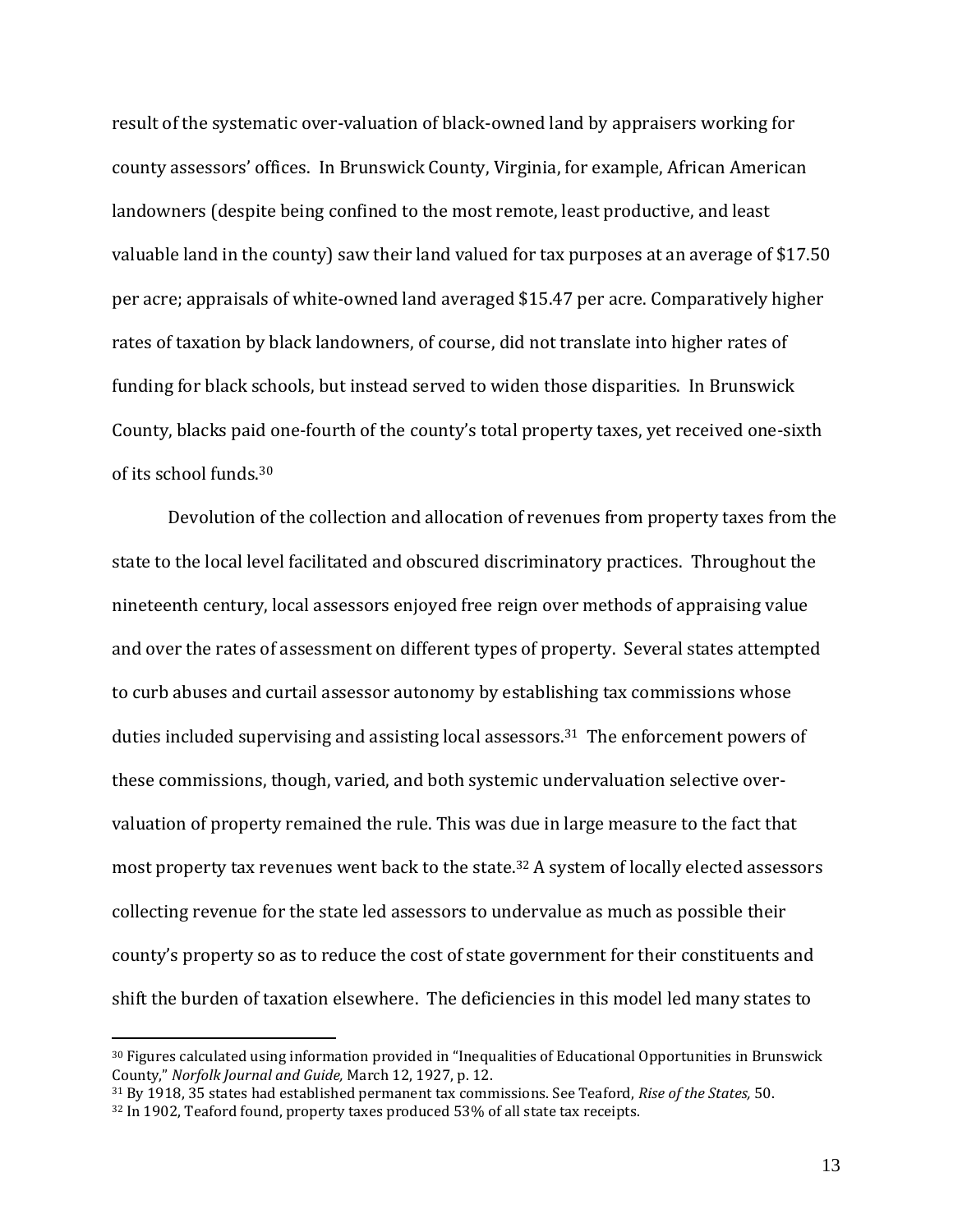look to new sources of revenue. Between the 1880s and 1920s, states began implementing new forms of taxation, such as license and franchise fees, corporate taxes, capital gains taxes, and income taxes. As states implemented increasingly effective methods of tax collection, they came to rely less on the property tax.<sup>33</sup> Following the fiscal crisis onset by the Great Depression, when property tax delinquency rates soared and means of collection broke down, states ceased relying on local property taxes for revenue. By 1942, property taxes constituted 4.4% of all states' total revenues.<sup>34</sup> By contrast, the property tax during these same years became the lifeblood of local governments.35 For tax reformers, removing the property tax from state budgets promised to end the practice of county assessors competing to undervalue property in order to lower their constituents' relative tax contributions to state government. In fact, it simply changed the incentive to undervalue to include only those property owners most influential to an assessors' electoral success and, as a consequence, gave rise to a new incentive to overvalue other, less influential constituents to make up the difference.

Federal legislation designed to curb corporate tax abuses along with several key judicial decisions proved equally important. Because of the potential for volatile and endless litigation over assessors' subjective determinations of value, federal courts had long been reluctant to interfere in state and local property tax procedure. Over the first

<sup>&</sup>lt;sup>33</sup> The collection of income taxes was revolutionized following the successful reforms implemented by Wisconsin in 1908, which required employers to report employee incomes, shareholder dividends, and interest payments to bondholders, and established a powerful state commission. No longer dependent on local administrators or the honesty of taxpayers, Wisconsin's tax revenues rose dramatically, and provided a blueprint that other states soon emulated. Teaford, *Rise of the States,* 55-58. <sup>34</sup> Teaford, *Rise of the States,* 132.

<sup>35</sup> By the 1920s, over 90 percent of revenues for cities with populations over 30,000 came through property taxes. See David T. Beito, *Taxpayers in Revolt: Tax Resistance during the Great Depression* (Chapel Hill, 1989), 1-2. On how the property tax became a real estate tax, see *ibid.,* 3-4. For a brief, general overview of the history of the property tax in America, see John Joseph Wallis, "A History of the Property Tax in America," in *Property Taxation and Local Government Finance: Essays in Honor of C. Lowell Harriss,* ed. Wallace E. Oates (Cambridge, Mass., 2001), 123-47.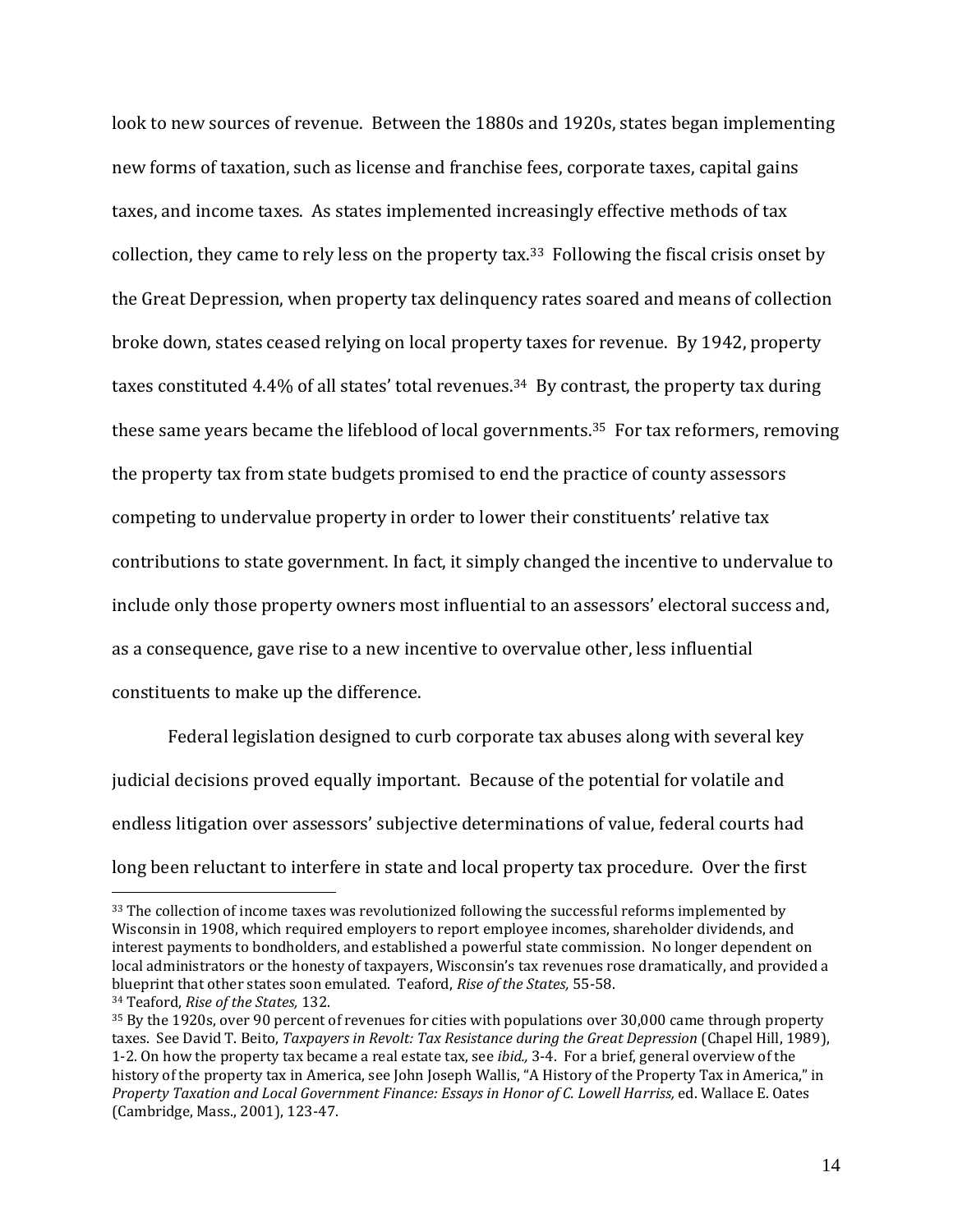half of the twentieth century, Congress and the federal judiciary placed explicit constraints on taxpayers' right to appeal tax assessments, and provided local assessors added protection against the threat of federal interference or lawsuit in federal court. In *Matthews v. Rodgers* (1932), the Supreme Court ruled that federal courts could not grant anticipatory adjudication of local tax cases when an adequate state remedy was available. The decision also established the notion that the federal rights of taxpayers could be preserved without federal interference in state tax systems. The timing of the decision was fortuitious, for by the early 1930s, the entire apparatus for ensuring the timely collection of property taxes (and, by extension, the solvency of local governments) was on the brink of collapse.

Property tax delinquencies proliferated in the early 1930s while the pool of tax lien buyers evaporated. Tax auctions, designed to help cities and counties recoup lost tax revenue, failed to attract bidders. Those who had come in years past seeking to acquire tax certificates through which they could charge interest on delinquent taxpayers knew that those who had fallen into default lacked the means to buy it back, which would in turn saddle them with real estate that had plummeted in value and which they would now be responsible for paying taxes. In Mississippi, tax titles for one-fourth of the land in the entire state went up for sale in one day; virtually all of those titles reverted to state and local governments for lack of buyers. On the Great Plains, besieged farmers staged hostile takeovers of tax auctions, buying delinquent properties for the bare minimum and returning title to owners.36 To compound the fiscal hardship on local governments, foreign

<sup>36</sup> See Bieto, *Taxpayers in Revolt,* 9.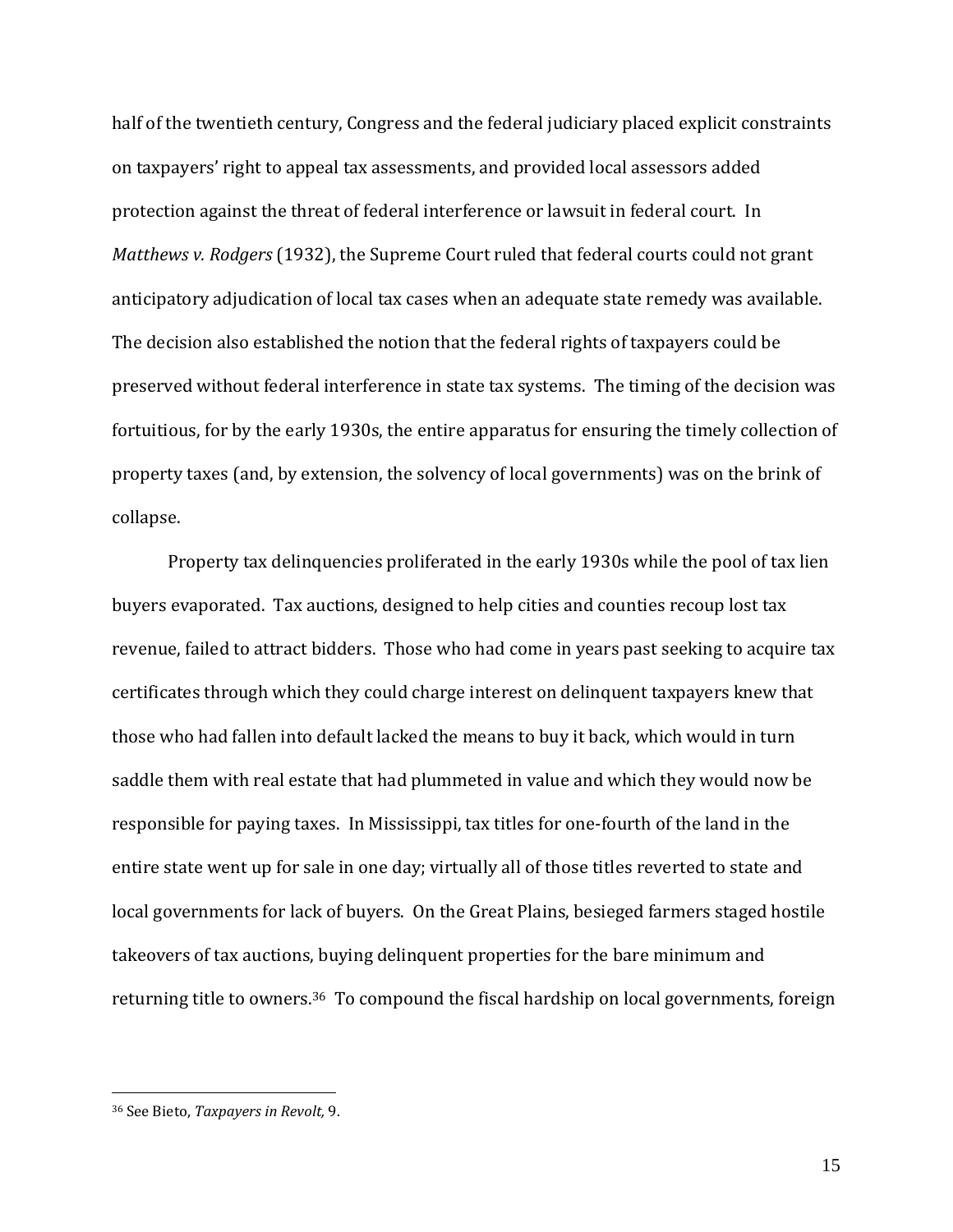corporations routinely withheld payment of property tax bills by contesting their assessments in federal court, a luxury not available to a citizen of the state.

In response to this crisis of taxing authority, Congress passed the 1937 Tax Injunction Act. Subsequently written into the U.S. Code under section 1341, the Act states that federal district courts "shall not enjoin, suspend or restrain the assessment, levy or collection of any tax under State law where a plain, speedy, and efficient remedy may be had in the courts of such state."37 The Act, as House and Senate committee reports on the bill reveal, intended to help keep local governments from going broke by preventing corporations from withholding tax payments via litigation. It also aimed to level the playing field between citizens and corporations, by closing a loophole that, in practice, allowed the latter to use the mere threat of a lawsuit to bargain down their tax bill.<sup>38</sup> The Tax Injunction Act instead established the principle of pay-first-then-litigate. Subsequent decisions by the Court reaffirmed that section 1341 prevented interference in the collection of taxes, but not in the ability of a taxpayer to sue in federal court afterward.<sup>39</sup>

Though intended to curb corporate power, the Tax Injunction Act, as well as the legal precedents that led federal courts to take a "hands off" approach to local tax disputes, expanded the discriminatory powers of local assessors. The Tax Injunction Act established a high threshold for victims of discriminatory taxation to prove that federal intervention in local tax assessment practices was warranted. So long as a "plain, speedy, and efficient

<sup>37</sup> Section 1341, 28 USC 1341, quoted in Frederick C. Lowinger, "The Tax Injunction Act and Suits for Monetary Relief," *University of Chicago Law Review,* 46 (1978-1979), 736n1. <sup>38</sup> Lowinger, "Tax Injunction Act," 741.

<sup>39</sup> Daan Braveman, "*FAIR Assessment* and Federal Jurisdiction in Civil Rights Cases," *University of Pittsburgh Law Review,* 45 (1983-1984), 356.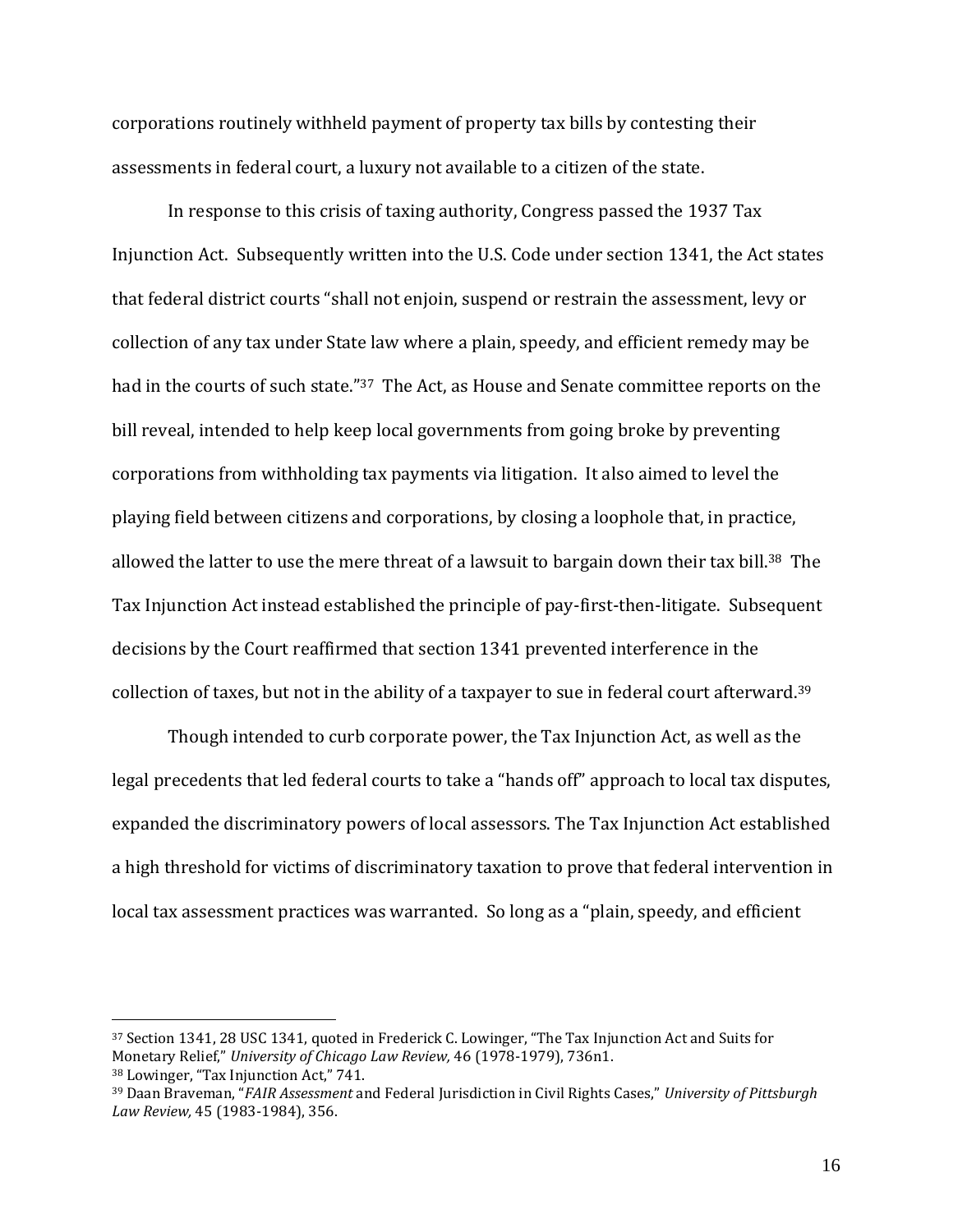remedy" was on the books, the state could argue that charges of discrimination must be adjudicated on the local level.

The variety of informal practices embedded in the system but not codified in law made the challenge of fighting unfair assessments that much harder. Chief among those quasi-legal practices was the fractional assessment. Prior to the tax reforms of the 1960s and 1970s, virtually every assessor in the country assessed the value of property at a fraction of its appraised (or, true) value. Assessment rates not only varied from state to state, but from county to county.<sup>40</sup> In Mississippi, for example, the median rate of assessment in the state as a whole was, in 1965, 13.9 percent of market value, but in some counties fractional assessments were in the single digits, while others assessed properties at 30 percent of the market value and above.<sup>41</sup> But while the practice was pervasive and highly localized, it had no legal standing. In fact, over half of the states had uniformity clauses dictating that all property should be taxed at its true value.42 Even in states that permitted the practice but set a minimum fraction, assessors went lower.

If applied equally to all property, the fractional assessment had no practical effect on the tax bill one received each year, since cities and counties adjusted the rate of taxation in accordance with the total assessed value of all property. A jurisdiction that assessed property at a high fraction or at full value would have a correspondingly low tax rate, while one that assessed property at a low fraction would have a high rate. Either way, in theory,

<sup>40</sup> See United States Advisory Commission on Intergovernmental Affairs, *The Property Tax in a Changing Environment: Selected Case Studies* (Washington, 1974), 8-9.

<sup>41</sup> Wilber, "Current Issues in Mississippi Government," 19.

<sup>&</sup>lt;sup>42</sup> Uniformity clauses were first adopted by new slaveholding states in the west in the 1820s and 1830s as a check on the power of non-slaveholding white majorities to tax slave property at a higher rate than other forms of property. Designed at a time when property taxes covered all forms of property, these clauses became increasingly treated as superfluous once the property tax became a de facto real estate tax, and were unenforced. On the origins of uniformity clauses and its relation to debates over slavery in antebellum America, see Robin L. Einhorn, *American Taxation, American Slavery* (Chicago, 2006), esp. 202-205.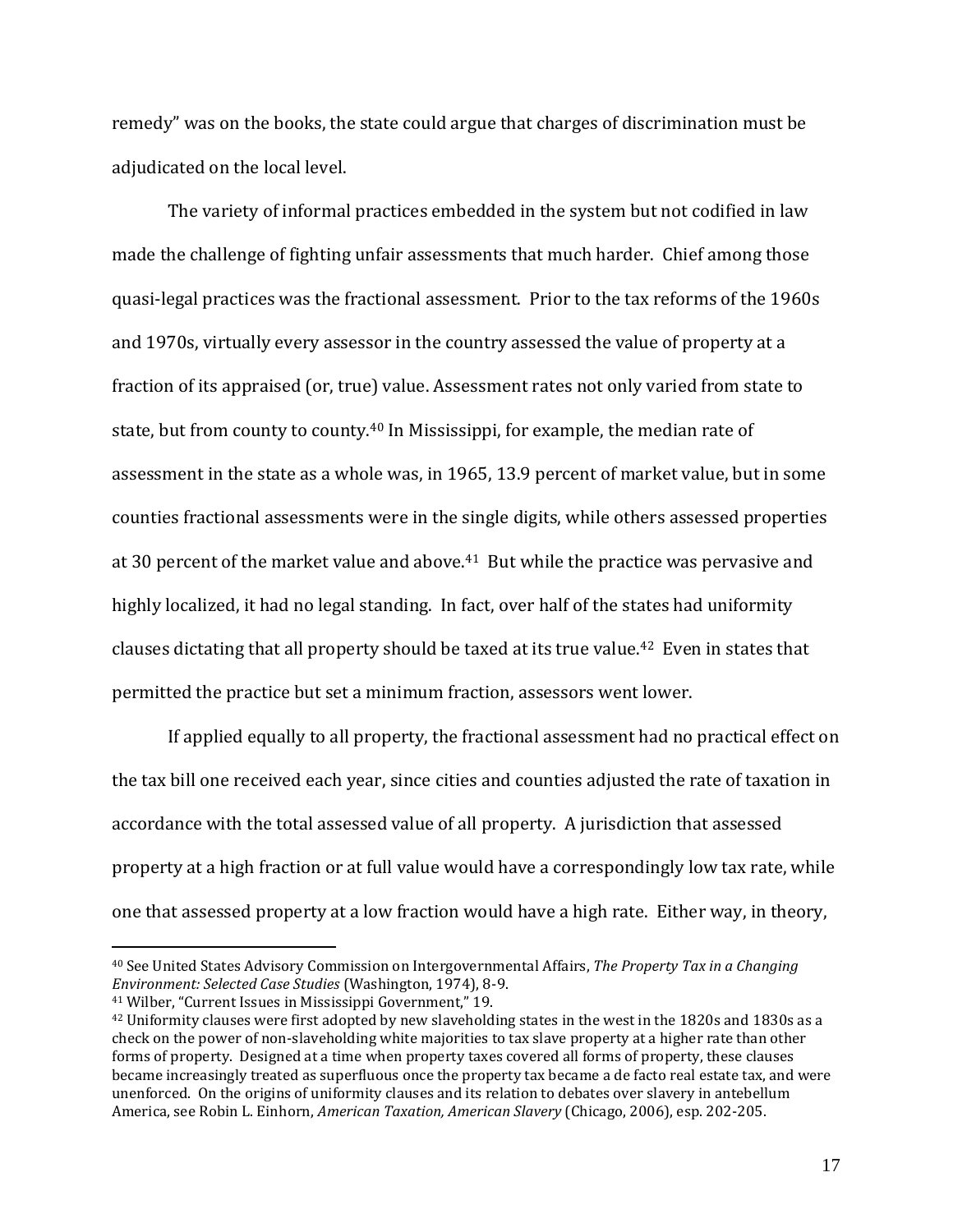the bill would be the same, since the rate is ultimately determined by revenue needs. The problem with fractional assessments was not that they lacked uniformity across the nation or within a state, but rather that they allowed all sorts of chicanery to escape without notice or challenge. For while the practice of assessing property at a fraction was pervasive and, for taxpayers, expected, the actual fraction used by a given assessor was often left to the taxpayers' imagination. Neither the appraisal nor the fraction used to calculate a property's assessment appeared on the tax bill, just the assessed value. Since everyone was given an assessment that was below the property's market value, it was hard for property owners to tell whether they were receiving a relatively higher or lower assessment than others. Since individuals were often reticent to divulge their effective tax rate, much less inquire about others, the tax incidence resulting from a given assessors' practices were a thing of mystery and idle speculation. Rather than challenge a tax bill and risk the very real possibility of having it adjusted upward, most taxpayers preferring to imagine that they were the one getting a deal. Social and residential segregation reinforced this code of silence. A homeowner tended to have his property assessed at a similar fraction as his neighbor, a black landowning farmer the same as another farmer across the county, and so on. Only through investigative research would a given property owner discover that he was assessed at a higher fraction than others, much less uncover a racial pattern to fractional variations. For a black person living in the Jim Crow South, the downsides to even carrying out such an investigation often outweighed any possible benefits. Indeed, the very complexity of fractional assessments and lack of transparency helped, as Kenneth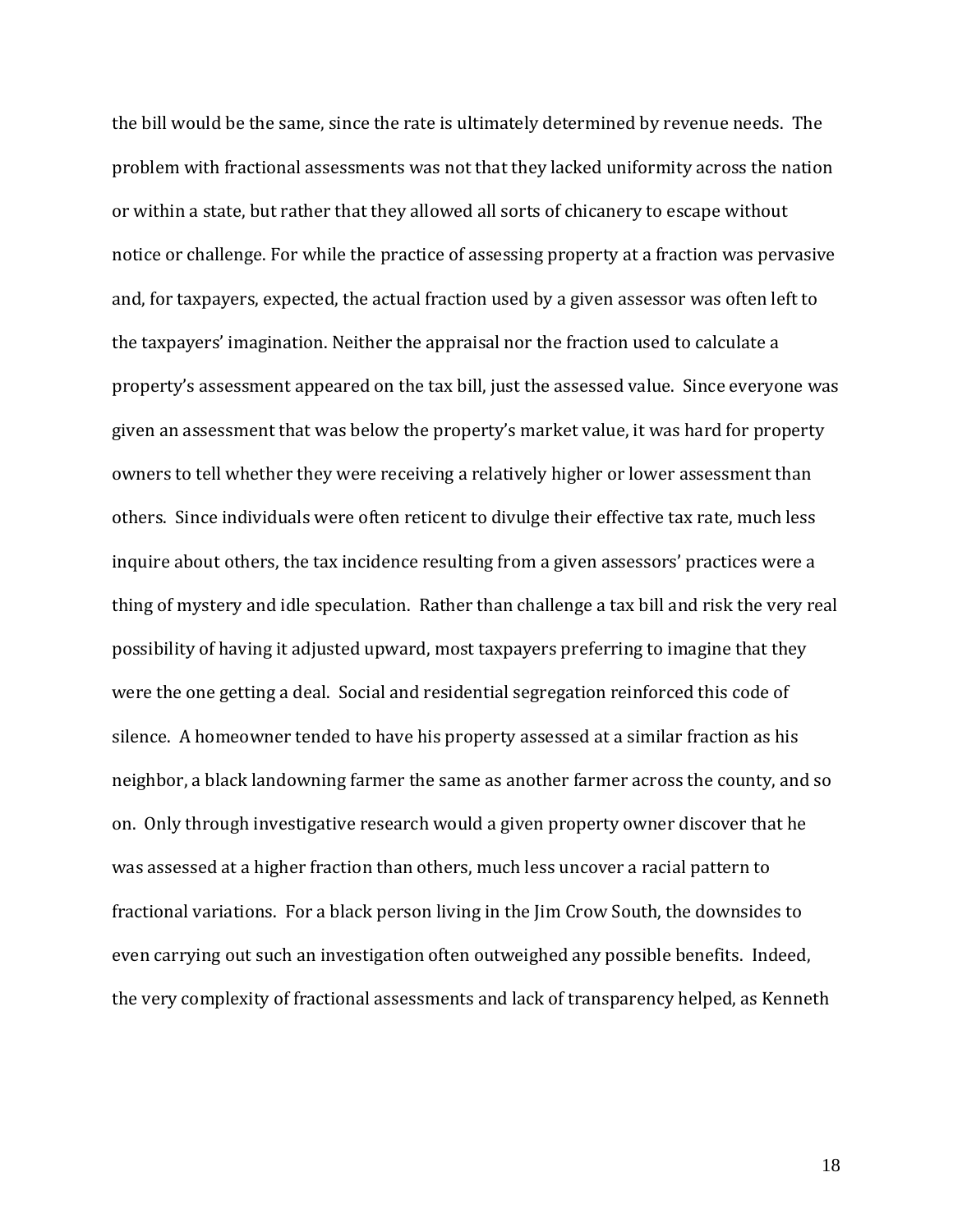K. Baar points out, "to conceal errors and inequity, and protect[ed] [assessors] from a feared swarm of assessment appeals."<sup>43</sup>

The fractional assessment did not merely cover up incompetence. It also served as a tool for rewarding the powerful and punishing the powerless by allowing assessors' offices to subtly, almost imperceptibly, shift the burden of taxation from the former onto the latter. One study of a rural Mississippi county's tax records found wild variations in the fractional assessments of the same types of properties—some as low as 5% while others as high as 105% of market value—that reflected the race and economic standing of the owners.44 In one county in Mississippi, researchers found that property owned by wealthy and influential whites received assessments between 25 and 50 percent below the standard rate, while the poor often received assessments that closely approximated appraisals.<sup>45</sup>

Assessors did not win elections by stressing their technical expertise, nor did they win re-election by administering tax assessments in a fair and equitable fashion. Rather, they kept their jobs by keeping taxes low for those who helped get him into office, and offsetting those budgetary shortfalls by raising taxes on those who lacked political influence. The peoples' expectations for the assessor were reflected in the qualifications needed to become an assessor: none. In most states prior to reforms, anyone could run for assessor; once in office, the assessor was usually required to receive some basic training for the job. In Mississippi, assessors had to attend a weeklong training session each summer in

 $\overline{a}$ 

<sup>44</sup> Press Release re: tax structure in Miss., November 21, 1972, folder 11, box 34, Black Economic Research Center Records, Schomburg Center for Research in Black Culture (New York Public Library).

<sup>43</sup> Kenneth K. Baar, "Property Tax Assessment Discrimination against Low-Income Neighborhoods," *Urban Lawyer,* 13 (Summer 1981), 342.

<sup>45</sup> Barbara Phillips and Joseph Huttie Jr., *Mississippi Property Tax: Special Burden for the Poor,* research report, Black Economic Research Center (New York, 1973), 35.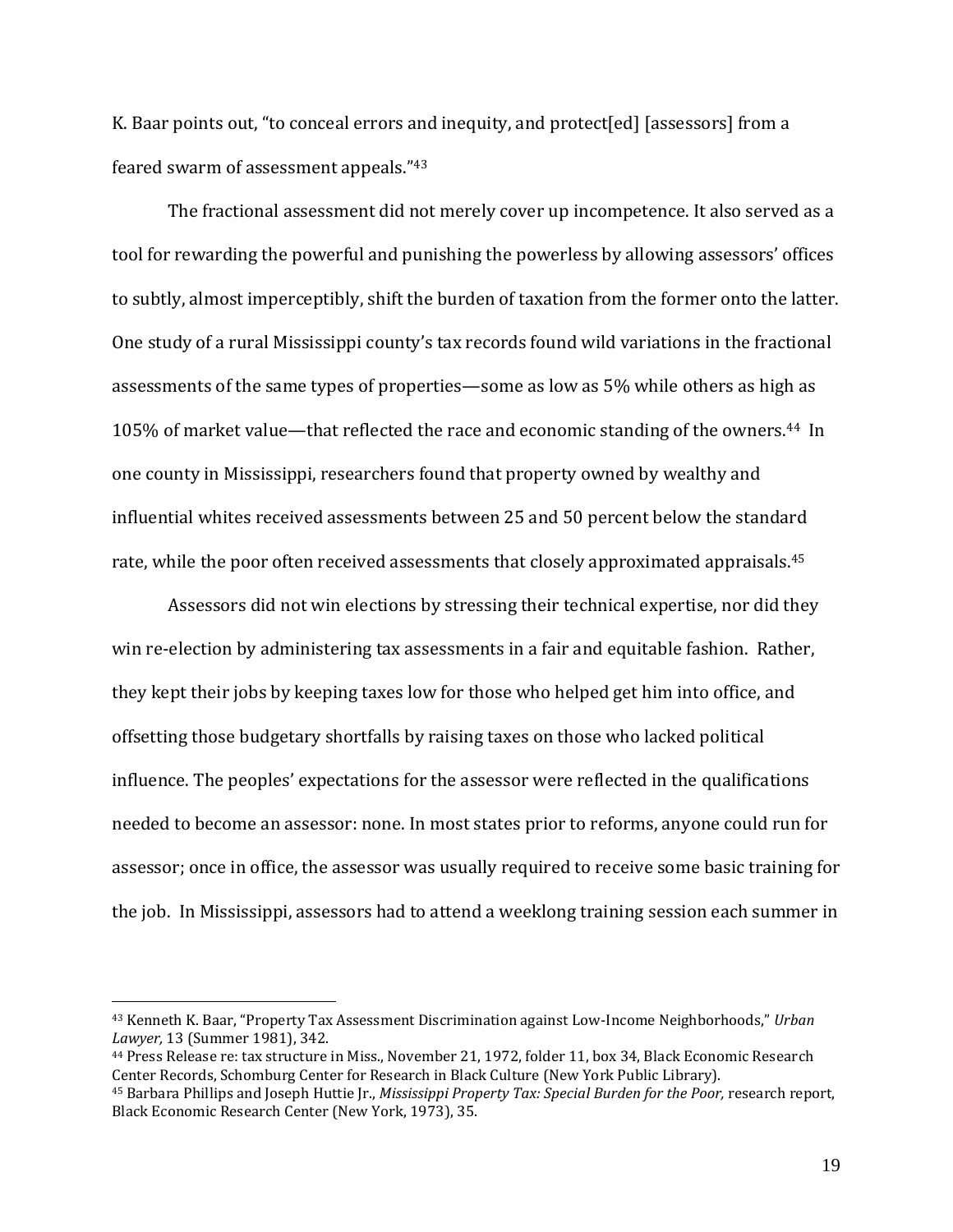the state capital of Jackson.<sup>46</sup> The composition of the Mississippi's assessors was what you would expect. One study concluded, "the assessor is sorely lacking in professional training, poorly staffed, underpaid, confused, misdirected, and unsupported in his or her efforts to do the job according to conscience and the laws of the state."<sup>47</sup>

Few practices better exemplified this incompetence-by-design than the habitual failure of assessors to update the tax rolls each year, and instead copy the previous years'. In theory, assessors were supposed to keep abreast of changing land values and make adjustments accordingly. If a farmer put some acres into cultivation that previously lay fallow, or if he built a row of workers' houses on land where crops used to grow, it was the assessor's job to make note of those change in the land's use and recalculate its value. Similarly, the assessor was supposed to reappraise the value of a house that added a new wing, a cotton plantation that built a new gin house, or any other improvement to a piece of taxable property. But, if he wanted to succeed at his job, the assessor often chose to ignore those changes and improvements.

Neglecting to update the tax rolls essentially pegged a property's assessment to its value at time of purchase, regardless of improvements to the land or added construction, or escalating market value. These became known as "sleeper" properties; its value is frozen in time, only to be "awoken" when sold. This practice resulted in small acreages being assessed at obscenely higher values than a county's most fertile and productive farms, and put up-and-coming farmers at another competitive disadvantaged to their older, more established counterparts. It represented a hidden—but massive—tax subsidy to those who

<sup>46</sup> In Mississippi, tax assessors were not required to have any professional training to run for office, and were only required to attend a one-week training session run by the State Tax Commission each year. See Wilber, "Current Issues in Mississippi Government," 20.

<sup>47</sup> *Ibid.,* 13.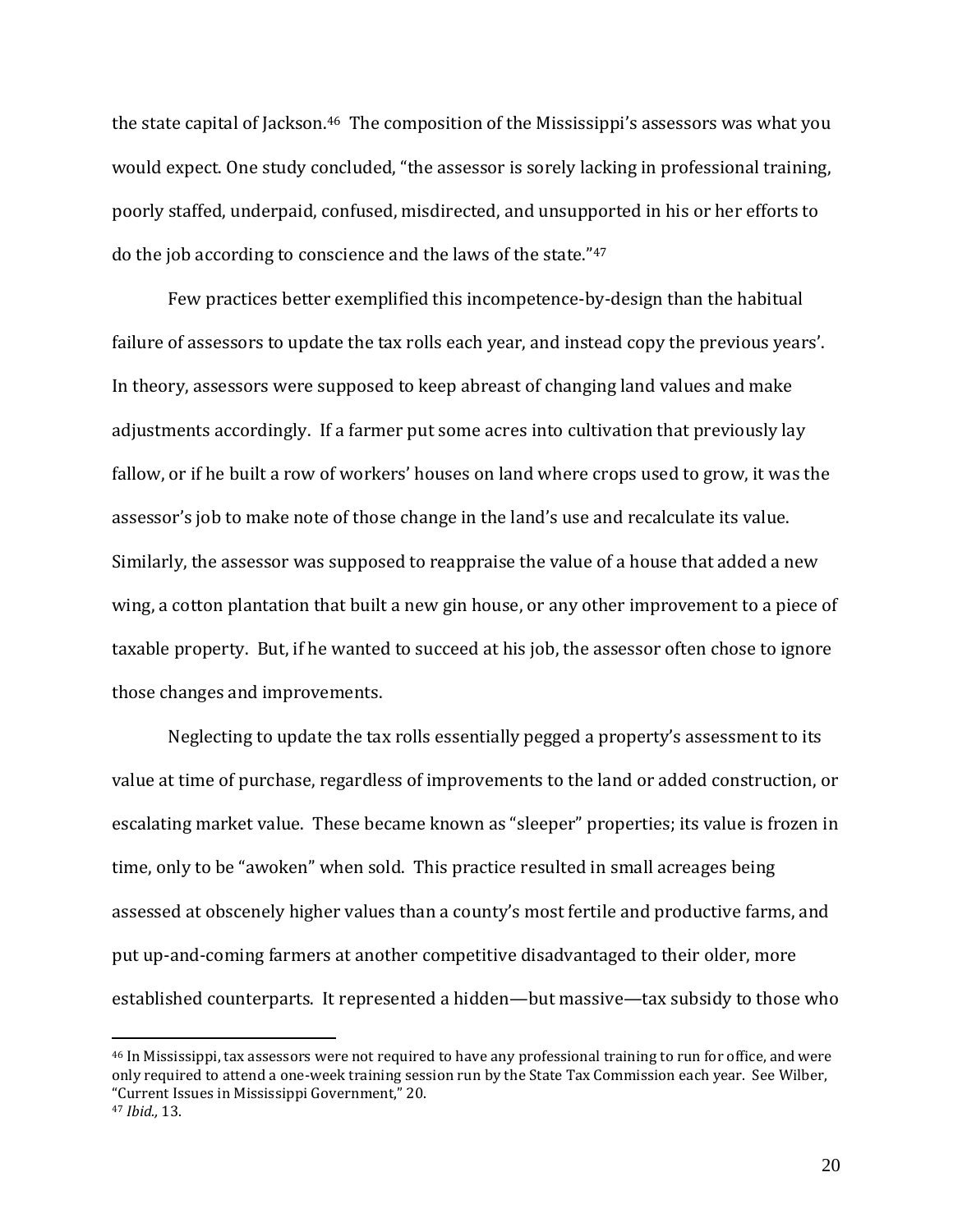possessed lots of land and held it for a long time, ensuring that a county's tax incidence would fall heaviest on the young and poor. Some tax law and policy scholars refer to this practice of copying rolls as evidence that the pre-reform assessment process offered homeowners a layer of protection from the shocks of a volatile marketplace. Ever attentive to the anxieties of voters, assessors implicitly assured homeowners that their property taxes would remain static and predictable.<sup>48</sup> Of course, this practice only worked when real estate values were going up. During the Great Depression, tax revolts erupted across the country, as angry homeowners protested tax bills that failed to account for the precipitous drop in property values.49 When land values remained static, unchanging assessment roles still harmed small landowners by steadily widening the wealth gap and ensuring that public finances would remain low and disproportionately paid for by them.

It was no coincidence that the most inactive assessors in the nation were those representing rural southern counties. As late as 1973, at least eighteen counties in Mississippi had never had a full appraisal of all of its property, only nine had conducted an appraisal since 1960, and of those nine, only six had done so since 1965. Seven counties had no appraisal records whatsoever.<sup>50</sup> One report on the inequitable tax burden on the black and poor in Mississippi remarked, "It's just easier to copy last year's mistakes, and of course, last year's mistakes become this year's injustices."51 Unsophisticated and downright lazy public officials were less a product of a rural southern culture and folkways and more a source of its ruling class's strength, their incompetence deliberately obscuring

<sup>&</sup>lt;sup>48</sup> Isaac William Martin argues that, by implicitly guaranteeing that property values would remain artificially low, the fractional assessment subsidized homeownership and provided homeowners with a layer of protection from the threat of economic shock or personal hardship. See Martin, *Permanent Tax Revolt,* 7-8. <sup>49</sup> See Beito, *Taxpayers in Revolt.*

<sup>50</sup> *Ibid.,* 16.

<sup>51</sup> Phillips and Huttie, *Mississippi Property Tax,* 16.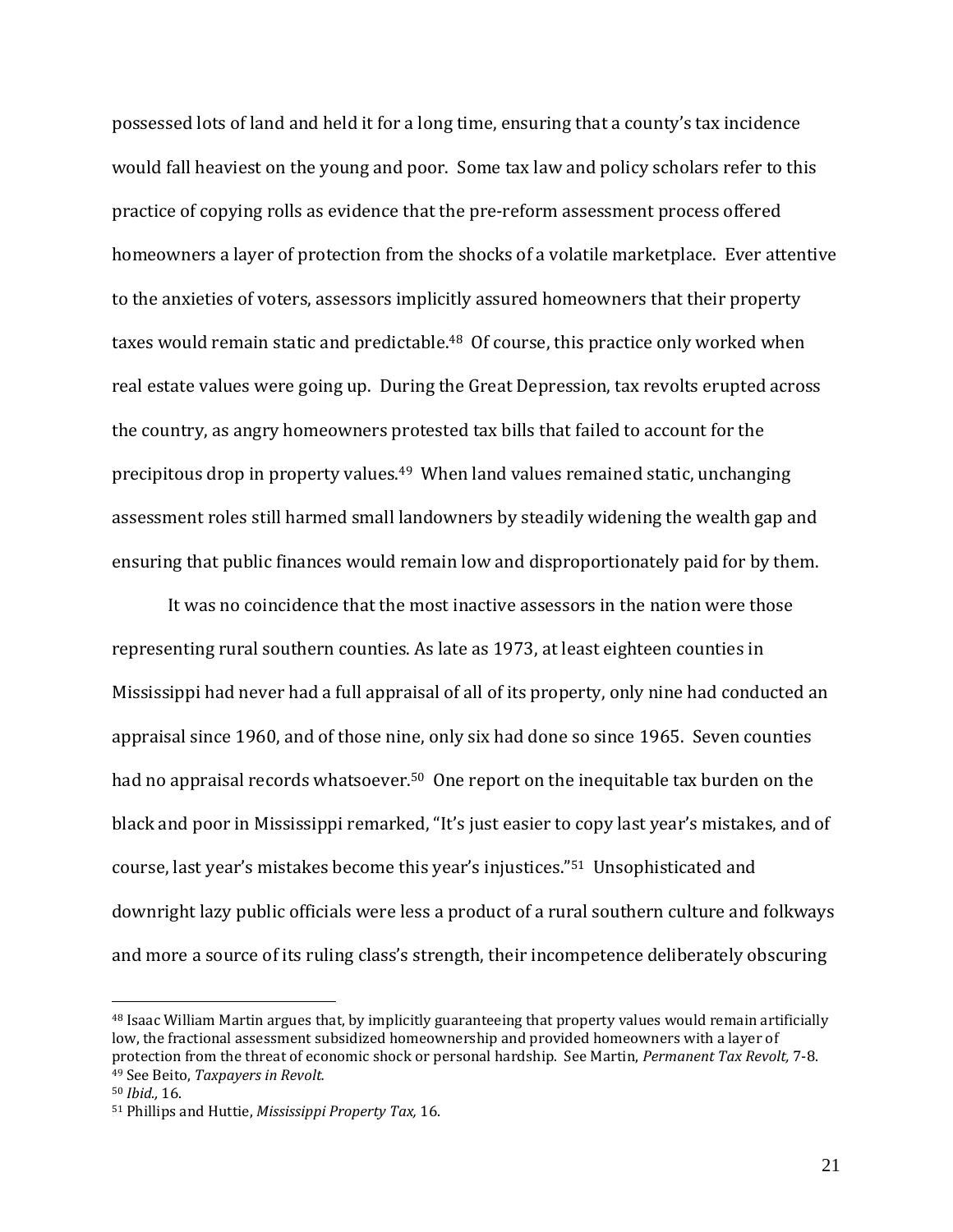just how modern and sophisticated methods of control had, by the mid-twentieth century, become. Indeed, the lack of record keeping and absence of routine surveys of changes in properties' status exemplified the highest stage of Jim Crow bureaucracy.

Even counties that routinely reassessed properties often did so in a manner that reflected the racial biases of assessors and the second-class citizenship of black landowners. In his seminal study *Preface to Peasantry*, social scientist Arthur F. Raper found that, as rural land prices plummeted in the largely agricultural, plantationdominated Greene County, Georgia, during the 1920s, racial disparities in the assessed valuation of land for tax purposes rose. Whereas in 1919, property tax assessments on white and black-owned land were roughly equal, by 1934 black landowners were paying far more in taxes on comparable acreage than whites. In what could be called "affirmative action" for whites and "benign neglect" for blacks, the assessors' office had taken the initiative to begin reevaluating white-owned property, but had neglected to do so for blacks. They did so not so much out of racial loyalty as much as fear of being held accountable by his electors. At the time, county assessor was still an elected position in most Georgia counties. In possession of the franchise, even small white landowners could freely challenge their assessments and expect to receive due consideration. In contrast, the African American property owner "cannot go to the Black Belt courthouse office and demand a tax-valuation adjustment from a county official he did not help to elect [and] he is equally impotent should he wish to help unseat some office-holder for lack of proper consideration to him."52 Black property owners living under the shadow of Jim Crow instead learned to avoid attracting the attention of the assessors' office. The case of the

 $\overline{a}$ 

<sup>52</sup> Arthur Raper, *Preface to Peasantry: A Tale of Two Black Belt Counties* (Columbia, S.C., 2005 [1936]), 136.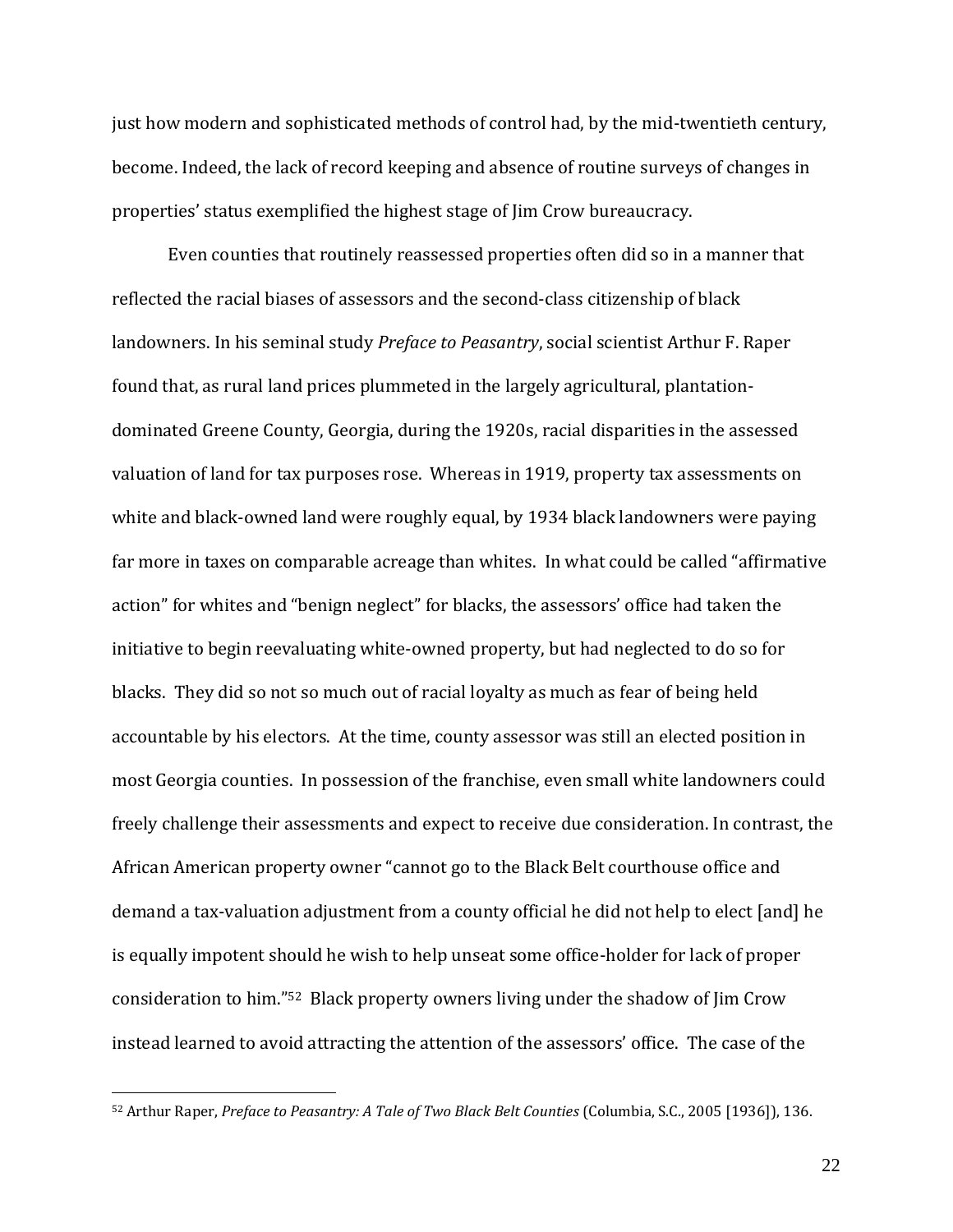Edwards, Mississippi, boycotts of 1966 underscores why black landowners learned to fear and loathe the assessor, and how the issue of tax justice became a key battleground in local freedom struggles throughout the rural South.

\*\*\*

The fight began, like many struggles of the civil rights era, at a place of play. In 1944, the small town of Edwards, Mississippi, located roughly 20 miles west of the state capital Jackson in Hinds County, cut the ribbon on a new public swimming pool. Seven years later, the town added two tennis courts to the facility. Supported by public funds, the park was open to white residents free of charge. The town's black population was barred from entry. That was until the passage of the 1964 Civil Rights Act, which outlawed discrimination in public facilities and places of public accommodation. Using a tactic employed by numerous towns and cities throughout the country, the following spring the town's Board of Aldermen called a meeting and passed a motion to sell the swimming pool and grounds to a hastily formed private corporation, the Edwards Recreation Club, which subsequently reopened the facility and began accepting applications for membership. The Club's president was the brother of the town's mayor, Clark E. Robbins, and several of its board members were public officials.<sup>53</sup> The following summer a group of African American teenagers, led by 17-year-old Irene Thompson, applied for membership. All four of their applications were rejected. Afterward, Thompson and roughly 30 black teenagers began picketing at the club's front entrance.54 A few miles from downtown Edwards, the Delta

<sup>53</sup> See "White v. City of Edwards," *Race Relations Law Reporter,* 11 (Winter 1966), 1994-96.

<sup>54</sup> Mary White, as guardian and next friend of Irene Thompson, a minor, et al, v. City of Edwards, Hinds County, Mississippi, Civil Action No. 3973, Aug. 9, 1966, Lawyers Committee for Civil Rights Under the Law, TO 35, Box 19, Series: Unlawful Taxation, Folder 1: Court Documents: Statement, Memorandum, and answer to defendants Dates: 1965-1966, MDAH.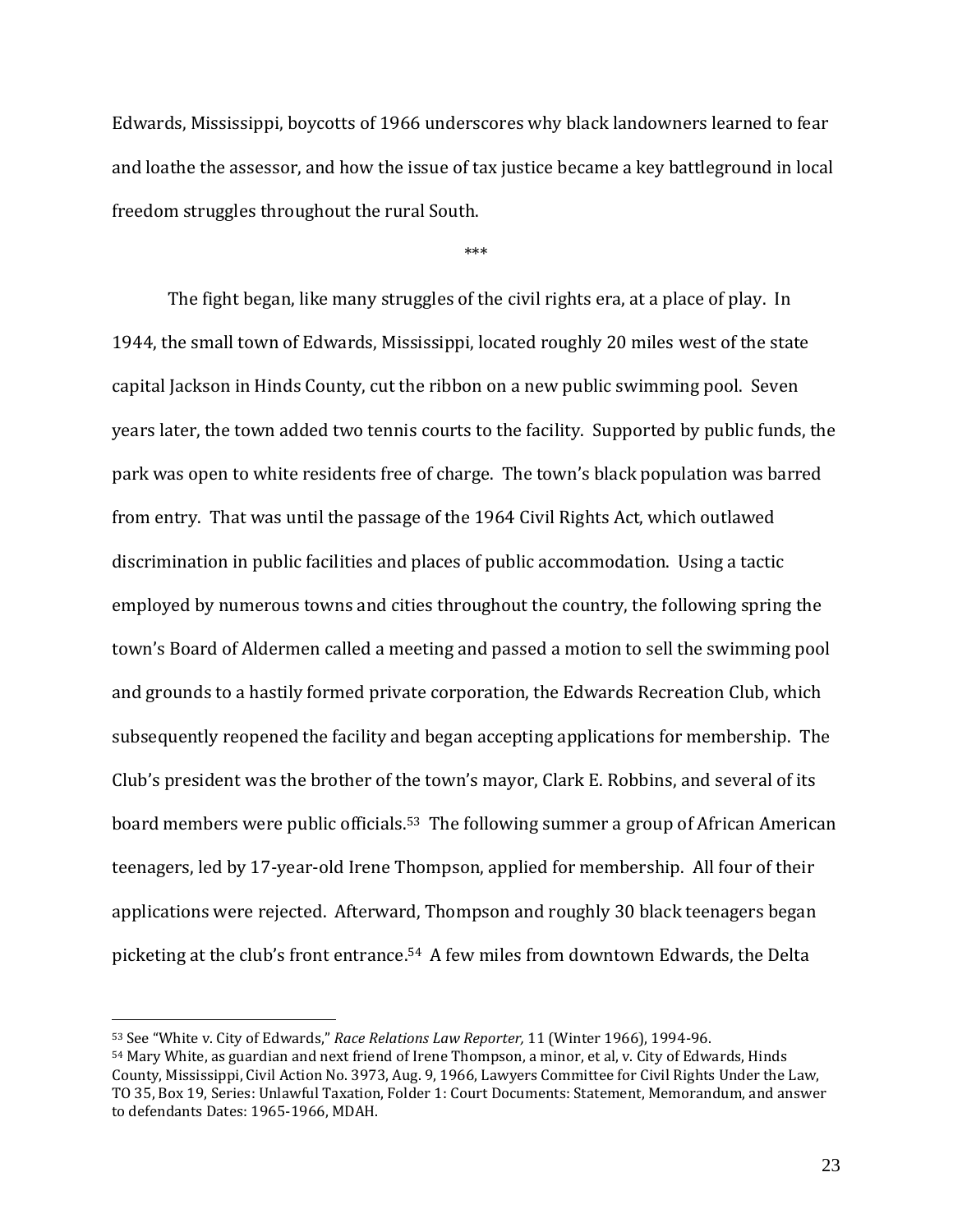Ministry, a civil rights organization created by the National Council of Churches to assist black Mississippians in literacy, voter registration, community mobilization, and economic development, had established a base of operations at Mt. Beulah, a former college-academy situated on a 23-acre campus. Leading the operations there was civil rights attorney and organizer Charles Horwitz.55 Less than a month after the four black teenagers had applied for membership, and weeks after they began picketing, organizers from the Delta Ministry joined forces with local blacks to launch a boycott of white-owned businesses in town.

While the sale of the town pool to a private company sparked the protests and, later, a class-action lawsuit against the town, it was far from the only grievance aired by blacks on the streets of Edwards. The resale of the pool to the town and its operation on a nondiscriminatory basis was just one of eighteen demands boycott organizers presented to town officials. The black sections of town lacked paved streets, sidewalks, street lights, garbage service, or adequate sewage and drainage facilities. Town officials treated black citizens with contempt. The mayor kept a sign that read "We'd rather fight than change" prominently displayed in his office window, and made a point of being unavailable to meet with black citizens groups. The woman who collected water bills was fond of cutting off service to black customers for the slightest delay in payment, which was often since she failed to maintain normal office hours. Garbage collectors only provided curbside service to white residents, while the town's maintenance crew neglected to maintain the town's black cemetery. Area employers only hired blacks for the lowest-paying, most menial positions. To make matters worse, the town had recently approved the location of a

<sup>55</sup> On Mt. Beulah and the Delta Ministry, see Mark F. Newman, *Divine Agitators: The Delta Ministry and Civil Rights in Mississippi* (Athens, Ga., 2004).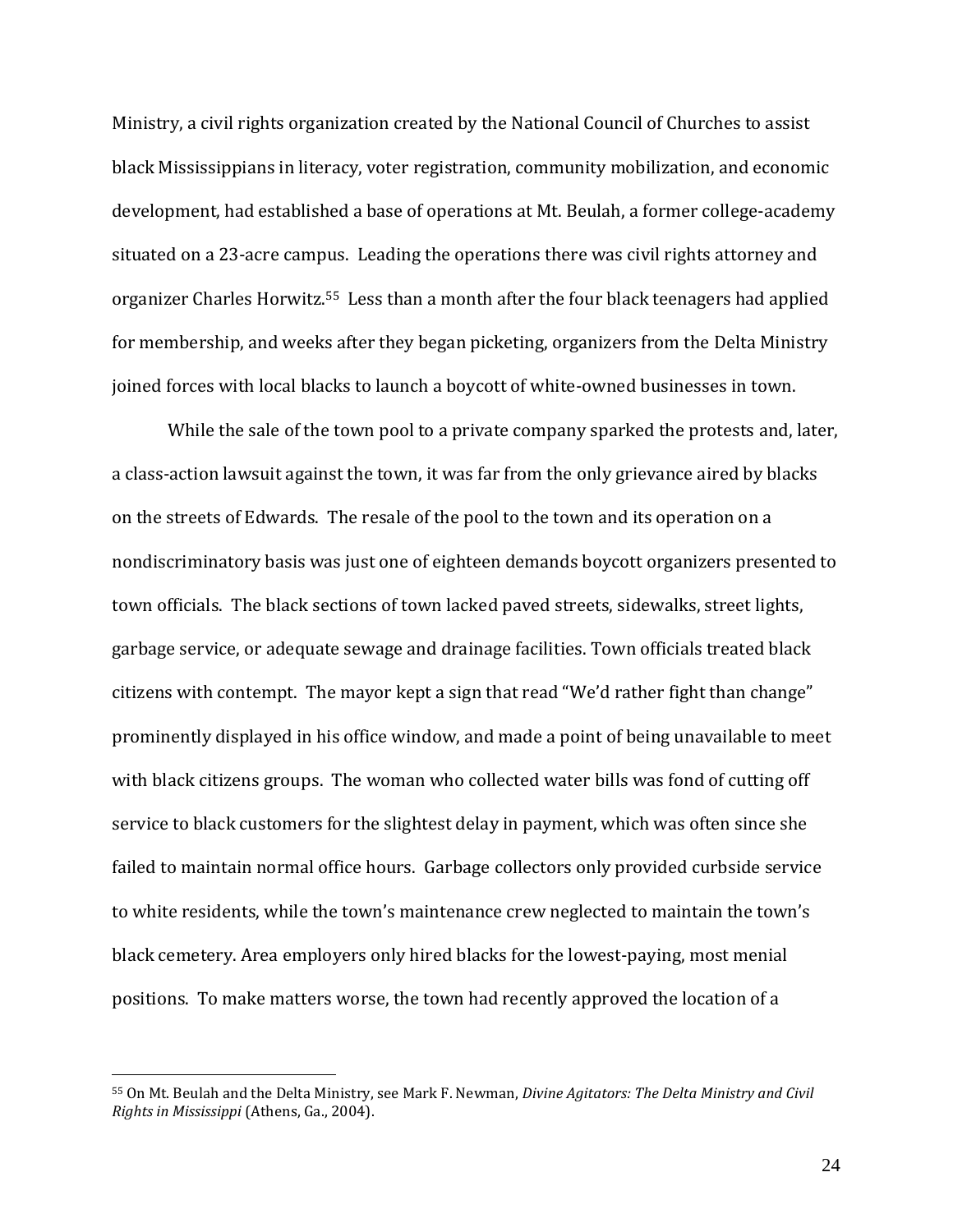chemical plant adjacent to the black section of town. On several occasions in the previous years, accidents at the plant had resulted in the emission of toxic fumes into black homes.<sup>56</sup>

The cessation of spending by over sixty percent of the town's 1,600 residents threatened to not only cripple local businesses but also decimate the town's finances, which were heavily dependent on the sales tax. In addition to boycotting businesses, nearly all African American maids who worked in white homes walked off the job. (By the end of the summer, only 1 in 5 had returned to work.) As the boycott got underway, white officials launched retaliatory measures. First, the mayor imposed a 7 pm curfew on all businesses, a move designed to prevent African Americans, most of who worked late into the evening, from shopping at "Negro cafes and Negro-owned groceries." <sup>57</sup> The ploy failed. Boycotters stepped in and launched a shuttle service to grocery stores in Jackson, Vicksburg, and the neighboring town of Raymond, and appealed the curfew to the federal district court, which invalidated it in September 1966.58 Mississippi State Sovereignty Commission investigator Erle Johnston remarked, "This action seems to have caused more resentment in the Negro community."59 Police arrested persons listed as speakers at upcoming rallies in support of the boycott on trumped-up charges.<sup>60</sup> Others spoke in their stead. Highly organized, disciplined, and determined to enact change, the boycotters pushed many merchants to the

<sup>56</sup> Minutes of meeting of mayor and board of aldermen, Lawyers Committee for Civil Rights Under the Law, TO 35, Box 19, Series: Unlawful Taxation, Folder: Bland v. Angelo Evidence: Land Assessment and Questionnaires, 1966 and ?, MDAH; Erle Johnston Jr., Edwards, Miss. Investigation, Aug. 25, 1966, SCR ID 2-

<sup>55-12-18-1-1-1,</sup> Mississippi State Sovereignty Commission, MDAH.

<sup>57</sup> *Ibid.;* clipping, n.d., Lawyers Committee for Civil Rights Under the Law, TO 35, Box 19, Series: Unlawful Taxation, Folder 2: Evidence 1966, MDAH.

<sup>58</sup> A. L. Hopkins, Investigation in Edwards, Mississippi, to determine whether or not known subversives are participating in the boycott of the white business establishments, Oct. 6, 1966, SCR ID 2-55-12-26-1-1-1, MSSC, MDAH.

<sup>59</sup> Johnston, "Edwards, Mississippi, Investigation," Aug. 25, 1966.

<sup>60</sup> At the height of the boycotts that summer, Hinds County sheriffs arrested James Wilkes on charges of operating a café without a proper beer license after receiving a copy of a leaflet that listed him as the first speaker at a rally scheduled for that evening. See Clipping, n.d. [1966], Lawyers Committee for Civil Rights Under the Law, TO 35, Box 19, Series: Unlawful Taxation, Folder 2: Evidence 1966, MDAH.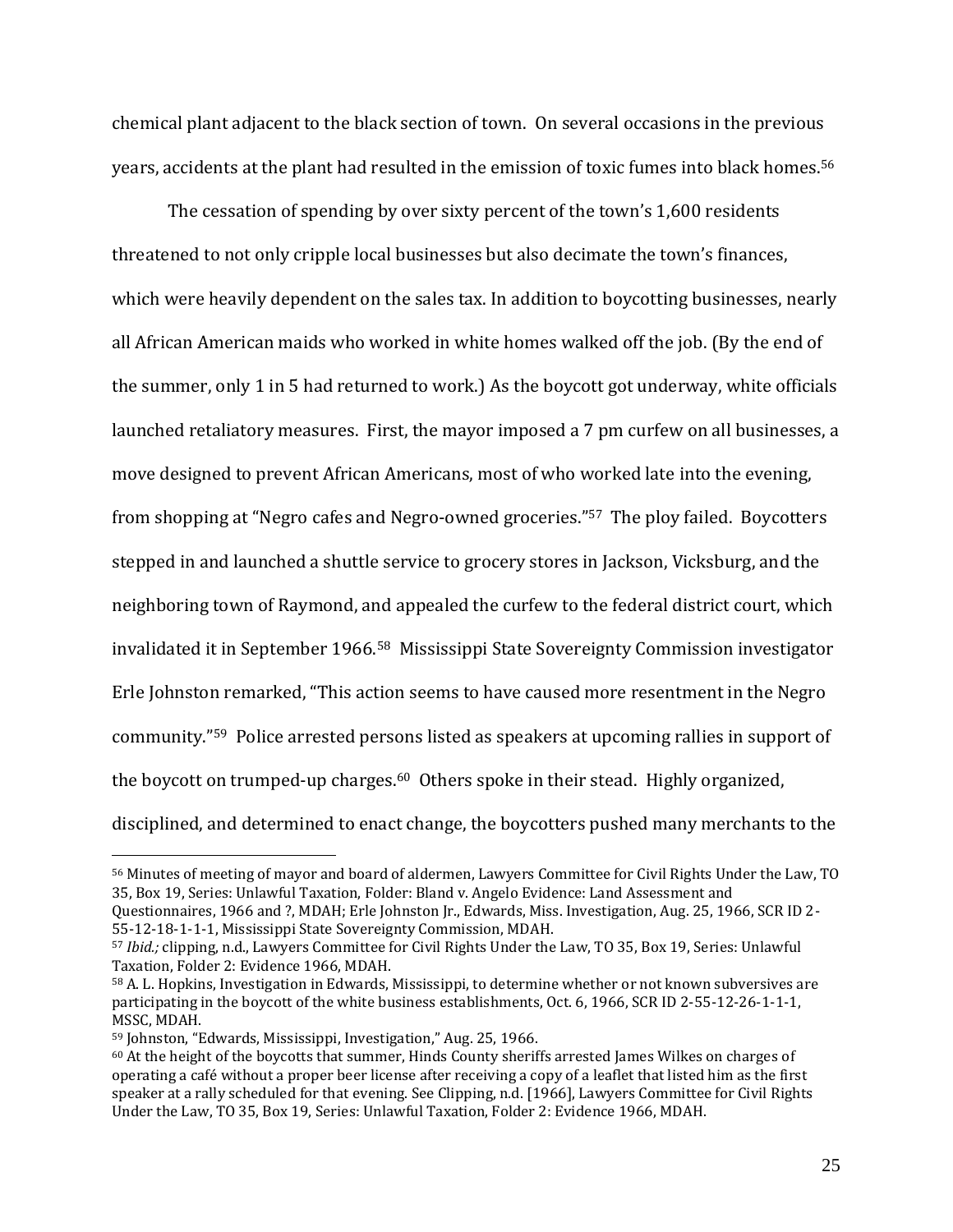brink of bankruptcy. Correspondence among investigators for the Mississippi State Sovereignty Commission indicated that the boycott was "crippling" local businesses. Quietly, merchants pleaded with town officials to broker a compromise.61 Publicly, they took out their frustrations on their former customers. Violent assaults on protesters became common as the long summer of discontent dragged on. On August 11, 1966, white merchant S. K. Askew assaulted Aaron Lee, one of many persons picketing his store. (Lee, not Askew, was arrested for assault and battery.)<sup>62</sup>

In September 1966 district court judge Dan Russell dismissed the class-action lawsuit filed by black Edwards residents against the town, ruling that the official reason for the sale of the pool to a private company (supposed complaints from elderly citizens of subsidizing the costs of a facility they did not use) was bona fide, and therefore any discrimination on the part of the private operators was not covered by the Fourteenth Amendment.63 That same month, Irene Thompson began her freshman year at the University of Michigan. White officials confidently predicted that, with the start of the school year, the youth-led boycotts would come to an end. They were wrong. Throughout the summer and into the fall, growing numbers of community members lent their time, their businesses, and their homes to help keep the boycott alive. Farm worker Percy Bland turned his property into a rest station, his family members dispensing food and water to weary picketers.<sup>64</sup> Frank Moore, a worker at a nearby lumber yard, shuttled local blacks to stores in neighboring towns, worked closely with organizers at Mt. Beulah, and delivered

<sup>61</sup> Tom Scarborough, "Edwards, Mississippi," Aug. 29, 1966, SCR ID 2-55-12-16-1-1-1, MSSC, MDAH. <sup>62</sup> Charles Horwitz, affidavit, Oct. 14, 1969, Lawyers Committee for Civil Rights Under the Law, TO 35, Box 19, Series: Unlawful Taxation, Folder: Bland v. Angelo Opposition to Defendant's Motion Dates: 1970, MDAH. <sup>63</sup> "White v. City of Edwards," *Race Relations Law Reporter,* 11 (Winter 1966), 1994-96.

<sup>64</sup> Affidavit, Percy Bland, July 6, 1970, Lawyers Committee for Civil Rights Under the Law, TO 35, Box 19, Series: Unlawful Taxation, Folder: Bland v. Angelo Opposition to Defendant's Motion Dates: 1970, MDAH.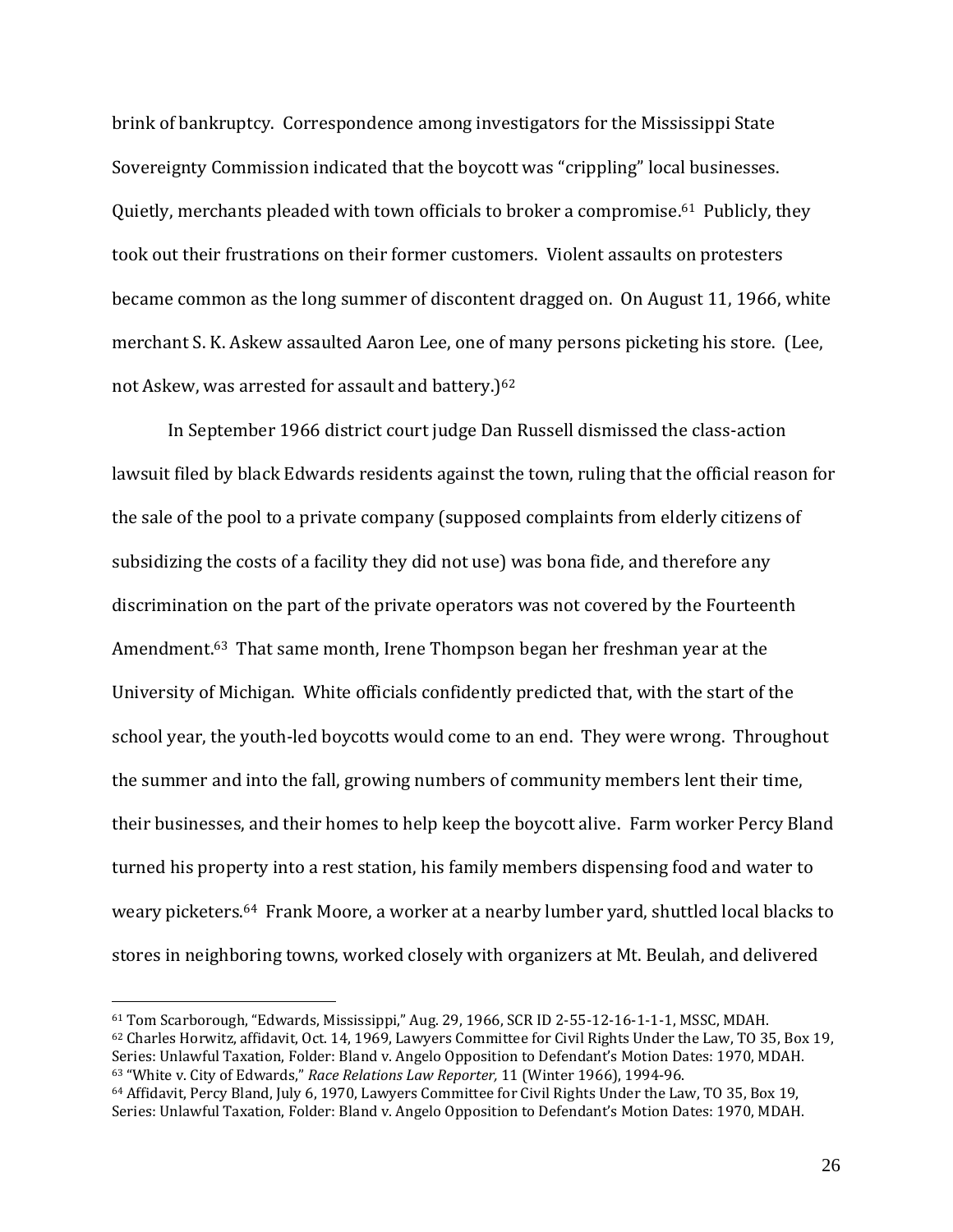fiery speeches at rallies and strategy sessions. One report by the MSSC described him as having "quite a bit of influence with the more militant group of Negroes," and noted he "agitates the local Negroes every chance he gets."65 Narissa Allen, who operated a barbeque joint located across from the town's stockyards, emerged as a vocal leader and her restaurant served as an organizational base for the movement. Preventing the use of her business establishment for organizing and strategizing became one of the principle motives for the town's curfew ordinance. In their efforts to sow dissension among the local black community, town officials worked hard to paint Allen as someone who, along with the white attorneys and organizers at Mt. Beulah, was exploiting local unrest to her own advantage. Pamphlets authored by the Bi-Racial Committee for Truth (a front for white officials and business leaders) and distributed throughout the town's black neighborhoods said Allen and Horwitz "are once more trying to use YOU to feather their own nest."<sup>66</sup>

White officials' cynical warnings fell on deaf ears. In mid-September, African Americans organized a run on the local bank, withdrawing \$2,000 in savings and checking accounts.<sup>67</sup> In October, MSSC investigator reported that the boycott remained "almost 100% effective." The local furniture store "was doing absolutely no business," the gas station was losing \$100 per week, the theater had been forced to close, and the laundromat's weekly revenues dropped from \$200 to \$15.68 At the same time, organizers implemented plans for an independent black grocery store and food cooperative in town, which became the basis for the formation of Freedomcraft ventures, a project that aimed to

<sup>65</sup> A. L. Hopkins, "Continued investigation of the boycott in Edwards, Mississippi," Oct. 27, 1966, SCR ID 2-55- 12-29-1-1-1, MSSC, MDAH.

<sup>66</sup> Bi-Racial Committtee for Truth, "Citizens of Edwards," pamphlet, Aug. 1966, SCR ID # 2-55-12-44-1-1-1, MSSC.

<sup>67</sup> Johnston, "Edwards Boycott," Sept. 19, 1966, SCR ID 1-115-0-5-1-1-1, MSSC, MDAH.

<sup>68</sup> A. L. Hopkins, Investigation in Edwards, Mississippi, Oct. 6, 1966, SCR ID # 2-55-12-26-1-1-1, MSSC.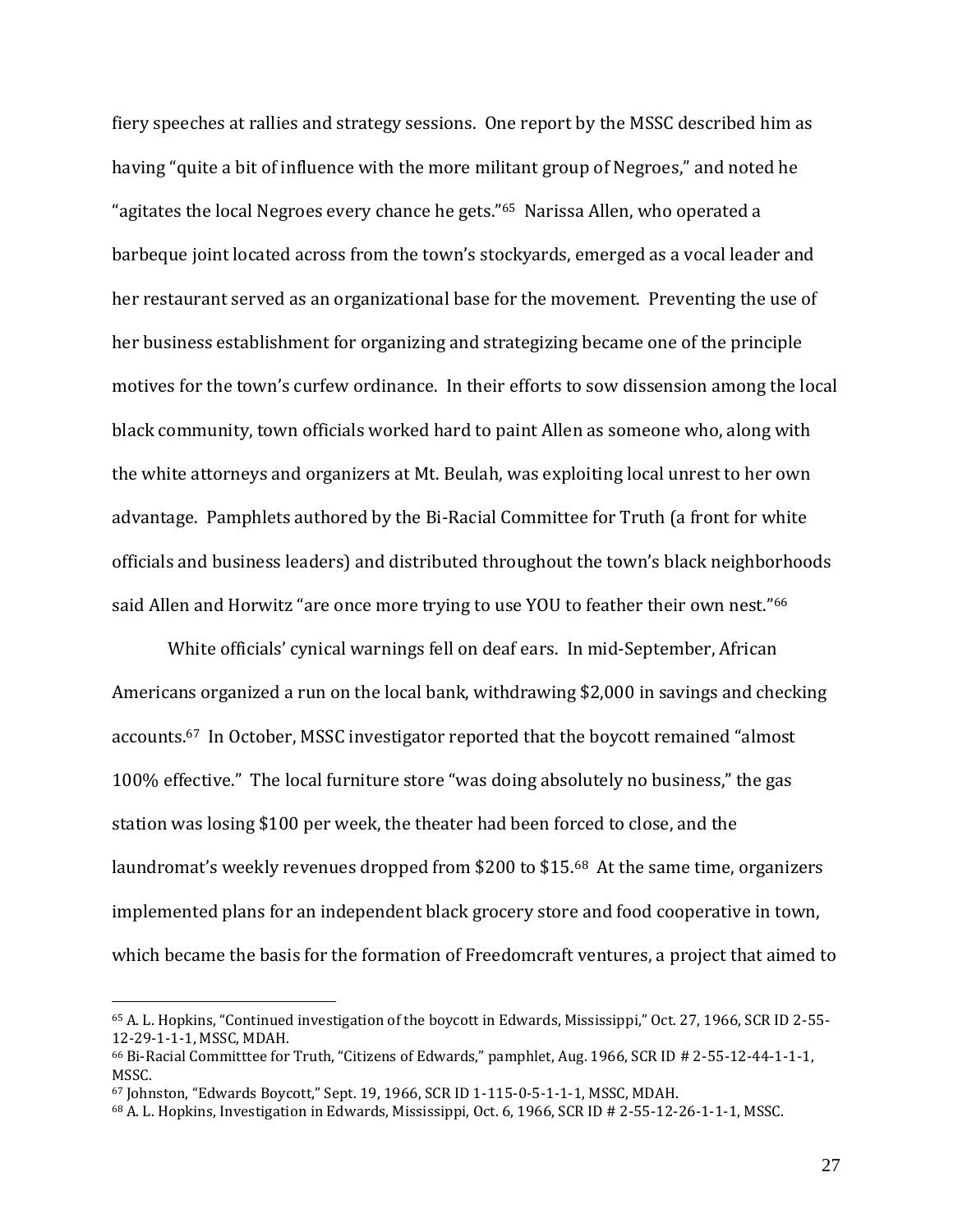open a series of co-ops throughout the state that would manufacture and sell products such as candles, candies, and pralines, among others, for local and national markets.<sup>69</sup>

By late October 1966, with town officials still refusing to make any written concessions, Frank Moore announced (as MSSC investigator Hopkins reported) that the boycott "will remain in effect until these demands are met or until the next election when the local Negroes will defeat the present white officials and any other white candidates who might seek office by vote of three to one."70 In statewide elections on November 8, 1966, African Americans in Edwards demonstrated their new voting power, casting 438 votes for Mississippi Freedom Party candidate for U.S. Senate Clifton R. Whitley (compared to 305 votes cast for incumbent senator James O. Eastland), and in the Congressional race, casting 441 votes for MFD candidate Emma Sanders to Congressman John Bell Williams's 353 votes. Prior to the 1966, no more than 550 voters had ever turned out for an election in Edwards. MSSC investigator A. L. Hopkins commented, "It is now evident that the Negroes can out vote the white people by quite a majority in any city election in Edwards."<sup>71</sup> Shortly thereafter, town officials formally agreed to pave streets and add sewer lines in black neighborhoods, and raise the hourly wage of garbage workers to \$1.25 an hour, in exchange for an end to the boycott. While the boycott was devastating to local merchants, for the town, any fears of lost revenue were put to rest when the State Tax Commission stepped in and awarded it the additional sales tax revenues from the supermarket where the boycotters shopped.<sup>72</sup>

<sup>69</sup> "Delta Ministry Plans Progress," *New York Amsterdam News,* July 8, 1967, 27.

<sup>70</sup> A. L. Hopkins, Report, Nov. 4, 1966

<sup>71</sup> Hopkins, Continued investigation of the boycott in Edwards, Mississippi, Nov. 9, 1966

<sup>72</sup> Erle Johnston Jr., Edwards Boycott, Nov. 23, 1966; and Charles Horwitz to Alsee Irving, Feb. 6, 1967, Lawyers Committee for Civil Rights Under the Law, TO 35, Box 19, Series: Unlawful Taxation, Folder: Correspondence 1966-1968, MDAH.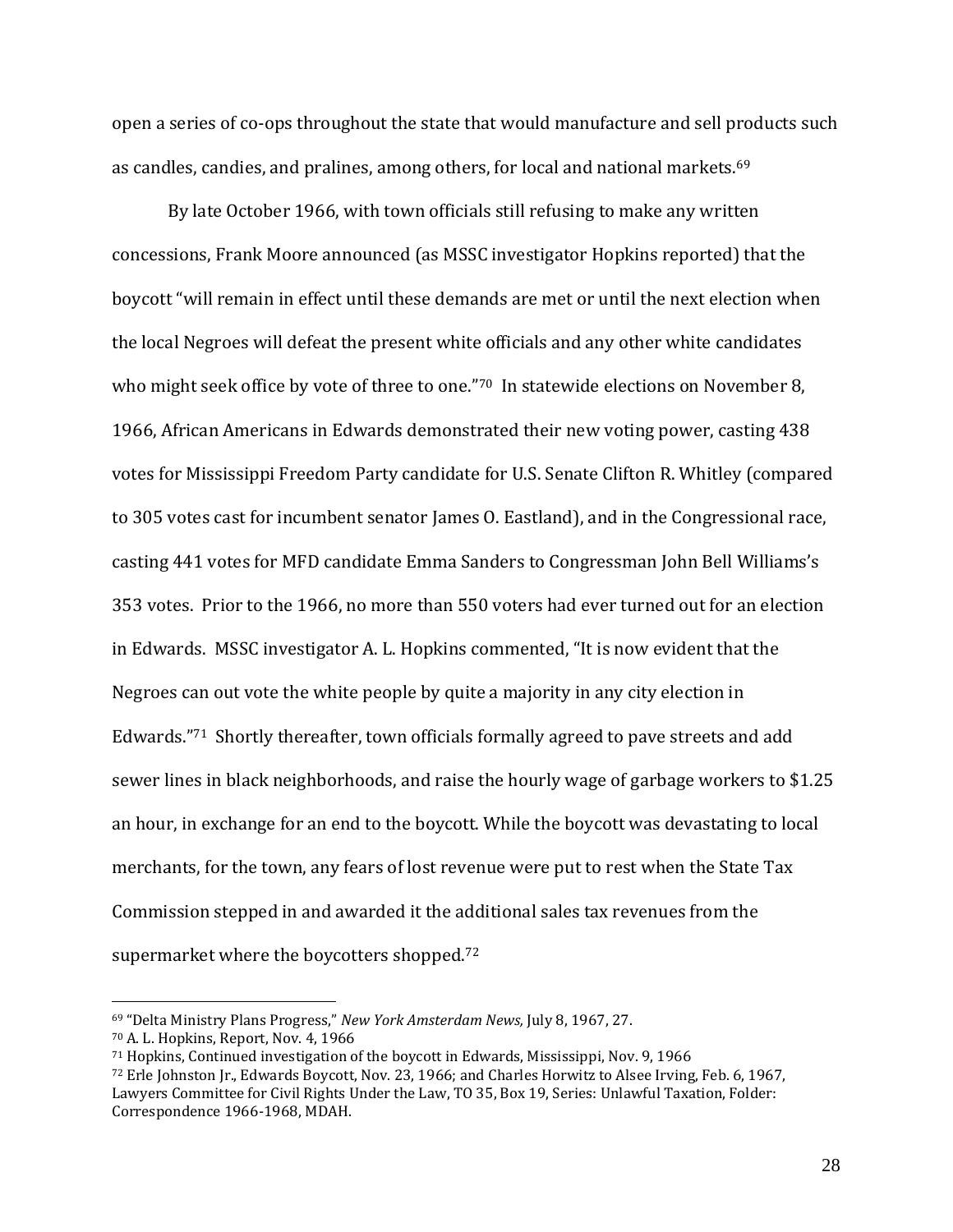Among the many threats whites leveled at boycotters, one would prove particularly well suited for the new legal landscape of civil rights era Mississippi. On one summer day in the middle of the boycott, town aldermen Sam Tupper approached Alga "Bum" Stevens and David Magee, two of the leaders of the boycott, and warned, "You all are going to pay for [the boycott]. Your taxes are going to be doubled."73 Indeed, they were. In October 1966, as the boycott continued, Mayor Clark Robbins, Town Assessor Ruth Harrell, and the Board of Aldermen met to revise the land assessment rolls for the year. Rather than copy the previous year's rolls, as had been done in years past, Harrell combed through the rolls and selectively raised assessments on African American participants in the boycott. The degree of adjustment roughly correlated with a homeowner's level of participation or leadership in the boycotts and protests. In the end, they raised assessments on 237 lots owned by blacks (39 black-owned lots did not receive an increase). Overall, black property owners saw the assessed value of their holdings increase \$131,800 over the previous year, a 52.6 percent jump. By contrast, town officials raised assessments on only 34 whiteowned lots, and in each case, for improvements made to the property in the past year. Sam Tupper, the alderman who had threatened protesters with higher taxes, decreased the assessment on his home from \$2,500 to \$1,000.<sup>74</sup>

On November 19, 1966, a public notice indicating that assessment rolls had been "equalized" appeared in the local white newspaper, the *Edwards Hummer,* as required under law. Property owners were given 10 days to inspect the rolls in person at the town hall and file a written objection. The governing body was not required to notify the

<sup>73</sup> David Magee, Oct. 1969, Lawyers Committee for Civil Rights Under the Law, TO 35, Box 19, Series: Unlawful Taxation, Folder: Bland v. Angelo Affidavits 1969-1970, MDAH.

<sup>74</sup> Bland v. Angelo, complaint, Lawyers Committee for Civil Rights Under the Law, TO 35, Box 19, Series: Unlawful Taxation, Folder: Bland v. Angelo Complaint and Verification, 1968-1969, MDAH.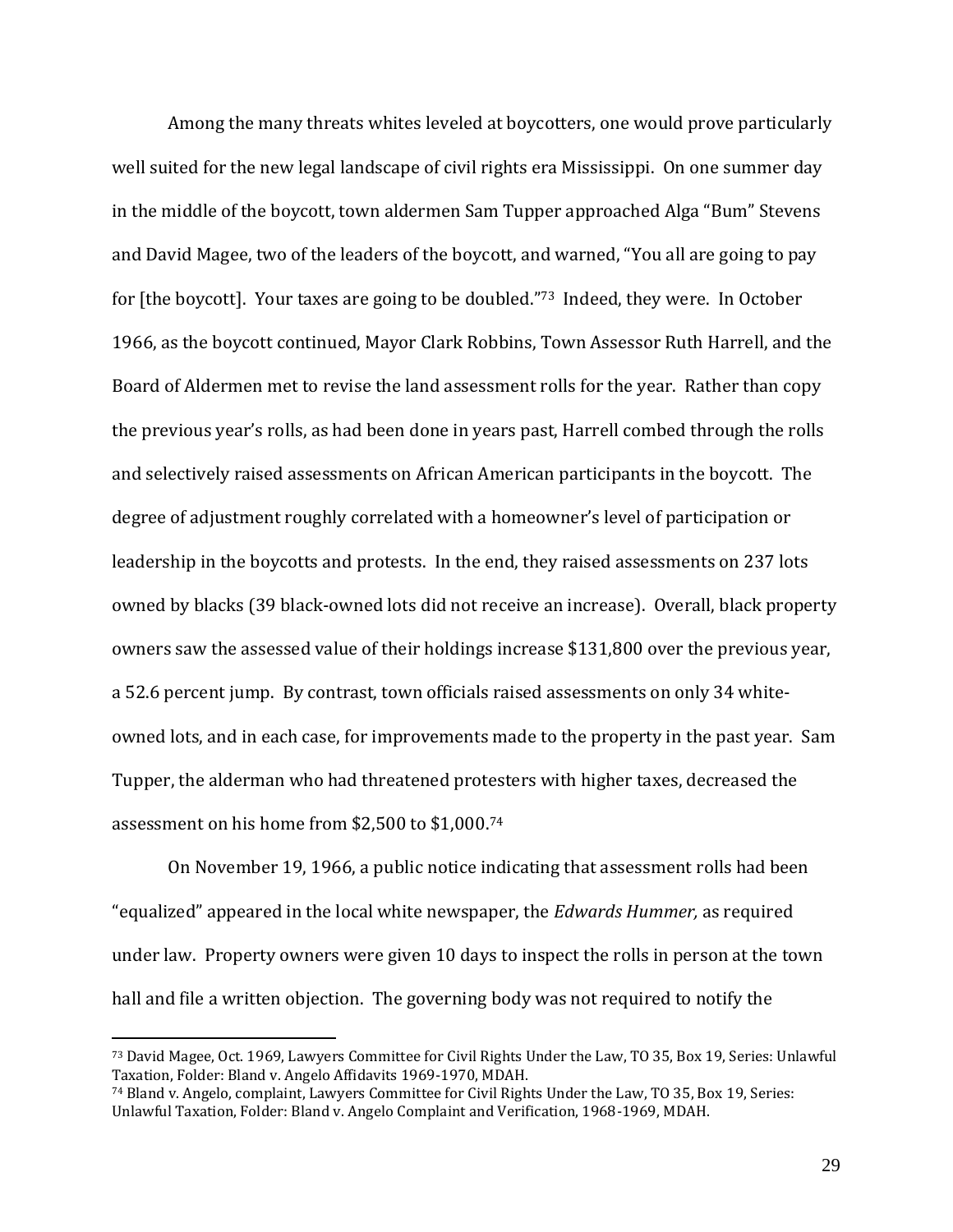persons or businesses whose assessment had been changed from the previous year.75 At the completion of this ten-day period, the municipality held a final meeting, at which time it finalized assessments and began issuing tax bills. (Taxpayers did not receive their tax bills until after the assessment rolls were finalized.) Taxpayers wishing to contest their property tax bill had to file an appeal in county circuit court within twenty days after finalization. After this twenty-day window closed, the Mississippi taxpayer had no legal standing to contest their assessment.<sup>76</sup>

Both the deadline to object to an assessment prior to finalization and to appeal a tax bill after finalization passed without notice. Town officials waited to mail tax statements until after the statutory window for appeals in county court had closed. Only then did African American homeowners realize that Tupper's promise to raise boycotters' taxes was no idle threat. As Charles Horwitz recounted in his affidavit, "I first learned that the aldermen had raised taxes on property owned by Negroes when Mr. Percy Horton came to my office and reported to me that his taxes had been raised. I inquired of Mr. Horton if he had made improvements on his property to justify the increase, and he said he had not. I asked him if he knew why his taxes had been raised. He replied to me that Mr. Sam Tucker, an alderman at the time, had explained to him at the time, 'You all got messed up with that boycott, so you have to pay more taxes."<sup>77</sup> Indeed, only those who got "messed up" with the boycott received higher bills. Among those who received the sharpest spikes were: Percy Bland, who offered his home as a place of rest for picketers; Mary Blue, who brought food to picketers three to four times a week; Willie V. Crump, who spoke at most of the mass

<sup>75</sup> Sect. 1858 Miss. Code 1942

<sup>76</sup> Miss. Code Sect 3742-17

<sup>77</sup> Horwitz affidavit.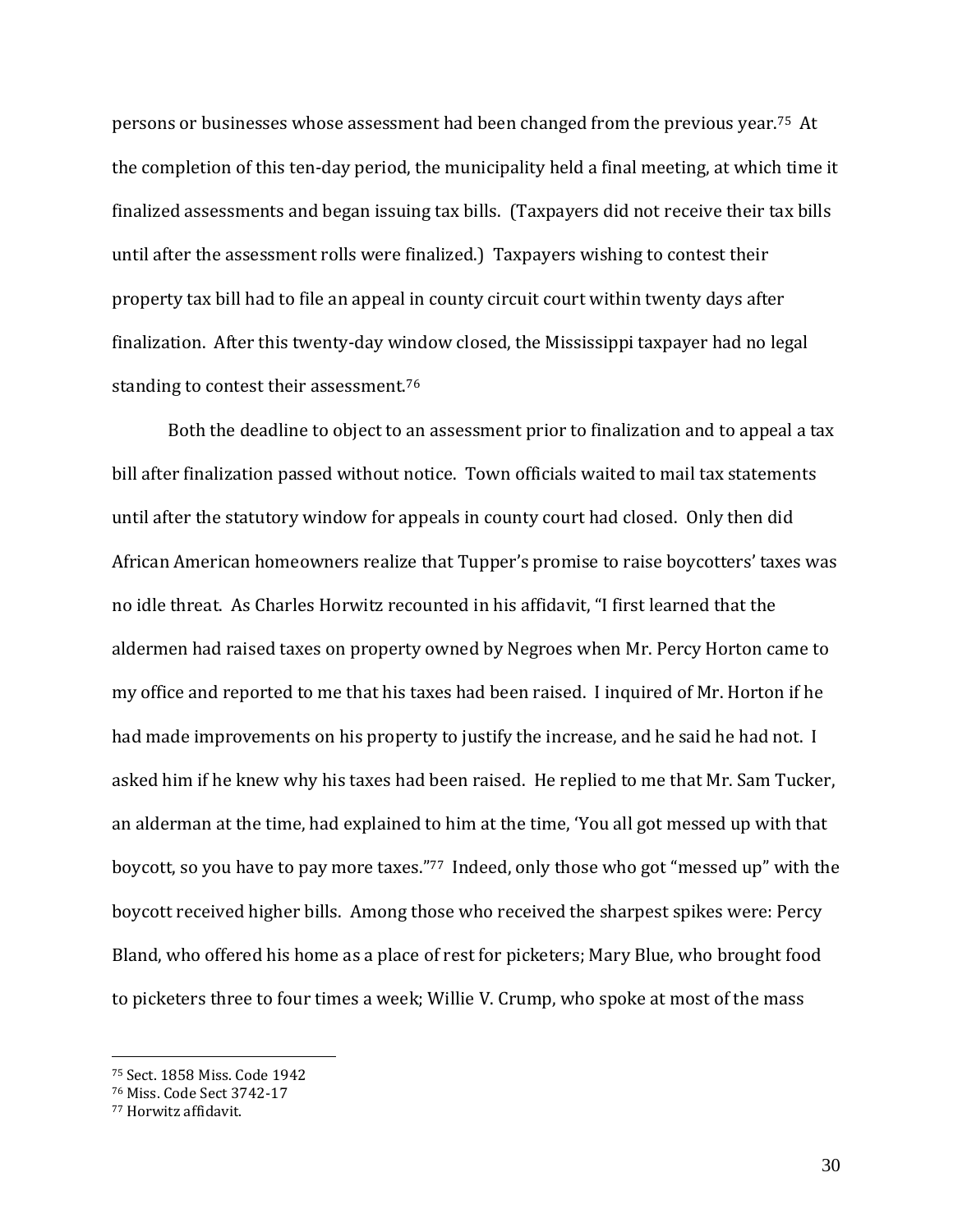meetings and often functioned as the master of ceremonies at events; Alsie Irving, who gave several impassioned speeches at mass meetings; Lizzie Richardson, an active participant in marches and boycott meetings who also brought food to picketers; Henry Thompson, who marched on the picket line and was described as "very, very active" in the protests; and Charles Williams, who organized the selective buying campaign that began in September 1966 after the picketing ended.78 By contrast, those African American homeowners who did not receive higher assessments were, without exception, those who, as Horwitz described, "[were] regarded as Toms in the Negro community for various reasons: opposing the boycott, violating the boycott, refusing to come to Freedom meetings and known to confide to whites about confidential matters involving the Negro community."<sup>79</sup>

With the statutory window for appeals in county court closed, individual taxpayers could only contest their assessments by proving the taxes were illegal in state court. Here, they encountered a host of obstacles. Mississippi state courts did not allow for class action lawsuits in tax cases, did not permit an injunction against the collection of illegal taxes or suspension of tax collection based on a charge of illegality, and penalized a taxpayer who loses an appeal the full amount of the contested amount plus 10 percent and court costs.<sup>80</sup> Instead, attorneys Horwitz, George Peach Taylor, and Frank R. Parker, with the support of the umbrella organization the Lawyers Committee for Civil Rights Under the Law, made the risky decision to challenge the assessments as a violation of section 1983 of the 1871 Civil

<sup>78</sup> Bland v. Angelo, Complaint, Lawyers Committee for Civil Rights Under the Law, TO 35, Box 19, Series: Unlawful Taxation, Folder: Bland v. Angelo Complaint and Verification, 1968-1969, MDAH.

<sup>79</sup> Horwitz to Mrs. Gray, Jim Lewis, Re: Tax bills in Edwards, Miss., Jan. 16, 1969, Lawyers Committee for Civil Rights Under the Law, TO 35, Box 19, Series: Unlawful Taxation, Folder: Correspondence, 1967-1969, MDAH. <sup>80</sup> *Bland v. McHann*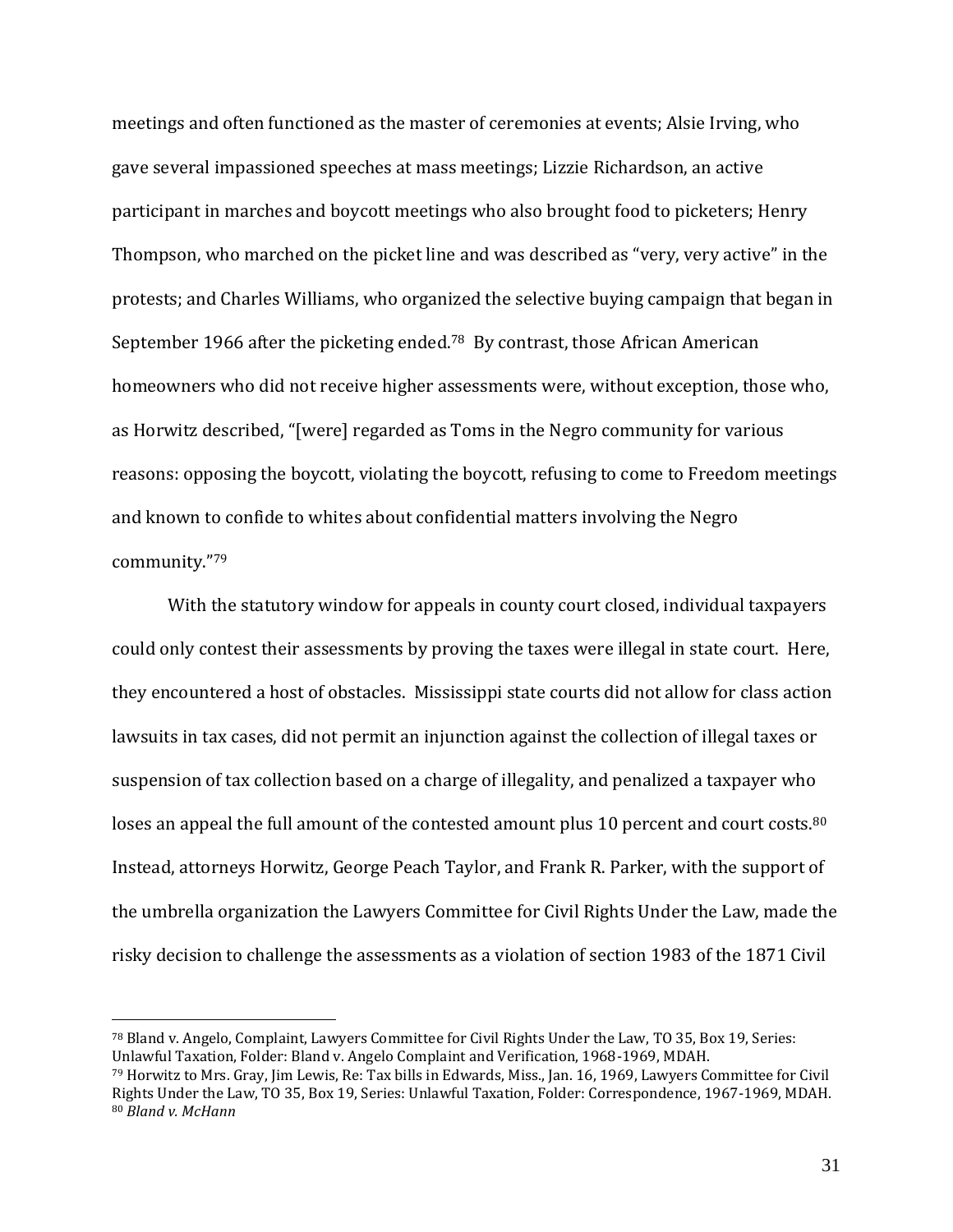Rights Act, which guaranteed citizens relief from violations of their constitutional rights by state actors, in federal court. In 1967, a group of homeowners who had participated in the protests and boycotts and who subsequently received higher assessments on their homes filed a class-action lawsuit against town officials. To win in federal court, the plaintiffs would have to make the case that section 1341 of the Tax Injunction Act, which prevented taxpayers from filing suit in federal court if a "plain, speedy, and efficient" remedy was available in state court, did not apply. The actions of Edwards town officials came at a moment when federal courts were wrestling over the question of whether proof of disparate impact qualified as impermissible public action under the equal protection clause. While the disparate impact of town assessments was not in doubt, lawyers for the town counted on being able to disprove any clear intent to discriminate, a tactic that would become the hallmark of future attempt to preserve discrimination in the post-Jim Crow legal landscape. Since the town had done the bare minimum as required under state law, and since public officials had been careful not to publicly refer to the race of the affected taxpayers in any official proceedings, the plaintiffs had to prove that the assessments were discriminatory on the basis of visual and statistical evidence, and that the state's appeals process fit the definition of inadequate under the Tax Injunction Act.

To prove the discriminatory nature of the assessments, the Lawyers Committee legal team employed the services of James Loewen, at the time a young sociologist at Tougaloo College in Jackson, Mississippi. Loewen conducted a study of assessed properties in town that was designed to prove that the assessments could not have been based on any other factor besides the race of its owner. All black properties were numbered consecutively. Using a random numbers table, twenty of these properties were selected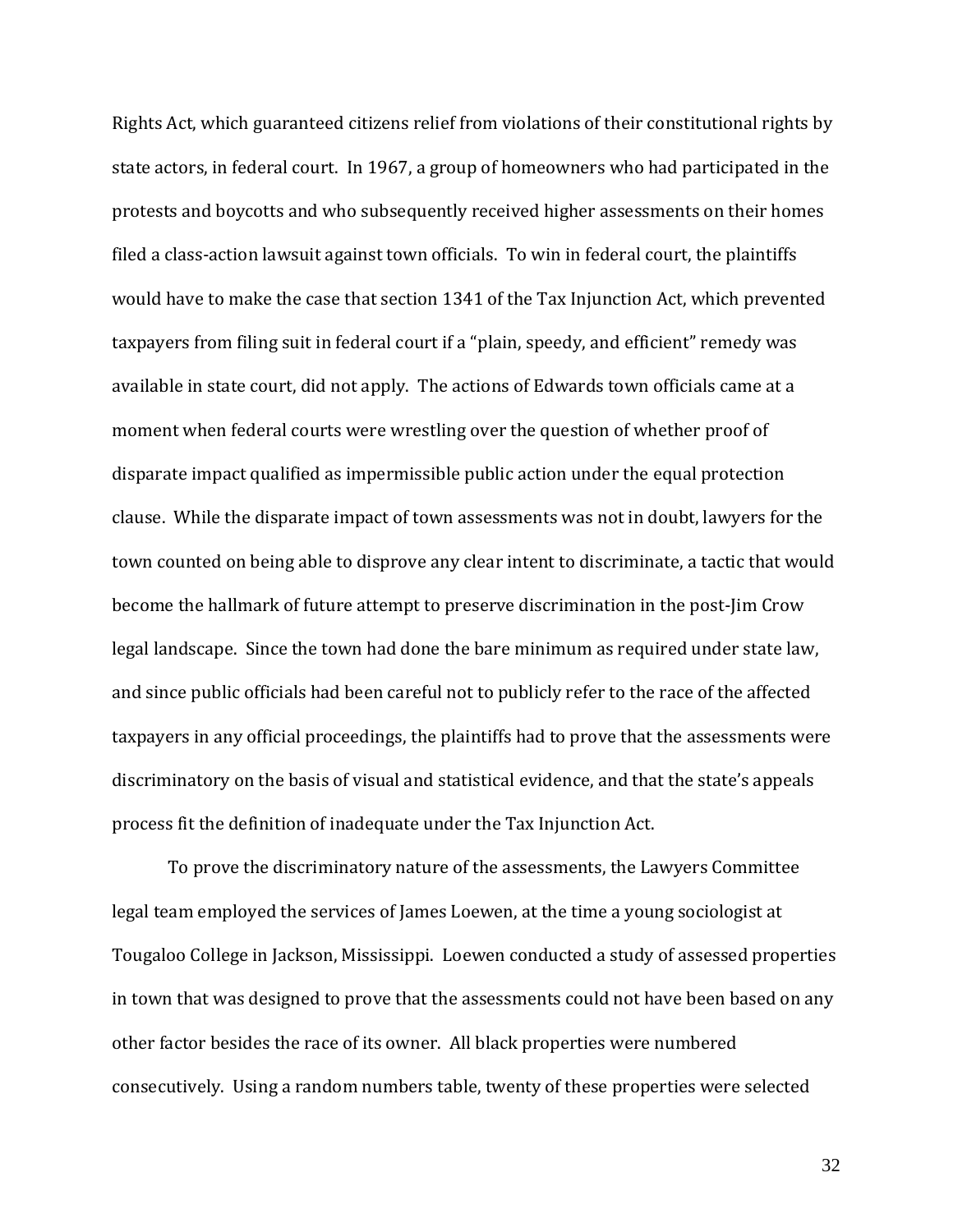and categorized by assessed value. The same procedure was done for all white-owned properties until the team had twenty white-owned homes that received the same assessments as the black-owned homes. A research team consisting of students from Tougaloo took photographs of all sides of each selected house (careful to avoid capturing the image of any of its residents) and provided a detailed description of the property according to a specific set of criteria. Loewen then brought in an outside appraiser who did not know the town and who was ignorant of the race of the owners, and asked him to compare two properties from the same assessment category and determine which home was worth more and by how much, known as a binomial test. The results of this study were, by the standards of statistical science, conclusive. In each case, the outside appraiser assigned a higher appraised value to the white owned home, in many instances by a wide margin. Based on this study, Loewen found "conclusive evidence of bias … due to race or correlate, boycott, e.g."<sup>81</sup>

Edwards's legal team deployed a number of arguments aimed at disproving discriminatory intent. Intentionally sidestepping the issue at hand, they argued that, since the town had also increased the millage from 13 to 15 mills, technically, every resident received a higher tax bill in 1967. Alderman V. J. Angelo testified that the fiscal crisis caused by the boycotts had required the town to raise assessments on properties that had historically been undervalued. These undervalued homes just happened to be black owned. This justification, though, was slightly contradicted by those offered by other officials, who testified that the adjustments were based on improvements made to the

<sup>81</sup> Procedures for Appraisals (in Loewen's Study), 1969, Lawyers Committee for Civil Rights Under the Law, TO 35, Box 19, Series: Unlawful Taxation, Folder 10 Bland v. Angelo Notes n.d., MDAH; notes on testimony, James W. Loewen, 1967, Lawyers Committee for Civil Rights Under the Law, TO 35, Box 19, Series: Unlawful Taxation, Folder: Bland v. Angelo Evidence: Land Assessment and Questionnaires, 1966 and ?, MDAH.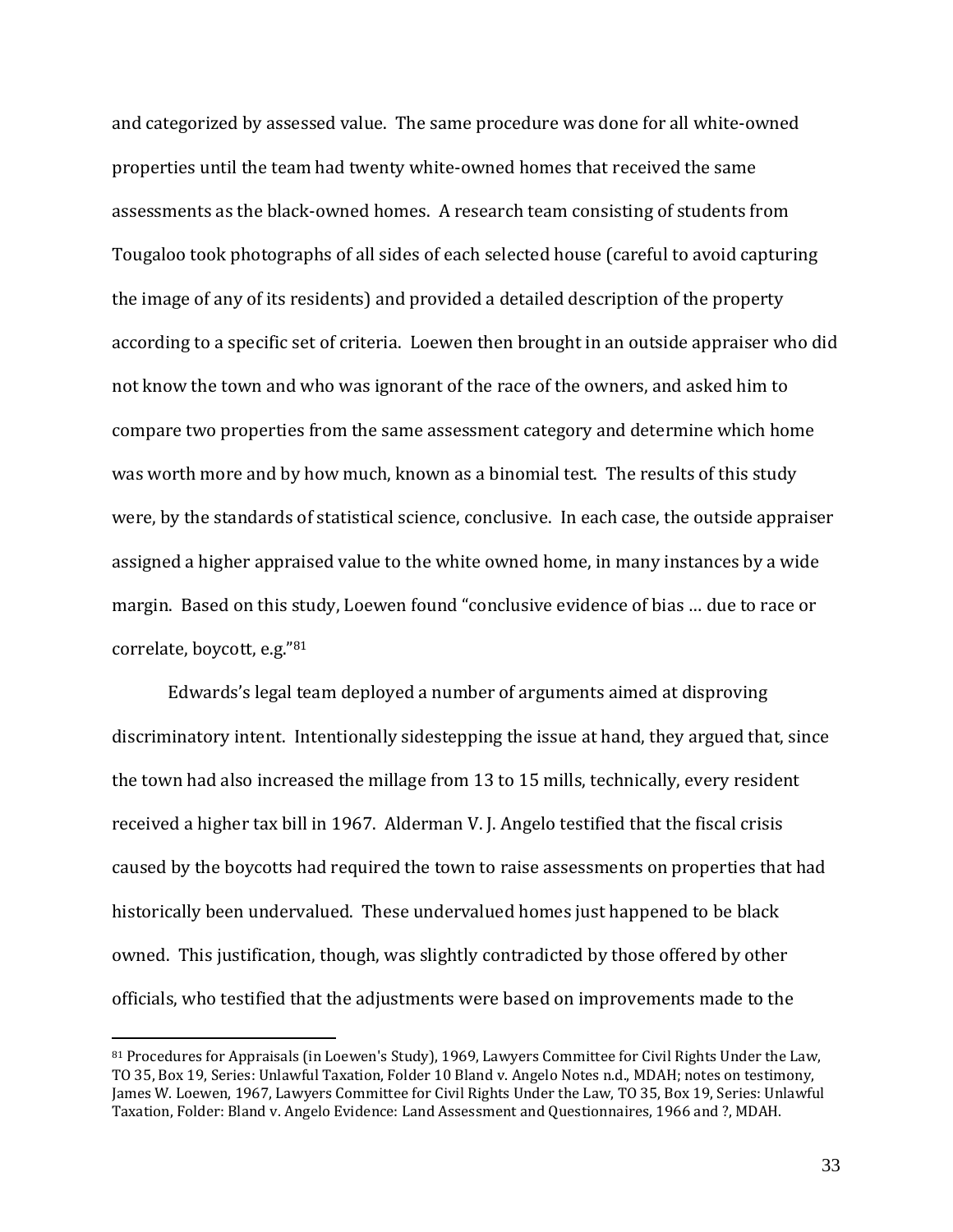properties or changes in acreage (neither of which were applicable to any of the affected properties).<sup>82</sup> On cross-examination, though, Mayor Robbins and aldermen Angelo and Emrick admitted that all of the changes made to the assessment rolls were done "without any formal on-site inspections to observe any construction or improvement to provide a basis for changing assessments, without any professional outside appraisals or surveys."<sup>83</sup> Ultimately, town officials simply pled ignorance, admitting that they could offer no "specific reason or reasons for each such increase."84 Attempting to further cloud the issue, town officials argued that the protestors' demands for paved streets and sewer lines necessitated the higher assessments on properties in affected neighborhoods. This argument was also fatally flawed. For one, the cost of such improvements is raised through special assessments that are applied to a property separately and for a predetermined period of time. These were raises to the regular annual assessment. Secondly, and more importantly, at the time the town selectively raised assessments on black-owned homes, it had not even received the recommendations of the consulting firm it had hired to conduct a survey to determine the needs and costs of such a project. The town board had only passed a resolution, as part of the agreement to end the boycott, declaring its intention to extend sewerage lines "throughout the town." Indeed, a few of the African American homeowners

<sup>82</sup> Report on Edwards Tax Assessments, Feb. 2, 1967, Lawyers Committee for Civil Rights Under the Law, TO 35, Box 19, Series: Unlawful Taxation, Folder 22 Bland v. Angelo Reference Material, 1967-1970, MDAH; "Real Estate Taxes in Edwards Investigated for Unequal Assessments, Attorneys Investigating," *Edwards [MS] MFDP Black and White Hummer,* Jan. 25, 1967, Charles Horwitz Papers, Box 2, Folder 69: Political Party Records, Mississippi Freedom Democratic Party Records Hinds County FDP—Edwards and Bolton groups, 1966-1967, n.d., MDAH.

<sup>83</sup> *Bland v. McHann*

<sup>84</sup> Charles Horwitz to Jim [no last name], Feb. 4, 1967, Charles Horwitz Papers, Box 1, Folder 2: General Correspondence, 1967, MDAH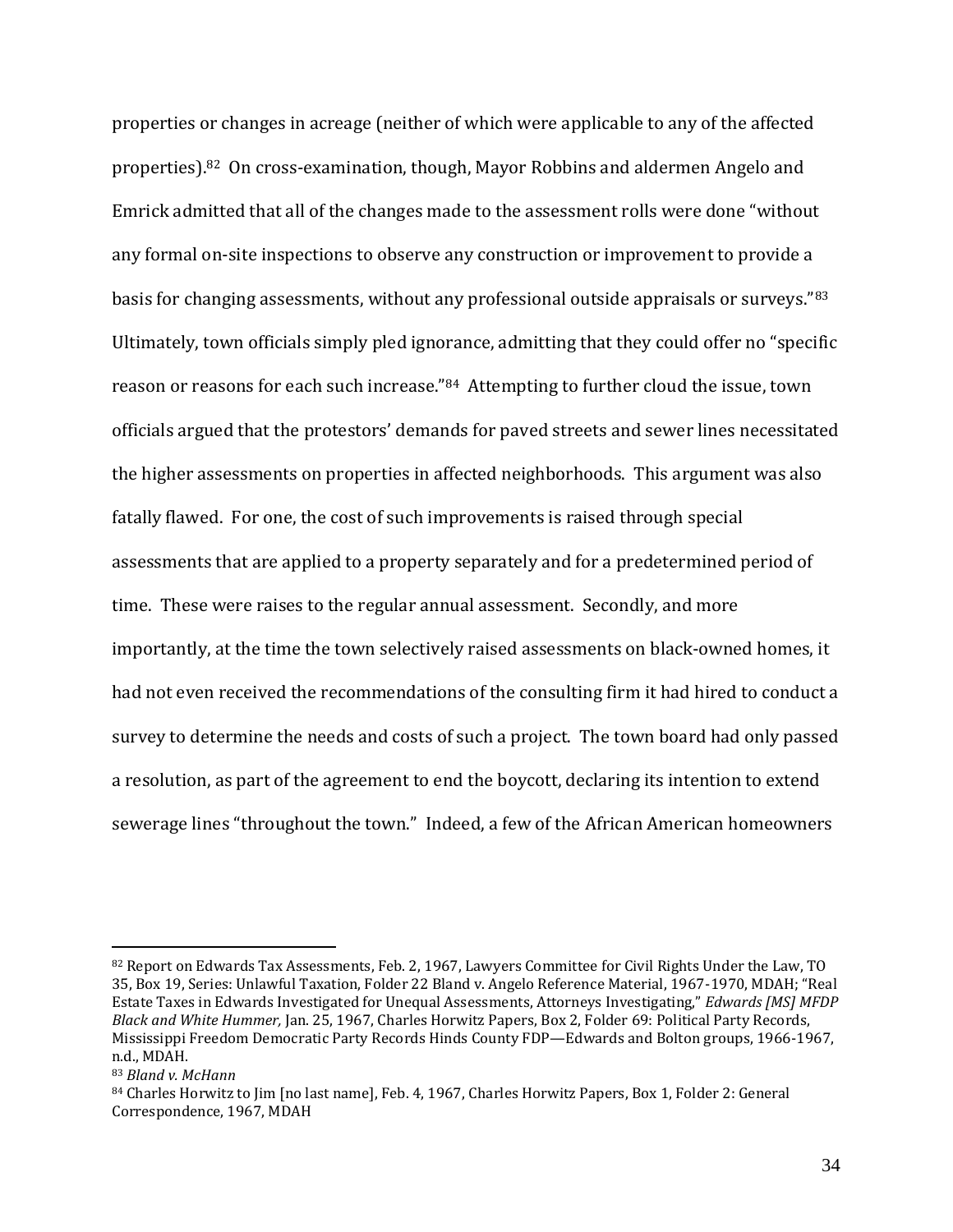who received sharp spikes in their assessments were already connected to the town's sewerage system.<sup>85</sup>

Despite the town officials' naked duplicity, Edwards's black homeowners still faced innumerable obstacles to simply proving the merits of their case, much less their standing in federal court. The inherently subjective nature of assessments allowed town officials to fall back on the argument that they were merely "equalizing" the assessments after years of undervaluing black-owned homes. The plaintiffs could have produced expert appraisal evidence to demonstrate that these homes had not been undervalued, but the defense could easily counter with its own expert evidence. In the end, the plaintiffs relied on the striking visual evidence and findings from Loewen's study, along with the testimony of those boycotters who were threatened with higher taxes, to make the case that these adjustments could not have been due to any factor other than the race of the home's owner.

The opinion of U.S. district judge Harold Cox in *Bland v. McHann* was swift and unequivocal. Cox not only dismissed the charge that Mississippi failed to provide an adequate remedy, labeling their appeals process "perfectly expeditious and valid," he also ruled in favor of the defendants on the merits of the case. He dismissed as inconclusive statistical evidence that demonstrated a racial pattern to property assessments and testimony of threats issued by town officials to boycotters. And he concluded that the plaintiffs had failed to present "any evidence which impugned the honesty, or integrity, or fairness of any member of the Board of Aldermen … [or] the Mayor[.]" Cox used the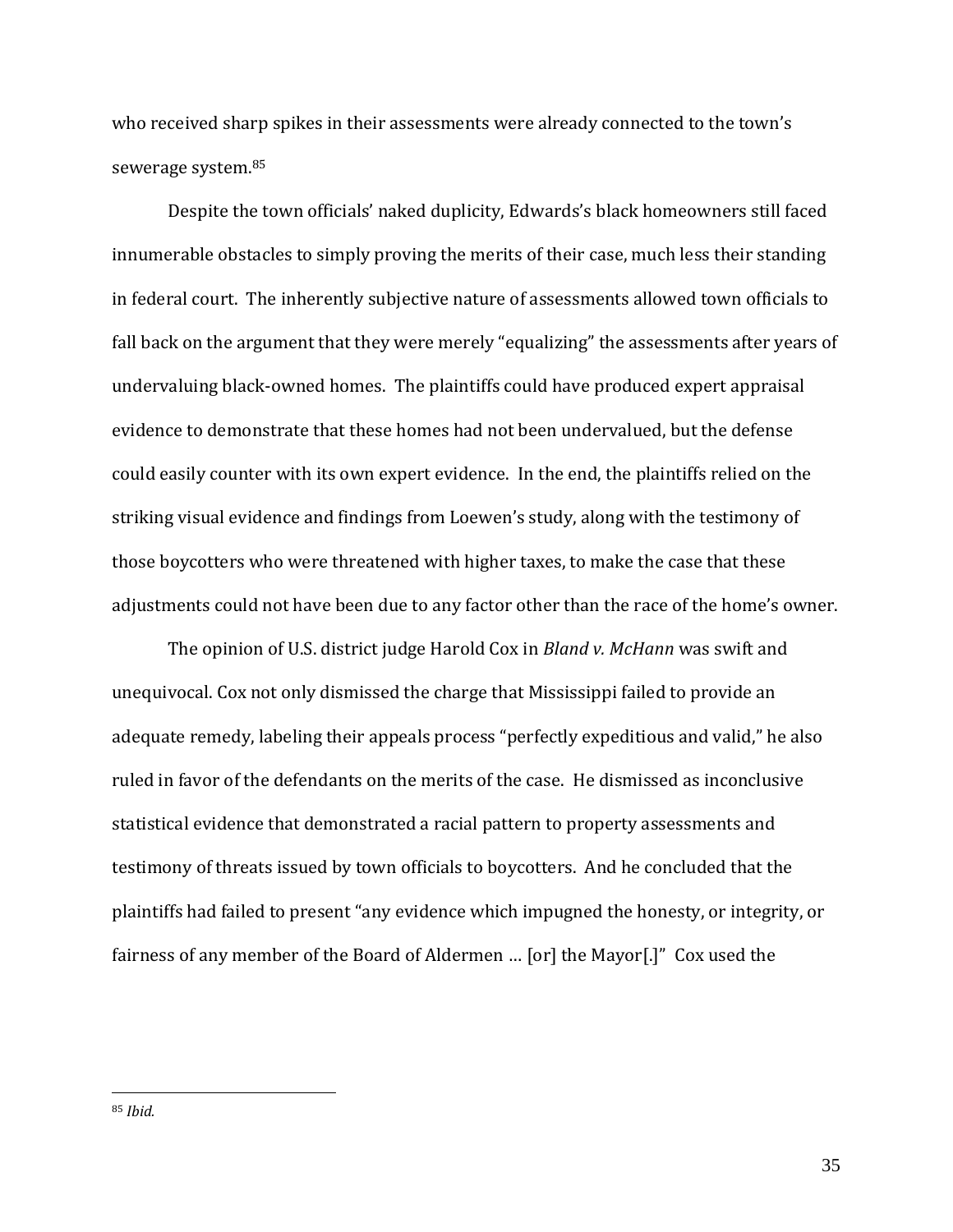decision as an opportunity to declare that "malady" of racism "has been uprooted and removed in its entirety … from the jurisprudence of Mississippi."<sup>86</sup>

One of the reasons Cox cited for dismissing the case on its merits underscores the pernicious powers of assessors to generously reward some property owners, and exploit and discriminate against others, without notice or the threat of legal sanction through routine—and widely used—accounting practices. Edwards, like all Mississippi jurisdictions, assessed property at a fraction of its value. But since the practice was informal and technically in violation of the state-mandated 100 percent legal assessment standard, a taxpayer could not challenge an assessor's decision to selectively raise assessments on certain properties up to one-hundred percent. Unless a litigant was contesting the use of fractional assessments in general, courts were free to ignore the practice and instead focus squarely on whether a taxpayer's assessment exceeded the property's true value. This is the tactic Cox adopted when determining the merits of the taxpayer's case. In his decision, Cox cited a black-owned home valued at \$3000 that had been assessed at \$1000, and a home worth \$4000 assessed at \$1500, as proof that no property owner had been taxed excessively. That all of the town's white-owned properties had also received assessments even further below true value was immaterial, since the plaintiffs were not challenging the practice of fractional assessments.87 By providing assessors wide latitude in determining what a property owner owed, and providing public officials legal cover after the fact, the fractional assessment embedded discrimination in accounting practices.

<sup>86</sup> *Bland v. McHann,* p. 13a

<sup>87</sup> *Bland v. McHann,* p. 11a.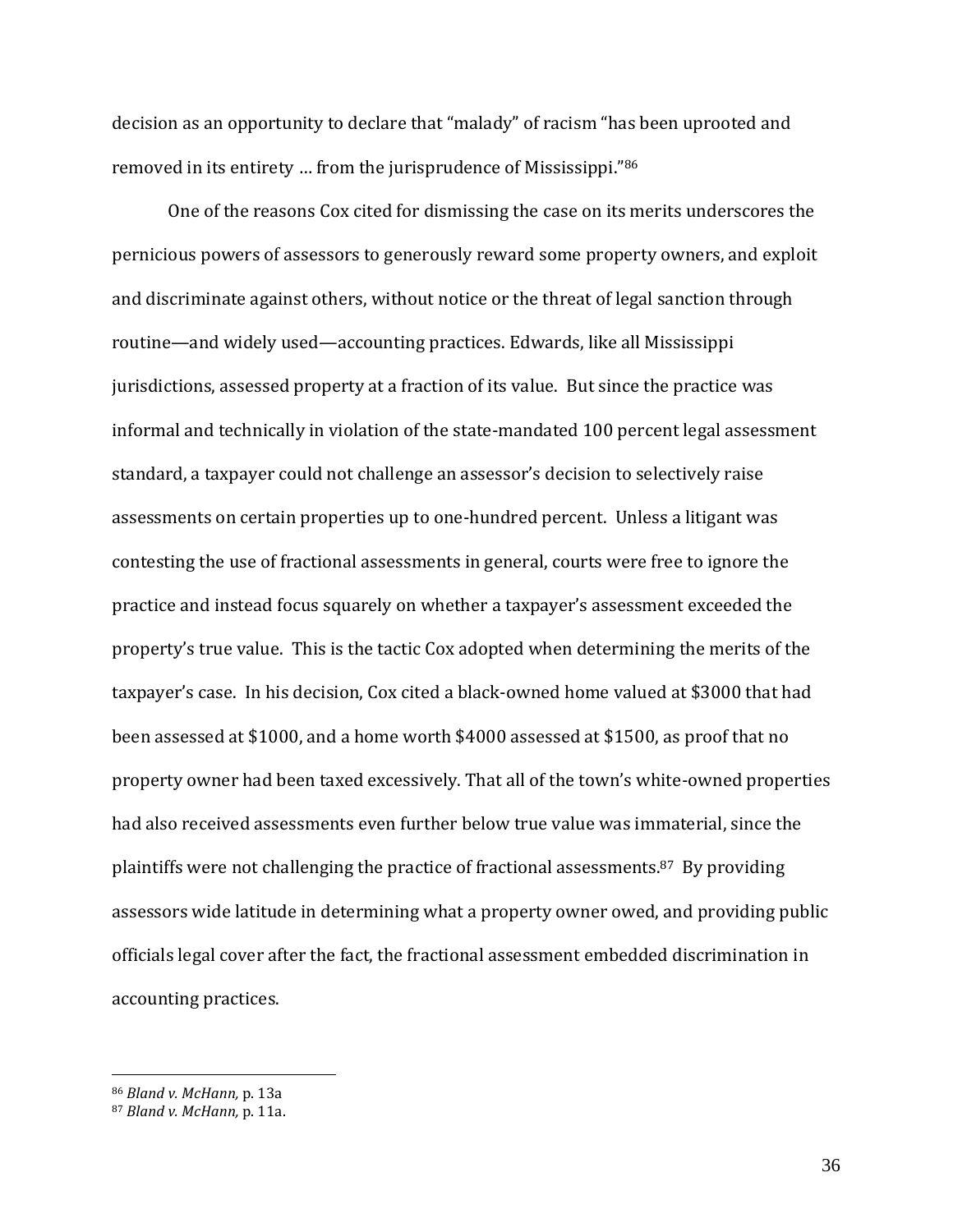The plaintiffs appealed the decision to the Fifth Circuit Court of Appeals. The Court vacated the district court's judgment on the merits of the case, which it ruled "inappropriate … [and] went beyond the issue," but determined that Mississippi's remedy met the bare minimum standards of adequacy and the taxpayers were thus not entitled to injunctive relief. The court's opinion concluded, "Taxpayers' complaints that the Mississippi remedy is inadequate appear in reality to be an argument that a better remedy would be available in the federal courts."88 In such a scenario, federal restraint and deference to the states must prevail. The ruling further established that violations of section 1983 do not override the "longstanding judicial policy and congressional restriction of federal jurisdiction in cases involving state tax administration[.]" In order for a victim of tax discrimination to get a hearing in federal court, the Court ruled, he must first "assert his federal rights in the state courts" by making the case to Mississippi that its own appeals process was inadequate.

The Supreme Court declined to hear the case and upheld the fifth circuit's ruling. The Court ground its decision not to intervene in a decision rendered earlier in the term. In *Lynch v. Household Financial Corporation* (1972), the Supreme Court rejected the distinction between personal rights and property rights, which had previously been used by litigants to argue that section 1983 protected only personal, not property, rights. This ruling seemed to suggest that charges of discrimination in matters of taxation would now fall under civil rights statute. But in a footnote to the decision, the Court reaffirmed the federal policy against intervention in state tax affairs. In effect, the Court granted the

<sup>88</sup> In this part of the decision, the Court affirmed the ruling in *Charles R. Shepherd Inc. v. Monaghan* (1958), which provided that, even if a tax was improperly collected, the federal court cannot restrain its collection so long as the state provides the taxpayer a means of recovery.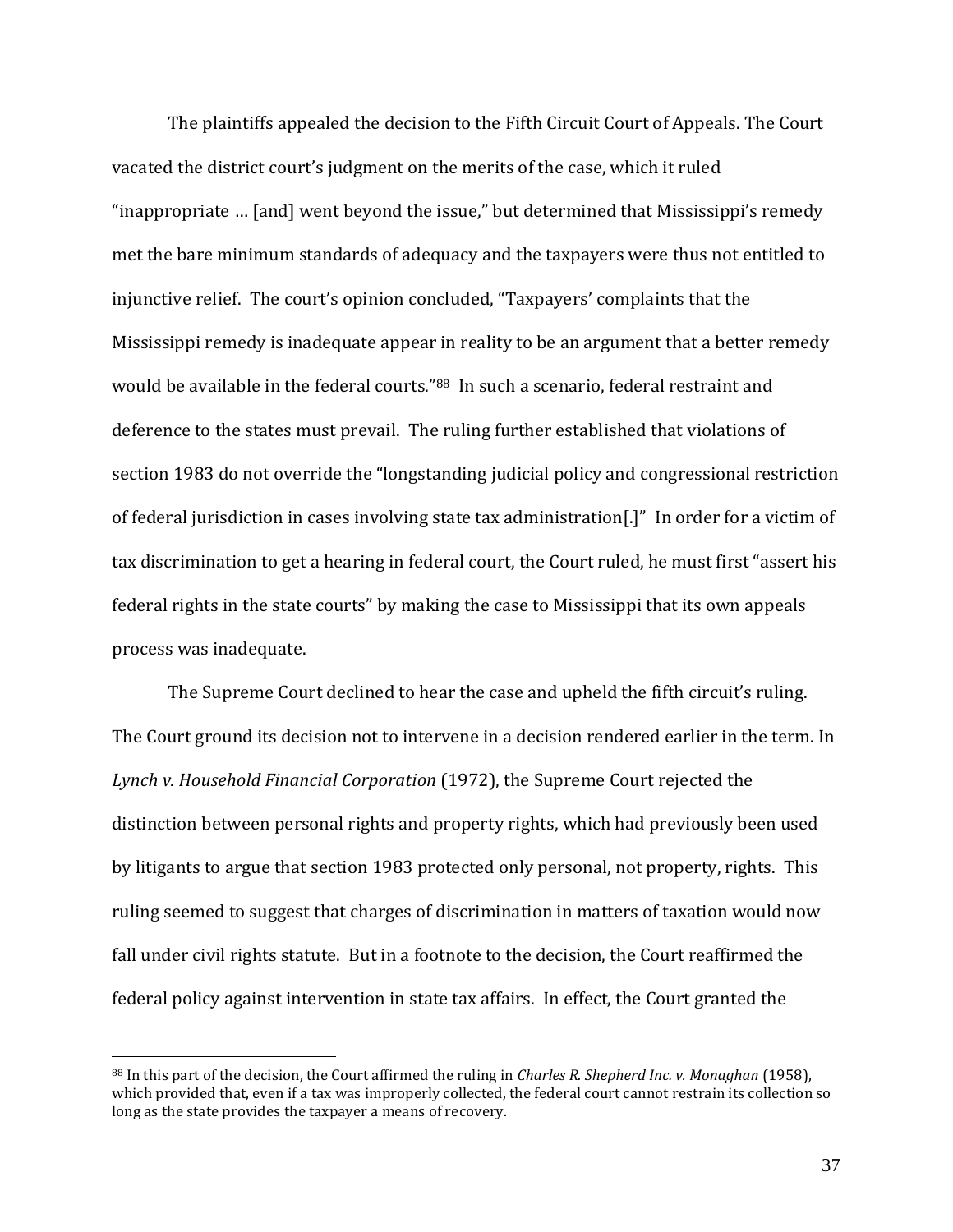property tax an exemption, and designated the right of property owners to a fair system of taxation as a civil right not protected by federal civil rights laws.

*Bland v. McHann,* one of the attorneys for the taxpayers argued, provided opponents of civil rights "a new weapon in the arsenal of contrivances available for racial discrimination and for the suppression of dissent."<sup>89</sup> In practical terms, the decision, legal scholar Michael J. Bednarz commented, "relegated the class of hundreds of blacks to the doubtful remedy of bringing individuals law suits in Mississippi state courts to protect their federal section 1983 rights."90 Subsequent decisions extended the protections from threat of federal lawsuits under civil rights law that *Bland* afforded to local property tax collectors. In *Fulton Market Cold Storage Co. v. Cullerton* (1978), the seventh circuit court of appeals ruled that assessors could be held personally liable for damages under section 1983, but only if it could be proved that they had intentionally violated taxpayers' civil rights, further closing the door on charges of discrimination grounded in evidence of disparate impact and narrowing its definition to mere intent.

With the courts unwilling to scrutinize the insidious forms of discrimination embedded in tax administrative practices, blacks in Mississippi and elsewhere turned to politics. By the early 1970s, black organizers and activists in the South took notice of the shocking decline of black landownership. Between 1950 and 1969, African Americans lost over 6.5 million acres of land, much of it in the South. Owners of over 15 million acres in 1910, by the end of the twentieth century, African Americans would own less than 2 million. The Emergency Land Fund, an organization that grew out of black economist

<sup>89</sup> *Bland v. McHann*

<sup>90</sup> Michael J. Bednarz, "Comity Bars Federal Damages for Section 1984 Discriminatory State Tax Assessments," *Boston University Journal of Tax Law,* 1 (1983), 162.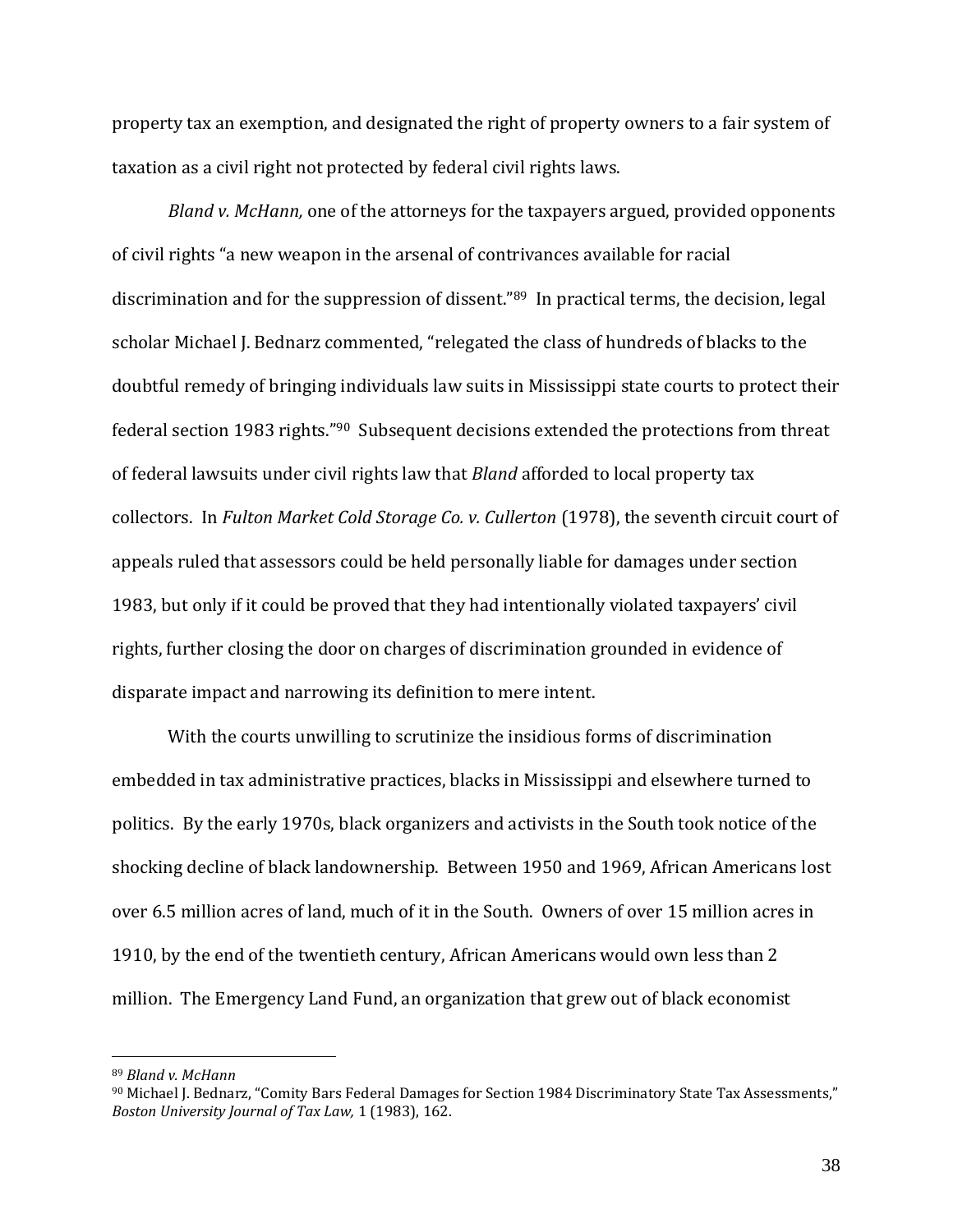Robert Browne's Black Economic Research Center, fanned across the South throughout the 1970s, documenting the legal mechanisms of black land loss.91 A significant amount of black-owned land, researchers found, was lost via tax sales, the final stage in a process of exploitation and dispossession that began with grossly inflated property taxes and ended with delinquency and forfeiture. More often than not, those properties sold at tax sales were highly coveted by speculators and developers, with the road leading to the auction block paved with fraud and deception.92 Writing in the BERC publication *Review of Black Political Economy,* William E. Nelson Jr. described tax sales as "no more than grand theft of black land. Taking advantage of the lack of knowledge and sophistication of black land owners, which officials have often manufactured tax delinquency circumstances through unethical and illegal means." Until African Americans won control over these local offices, Nelson concluded, such practices would continue. "[B]lack control over positions such as county sheriff, tax collector, and assessor is an essential prerequisite for the eradication of the kind of chicanery by whites underlying the steady decline of black land ownership."<sup>93</sup>

In the heavily black majority Claiborne County, Mississippi, African Americans seemed uniquely poised to do just that. The county's history was steeped in violence, labor repression, and land theft. Historian Emilye Crosby found, "stories of blacks losing land through fraud and violence permeate Claiborne County's oral histories." New Deal farm programs, combined with the collapse of the region's sharecropping economy in the 1930s, though, led to steady gains in black landownership. The Farm Security Administration's

<sup>91</sup> See Black Economic Research Center, *Only Six Million Acres: The Decline of Black-Owned Land in the Rural South* (New York, 1973).

<sup>92</sup> See Phillips and Huttie, *Mississippi Property Tax: Special Burden for the Poor.* See also *Black Land Retention in Southeast Virginia: A Study Prepared for the Black Economic Research Center.* Aug. 31, 1972. Black Economic Research Center Records (Schomburg Center for Research in Black Culture, New York Public Library). <sup>93</sup> William E. Nelson, "Black Political Power and the Decline of Black Landownership," *Review of Black Political Economy,* 8 (Spring 1978), 261-62.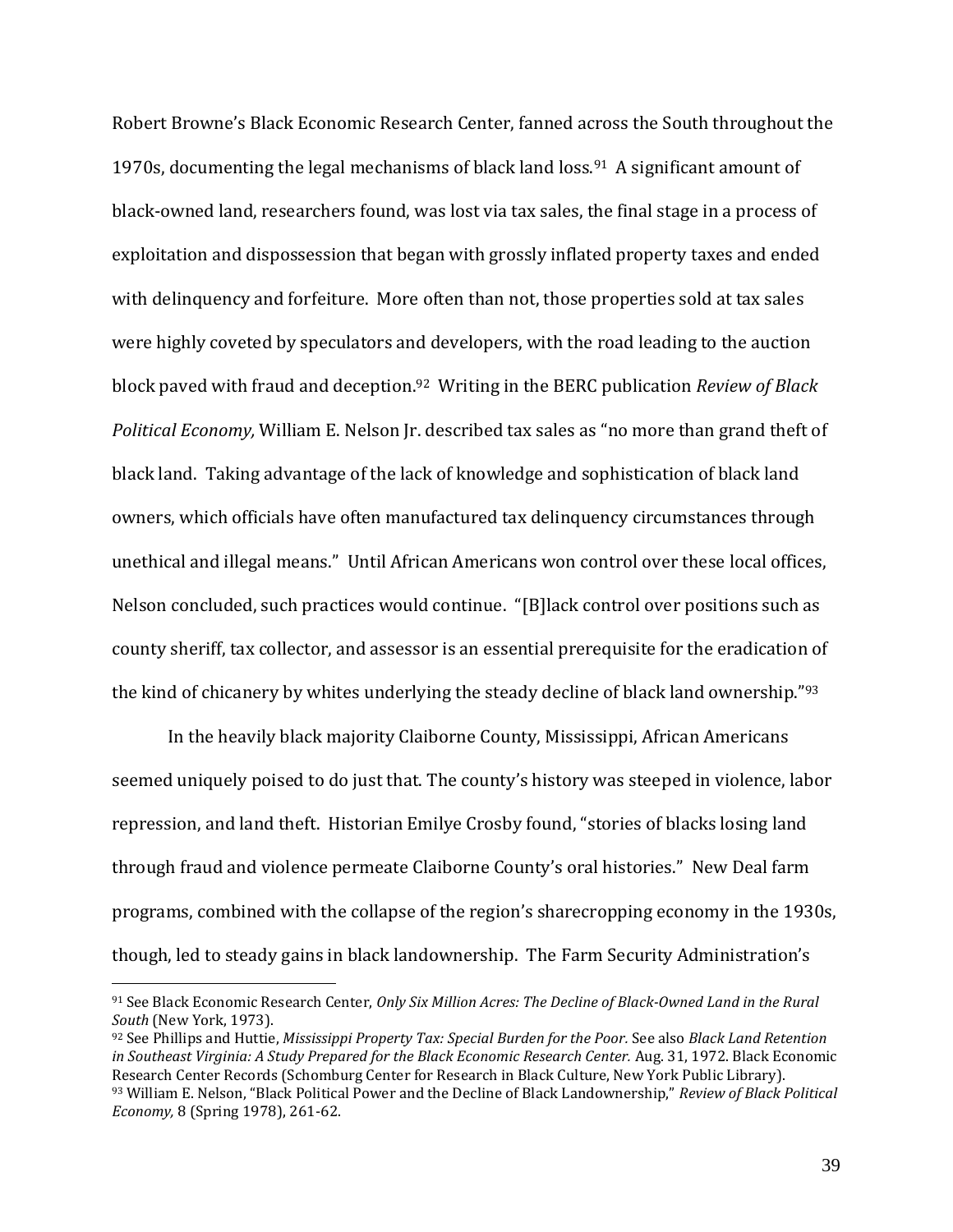Tenant Purchase Program provided a narrow window of opportunity for black tenant farmers to purchase small plots of land before the program was shuttered with the onset of World War II. Between 1930 and 1945, Crosby found, black landowning farmers in the county tripled in number, from 64 to 186, and averaged 266.7 acres per farm.<sup>94</sup> The county's system of property taxation, though, worked to limit the impact of these strides toward self-sufficiency and economic mobility. While the county's white landowners were lavishly rewarded with perpetually minimal property tax bills, new landowning blacks struggled to pay exorbitant tax bills.<sup>95</sup> For striving, and newly franchised, black farmers in this and many other rural counties, the most consequential elections were not for president, governor, or senator, but rather for sheriff and assessor. In the face of violence and intimidation, members of the newly formed chapter of the NAACP in the county seat Port Gibson, along with the Mississippi Freedom Democratic Party, conducted an aggressive voter registration drive throughout 1965 and 1966. In the 1967 county elections, blacks fielded a slate of candidates for offices, and went into the elections with a 3,000 to 1,600 edge over whites in registered voters. Despite widespread fraud and intimidation, black voters showed up to vote, and helped elect African American candidates to the county board of supervisors, chancery clerk, justice of the peace, and coroner.<sup>96</sup> And in 1971, African American voters helped elect Evan Doss Jr., the African American son of a prominent local minister, county tax assessor, the first African American to occupy this

<sup>94</sup> See Emilye Crosby, *A Little Taste of Freedom: The Black Freedom Struggle in Claiborne County, Mississippi*  (Chapel Hill, 2005), 16-17, 53, 54.

<sup>95</sup> African Americans constituted 76 percent of Claiborne County's total population in 1970. <sup>96</sup> Crosby, *A Little Taste of Freedom,* 229-30.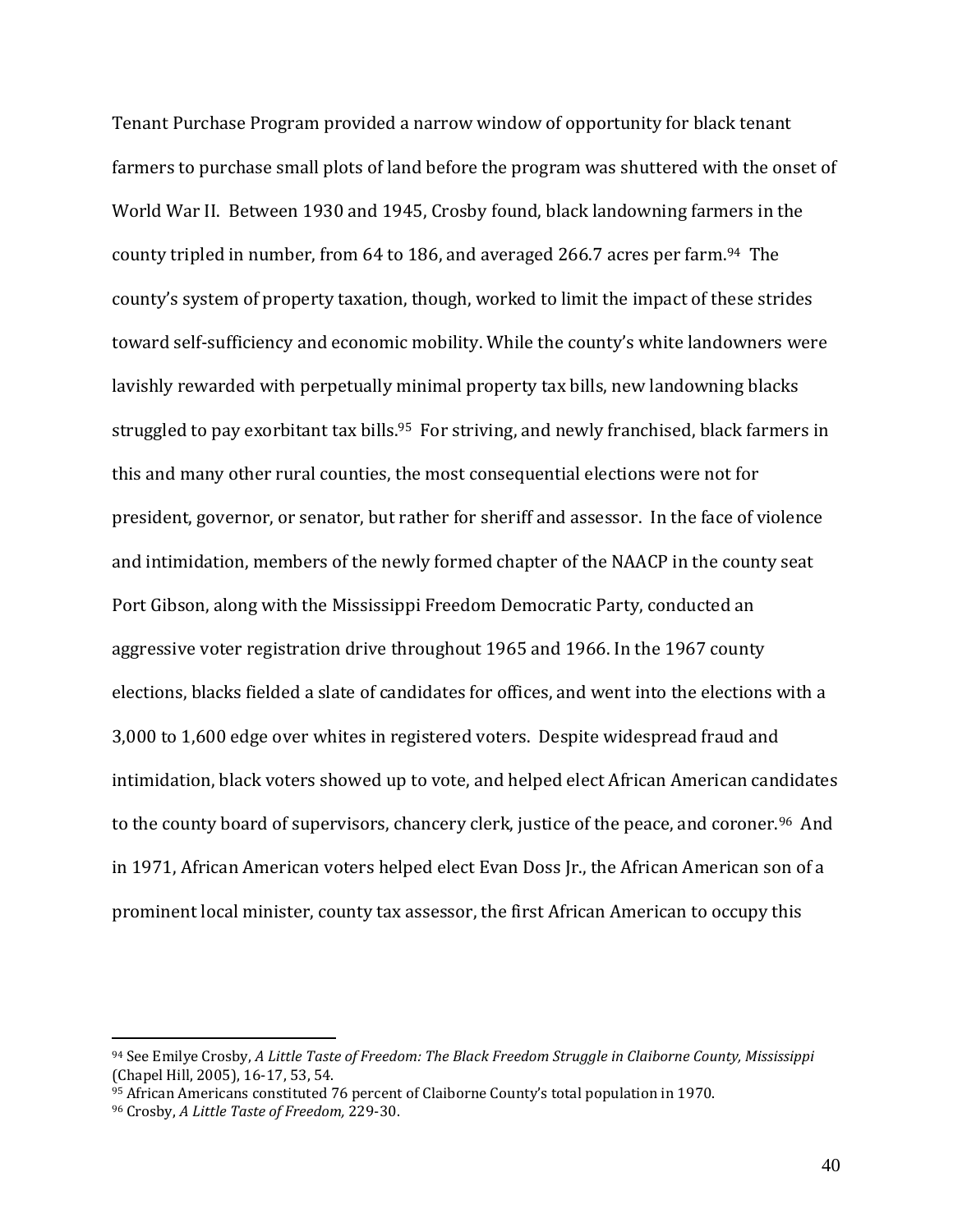position in the state's history. Doss promised to fully reassess and equalize rates on all properties in the county.<sup>97</sup>

Ultimately, the county's board of supervisors, which set the assessor office's budget, staff, and salaries, and had the power to alter or reject any of its assessments, would determine whether Doss could fulfill his campaign pledge. Thanks to gerrymandering, only one African American sat on the five-person board of supervisors. In Mississippi, as one study noted, "the assessor is at the mercy of [the board of] supervisors because of their allencompassing powers on the county level." Assessor and supervisor usually worked as a team, as was the case in Edwards. But following Doss's election, Claiborne County's supervisors invoked and enforced its authority. Before Doss assumed office in January 1972, the board slashed his budget to \$13,874, less than half the previous year's budget, \$10,000 of which constituted Doss's salary. Undeterred, Doss began investigating the county's tax records. He soon discovered there were no records--no information on how past assessors determined property values, and no records of property lists, which show changes in a property's value over the years. It seemed as if appraisals and assessment rates had been determined at random. But, with the assistance of volunteers from the New York City-based Black Economic Research Center, Alcorn College, the Harvard Law School, and the Scholarship, Education, and Defense Fund for Racial Equality, Doss did discover that there *was* an order to the madness. Low- and middle-income landowners in Claiborne County were, on average, assessed at 25% of the appraised value of the land (which was, they also learned, priced far above its value on the open market), while the county's wealthiest and largest landowners were assessed at 10% of the land's appraised value.

<sup>97</sup> *Ibid.,* 248-49. On black struggles for political power in post-Jim Crow Mississippi, see *After Freedom Summer*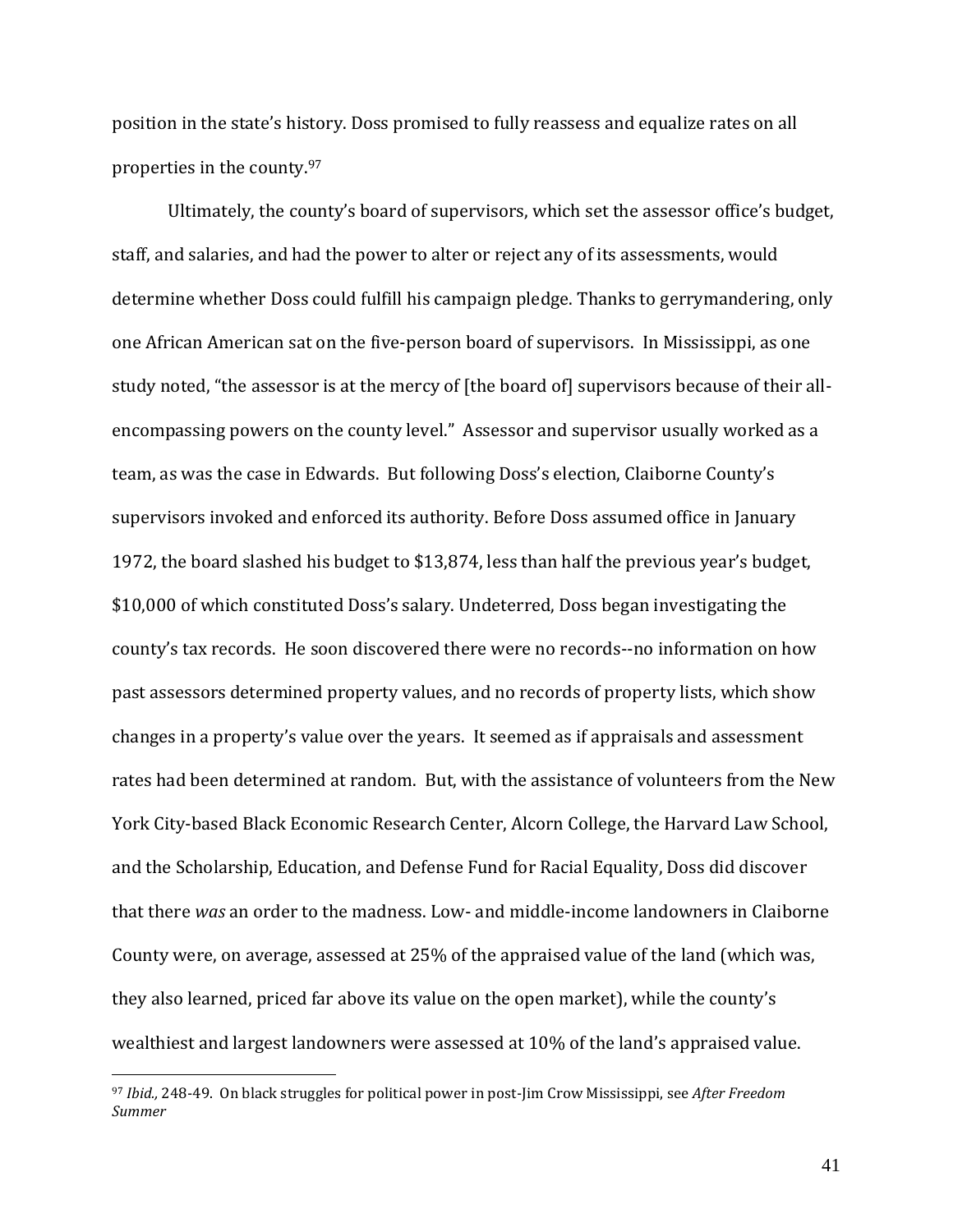Residents with homes valued at more than \$25,000 were paying less in property taxes than those living in homes valued at less than \$10,000.<sup>98</sup>

Mississippi was one of a number of states where the practice of assessing different types of property at different rates was common. (The practice was later written into law when the state enacted property tax reforms in the early 1980s.) Under classification schemes, assessors taxed commercial and industrial properties at higher rates than residential, and residential higher than agricultural. Agricultural land not in production was classified as uncultivable, and taxed at a very low rate. While classification promised to alleviate the tax burden of homeowners and small farmers, in practice it more often allowed large landowners to avoid paying taxes on highly profitable lands. During its investigation of tax irregularities in Claiborne County, the BERC and affiliated groups found that some of the county's richest and more productive farmlands were classified as "uncultivable." As with other assessment models, classification not only afforded opportunities for the wealthy to skirt taxes, but also for speculators and developers to collude with assessors to force property onto the market. In South Carolina (another state where informal classification systems were written into law), African American landowners in the booming coastal real estate market along the coastal sea islands in the 1970s and 1980s reported instances of their property being reclassified from agricultural (which was taxed at a much lower rate) to residential, even though it continued to be used for farming. Once classified as residential, the land was not only taxed at a higher rate, but the assessor was entitled—indeed obligated under law—to peg the land's value based on

 $\overline{a}$ 

<sup>98</sup> Phillips and Huttie, *Mississippi Property Tax,* 47-58.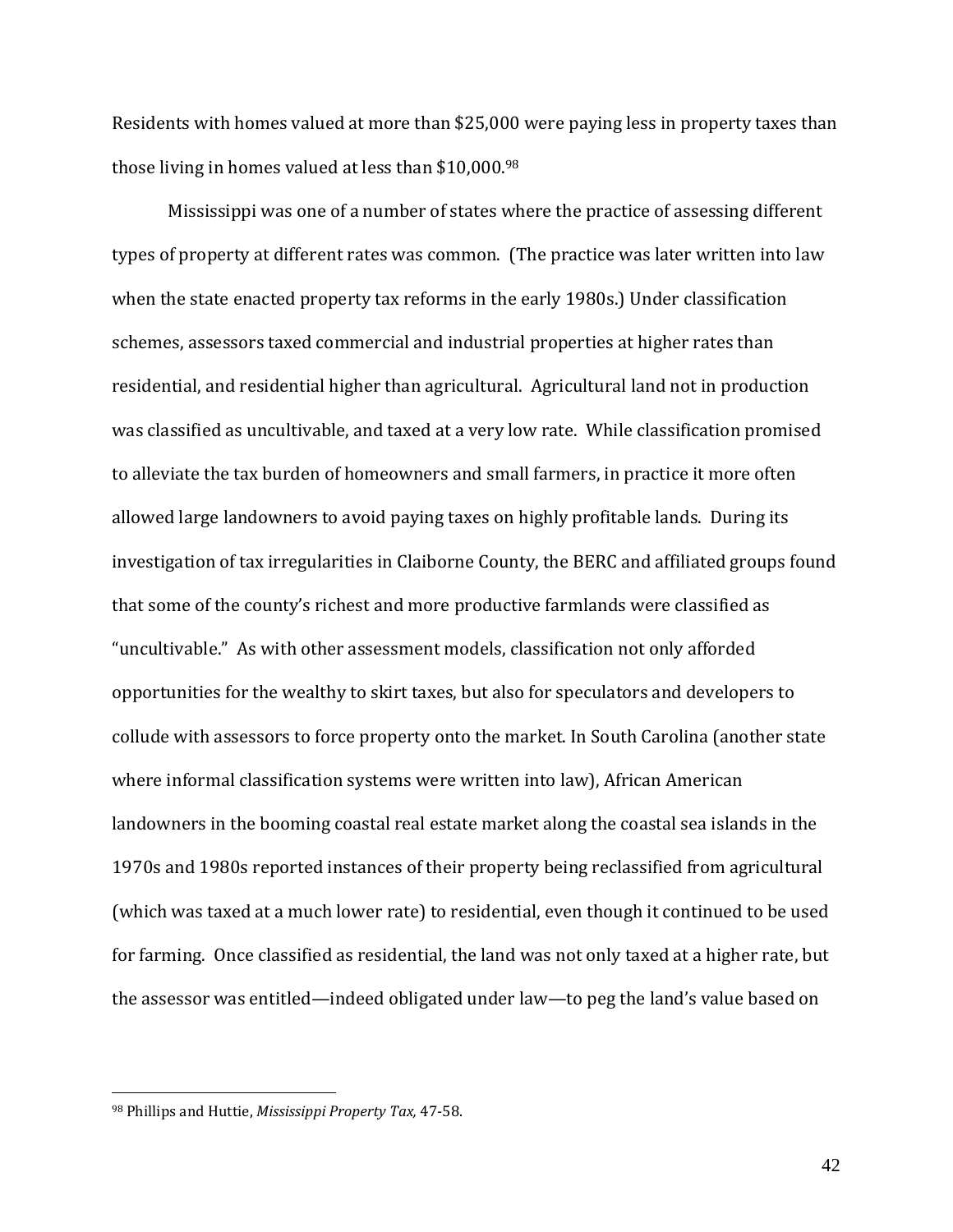its potential (as opposed to its current) use.<sup>99</sup> Given the high value of residential property on the islands, this resulted in as much as a 1,100 percent increase in property tax bills. The justification for these reclassifications were often highly dubious, to say the least; a mere statement from a county official that he observed the land not under cultivation would suffice. For the property owner, their only recourse was to appear before an appeal board composed mainly of officials who were either personally or financially invested in future real estate development projects.<sup>100</sup>

In Claiborne County, the board was determined to prevent Doss from uncovering and then publicizing the extent of land misclassified and the prevalence of other shenanigans used by the county's largest landowners to avoid paying taxes. After learning of Doss's investigative work, the board of supervisors ordered Doss to immediately approve the previous year's tax rolls. Doss appealed to the state's governor, William Waller, who had endorsed property tax reform in his most recent campaign, for assistance. The governor did not respond to Doss's request. Next, he contacted the State Tax Commission, the agency charged with checking county tax rolls for irregularities and possible fraud. The commission, which long ago abdicated its duties to ferret out irregularities and enforce uniform standards, declined to act and later assisted the county's board of supervisors in its efforts to stymie Doss. With his staff budget at nil, Doss

 $99$  Real estate law scholars have noted that provisions requiring assessments to be based on potential rather than actual use have been instrumental in the mass displacement of poor landowners from booming real estate markets. In effect, assessments based on potential use are self-fulfilling prophecies. It virtually ensures that the land will achieve its potential by forcing its current occupants to scramble to meet outrageous tax bills, sell under duress (invariably at below market value), or have a lien placed on their land. See Faith Rivers, comments on panel "Public Trust: Where Has it Been and Where is it Going?," at the conference "Bridging the Divide: Public and Private Interest in Coastal Marshes and Marsh Islands," University of South Carolina School of Law, Sept. 7-8, 2006, accessible at: http://video.sc.edu/law/bridging2.mov <sup>100</sup> John P. Smith, "Cultural Preservation of the Sea Island Gullahs," *Rural Sociology,* 56 (Summer 1991), 295. See also Healy, *Competition for Land in the American South*; and Harold R. Washington and Paris Favors Jr., "Forty Acres, No Mule," *North Carolina Central Law Journal,* 5 (1973-1974).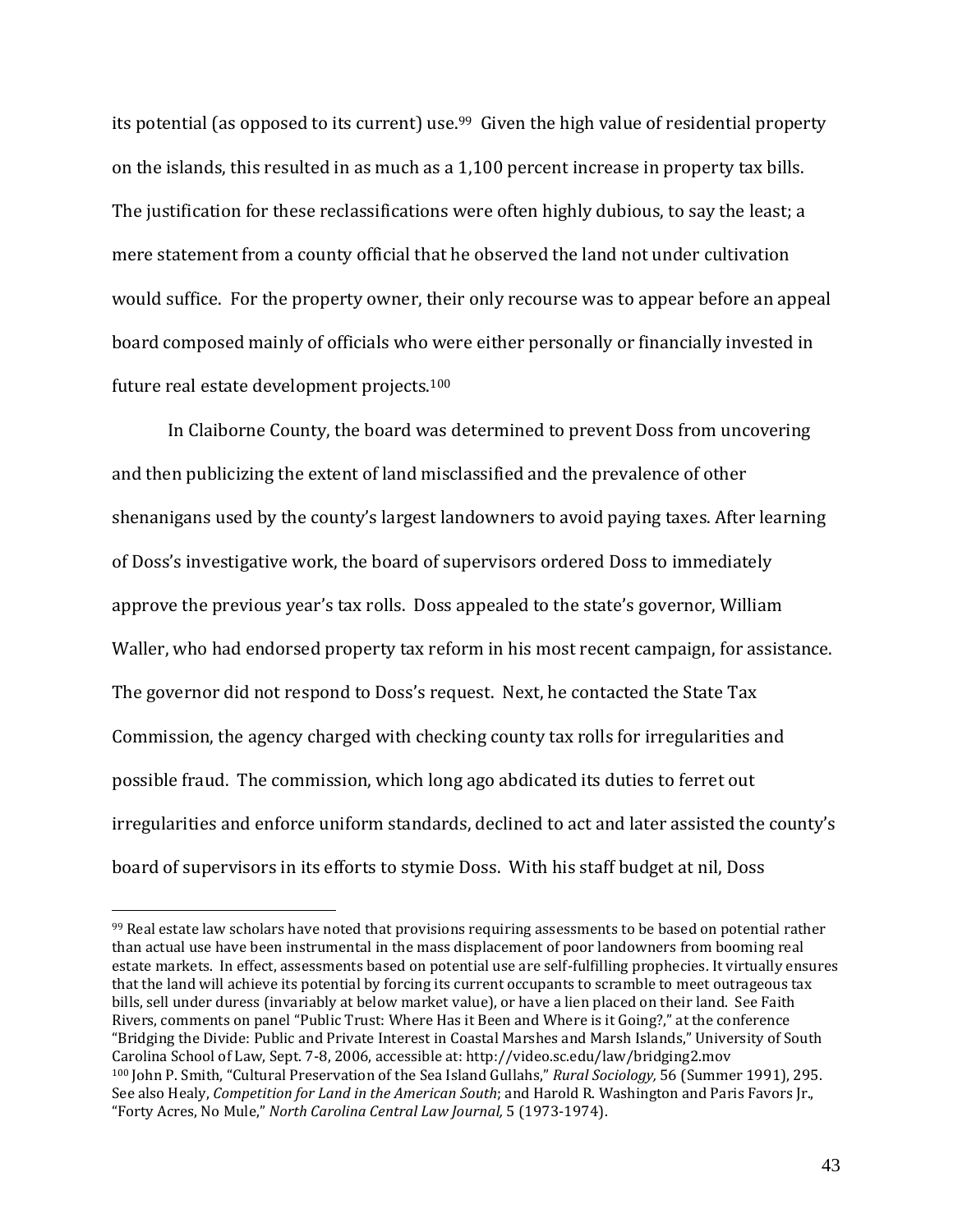announced in the fall of 1972 he did not have the resources to issue automobile tags to county drivers, one of the basic duties of the assessors' office. In response, the state's attorney general filed an injunction seeking to have Doss removed from office for dereliction of duties. Again, volunteers stepped in to help Doss issue all of the tags before the court-ordered deadline. Outside support also trickled in. In 1973, Doss's office received a \$4000 technical assistance grant from the Medgar Evers Fund so it could continue to perform its minimal duties required under law.<sup>101</sup>

As Doss struggled to bring good governance to a county where anti-democratic chicanery and incompetence-by-design had been the rule, the county's remaining white officials scrambled to maintain white supremacy in a post-Jim Crow legal landscape. As was the case in Edwards, the board of supervisors carefully avoided any actions that signaled discriminatory intent. Doss, county supervisors claimed, was not "being discriminated against on account of his race." The "failure … to provide him with adequate public funding" was solely due to fiscal and budgetary concerns. Given that "the U.S. Supreme Court increasingly seems to require a showing of purposeful or intentional discrimination," one exacerbated attorney for the BERC remarked, the chances of successfully challenging these obstructionist measures on equal protection grounds were uncertain at best.<sup>102</sup>

Doss instead appealed to the county's voters, holding press conference and town hall meetings, where he explained his predicament and attempted to rally support. In response, the county's board of supervisors orchestrated a smear campaign against Doss. They enlisted one of the county's black ministers to publicly denounce Doss and question

 $\overline{a}$ 

<sup>101</sup> "Evers Fund Saves Black Tax Man," *Norfolk Journal and Guide,* May 26, 1973, p. C1.

<sup>102</sup> Phillips and Huttie, *Mississippi Property Tax: Special Burden on the Poor,* 57.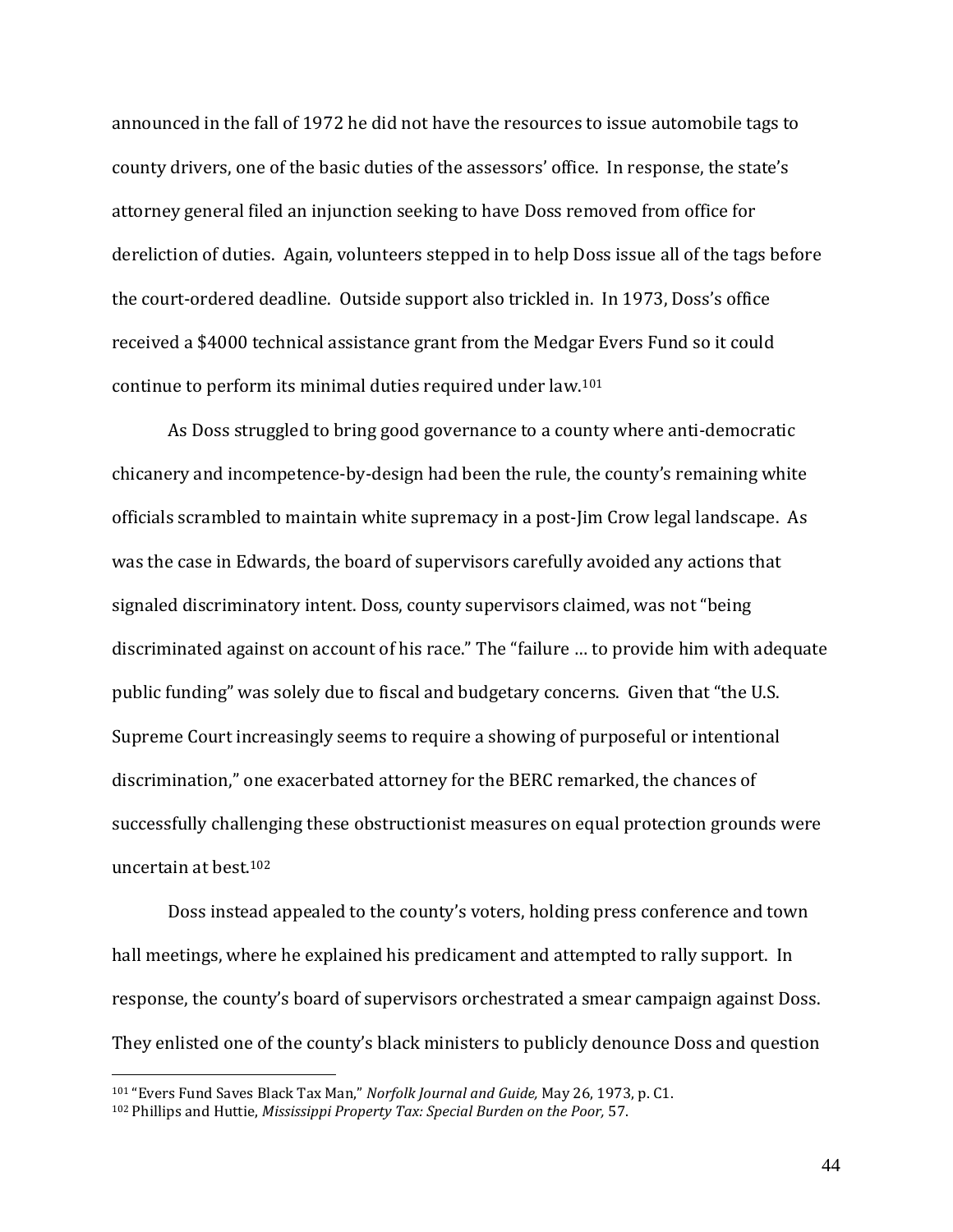his competency for the job. And they spread rumors among the county's black electorate that Doss planned to raise *their* taxes. This was a tactic commonly used by opponents of tax reform and modernization, since it played to all taxpayers' mistaken assumption (both victims and beneficiaries alike) that fractional assessments meant that everyone received a discount on their tax bill. Black property owners in Claiborne County did not succumb to these fears, though, and instead flooded county board of supervisor meetings to formally object to their assessments, as allowed under law, and request reappraisals. At an annual statewide meeting of county assessors, Doss presented three resolutions calling for county supervisors to support assessors in their efforts to equalize taxes. All three resolutions were voted down, with opponents privately admitting they feared retribution from boards that determined their salary and budget.

By 1973, Doss spoke openly about the possibility of "a taxpayer's revolt in Claiborne County."<sup>103</sup> Instead, change came through the ballot box. The following year volunteers secured over 1,800 signatures on a petition to either begin reassessment of properties or put the issue before voters. After the measure was placed on the ballot, white officials had Doss arrested on trumped-up charges and sentenced to 90 days in prison and a \$1,000 fine for allegedly refusing to issue license tags to two white county supervisors. Following his arrest, Doss told reporters, "I am the victim of two things: being black, and doing my job. My arrest and conviction are actions intended to stop me politically, stop me, a black official, from achieving equal taxation in Claiborne County."104 The ruse failed to intimidate black voters, who in November 1974 passed a referendum for the reassessment and equalization of the county's property taxes. African Americans' tax revolt in Claiborne

 $\overline{a}$ 

<sup>103</sup> Phillips and Huttie, *Mississippi Property Tax,* 57.

<sup>104</sup> "Jailed Miss. Assessor Charges Harassment," *Balimore Afro-American,* Nov. 30, 1974, p. 5.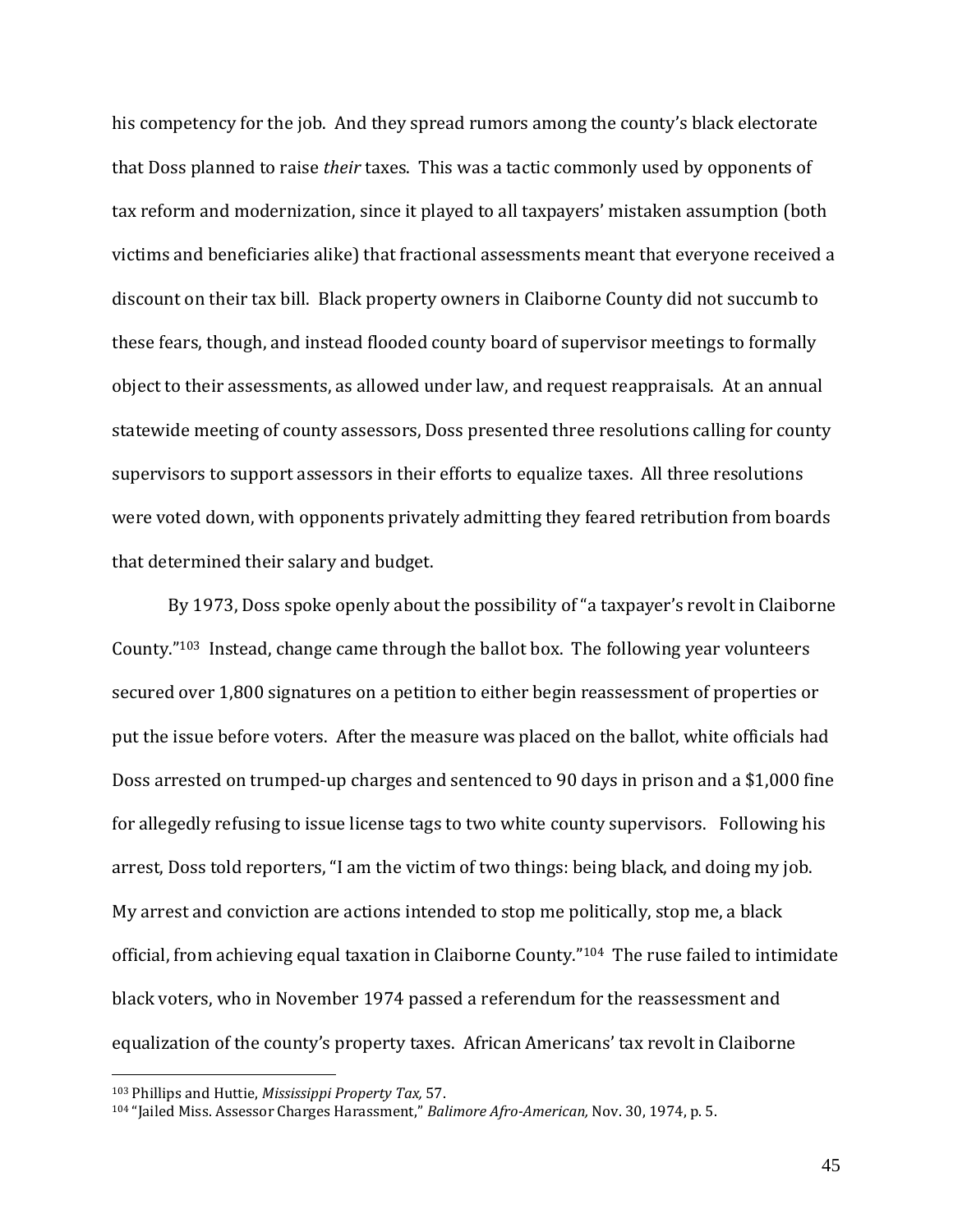County succeeded in bringing down a system that had conspired to reinforce white supremacy and economic inequality via tax administration, and established the principle and the means of ensuring equitable taxation in the heart of the Deep South.

It did not, however, help inspire a wave of tax revolts in black America. What was most remarkable about Clairborne County's tax revolt was the level of awareness of systemic assessment discrimination among the black electorate. Indeed, while property tax discrimination was prevalent, grassroots reform movements in African American communities were rare. This was due in large measure to the invisibility of assessment discrimination. In American cities, a history of racial terrorism and state-sanctioned discrimination had resulted in African Americans being grossly underrepresented among the nation's property owners. Only a small percentage of black Americans actually received an annual property tax bill; the rest suffered assessment discrimination indirectly in the form of exorbitant rents. Among those who did own property, many were unaware that they were receiving comparatively higher assessments on the same properties as whites.

But even when unfair assessments became apparent, the appeals process, which was deliberately opaque, cumbersome, and costly, offered only disincentives to victims who wished to lodge an appeal or challenge assessments in court. In fact, the appeals process, as tax scholar Diane B. Paul concluded, functioned "to weed out all but the most determined property owners."105 Statistics showed that, throughout the 1960s and early 1970s, the vast majority of successful appeals concerned high-value property. The individual who sued in order to obtain a reduction in an assessment to a uniform level would have to prove discriminatory intent or demonstrate a clear discriminatory pattern. A

 $\overline{a}$ 

<sup>105</sup> Paul, *Politics of the Property Tax,* 38.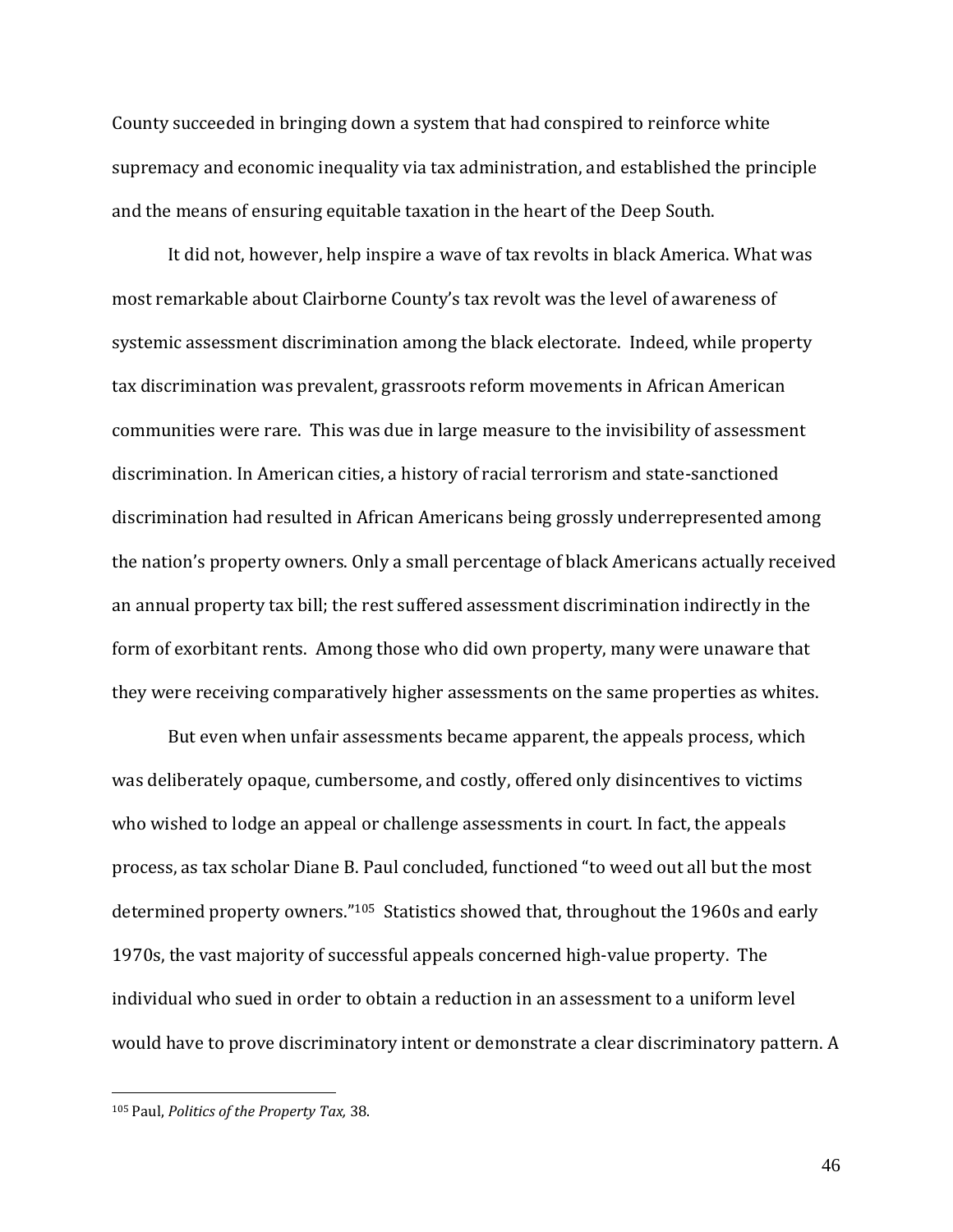successful public action against an unfair system of taxation, meanwhile, only resulted in the raising of other everyone else's taxes and thus provided no direct benefits to the taxpayer and carried considerable risks.

\*\*\*

When it came to tax assessments, the formal rules that governed property valuation, and prevailing notions of race and real estate, were suspended, and the contradictions and underlying interests of the state were revealed. The property tax derived its power, though, from its ability to conceal and obscure those interests and contradictions. Because of the way property taxes were administered, victims of unfair assessments could sense but rarely prove its existence, while its beneficiaries could enjoy but at the same time deny (and, as often, be ignorant of) its existence. Over time, low property taxes became, for its beneficiaries, rights worth defending, and for most of its victims, a bewildering bureaucratic labyrinth that promised to frustrate any attempts to contest. For black Americans, in particular, punitive and exploitative property tax bills became something suffered in silence or spoke of anecdotally, and only rarely made the central focus of a movement, much less *the* movement. That was not because property tax discrimination did not inflict grave harm to African Americans' struggle for equality. The subtle, invisible nature of assessment discrimination, and the seemingly futility of legal challenge to discriminatory assessments, combined to make the property tax a powerful force in the manufacturing of race inequality by the state, and contributor to the profound—and persistent—differentials in wealth and property ownership between white and black Americans today. The hidden benefits white Americans derived from discriminatory methods of property assessment--and African Americans' uphill and, among historians,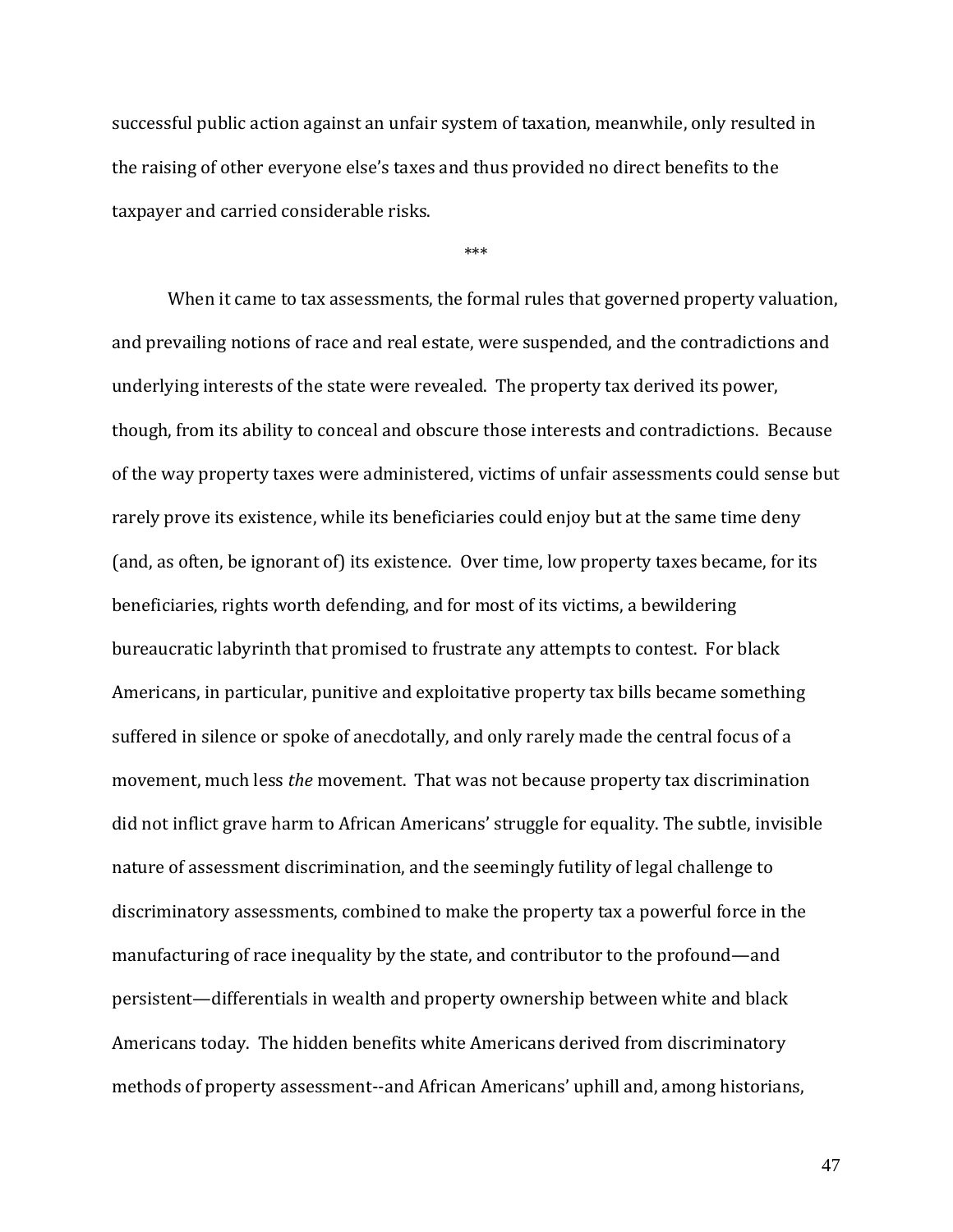unsung struggles for justice in taxation—adds a new dimension to the study of black economic vulnerability in history and contemporary America, one that recognizes African Americans as taxpayers and not, as racist critics throughout the ages have insinuated and liberal defenders have too often assumed, mere tax recipients. For the historian, recognizing that property assessment discrimination happened (and continues, in many new forms, to happen) forces a more fundamental reevaluation of many of the conceptual and methodological tools that have shaped the study of race and real estate, and provides a new model for measuring racism.